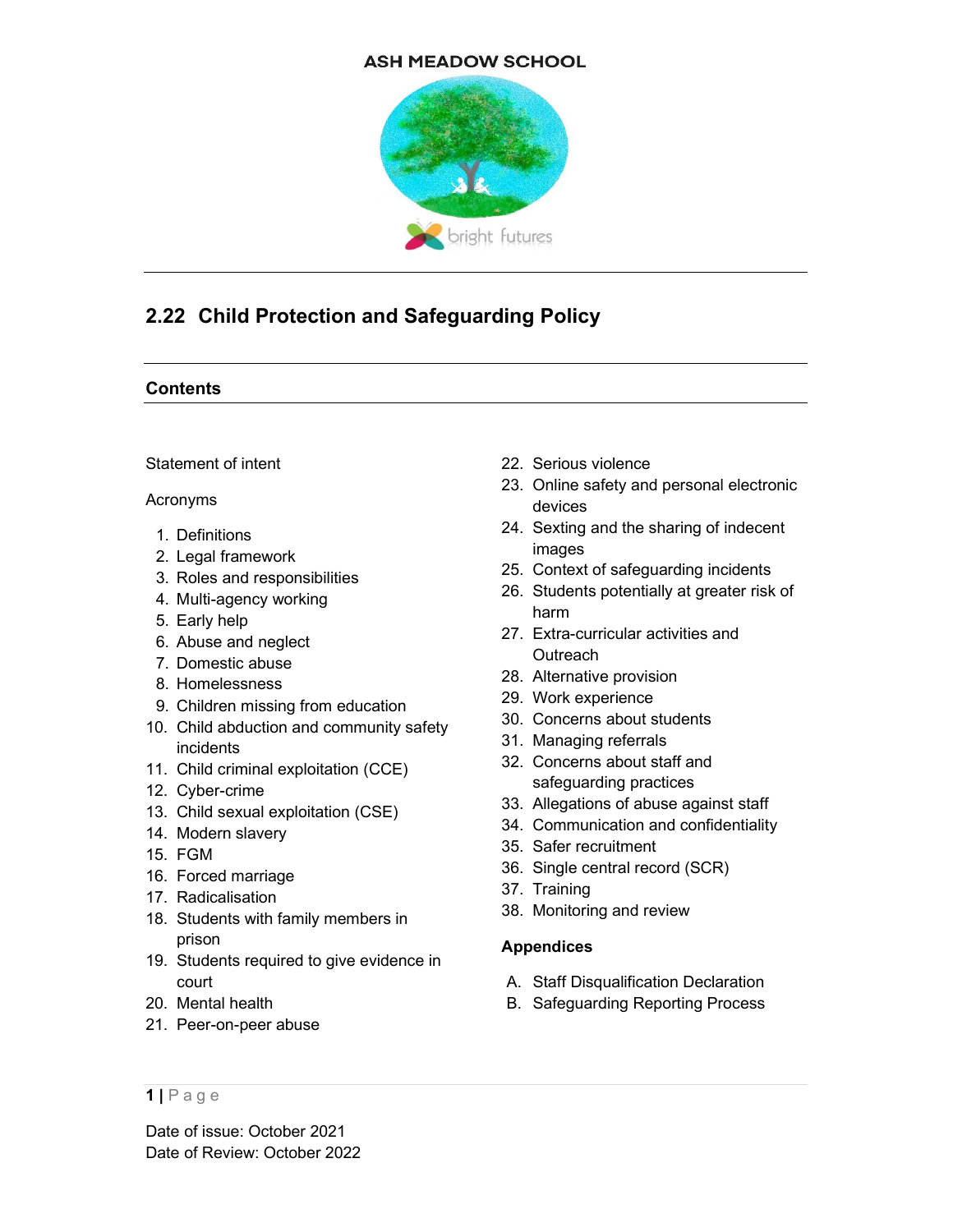## Statement of intent

Ash Meadow School is committed to safeguarding and promoting the physical, mental and emotional welfare of every student, both inside and outside of the school premises. We implement a whole-school preventative approach to managing safeguarding concerns, ensuring that the wellbeing of students is at the forefront of all action taken.

This policy sets out a clear and consistent framework for delivering this promise, in line with safeguarding legislation and statutory guidance. It will be achieved by:

- Ensuring that members of the governance team, the headteacher and staff understand their responsibilities under safeguarding legislation and statutory guidance, are alert to the signs of child abuse, and know to refer concerns to the DSL.
- Teaching students how to keep safe and recognise behaviour that is unacceptable.
- Identifying and making provision for any student that has been subject to, or is at risk of, abuse, neglect, or exploitation.
- Creating a culture of safer recruitment by adopting procedures that help deter, reject or identify people who might pose a risk to children.
- Ensuring that the headteacher and any new staff and volunteers are only appointed when all the appropriate checks have been satisfactorily completed.

The school DSL is Ruth Clifford. In the absence of the DSL, child protection matters will be dealt with by the company DSL, Caroline Davies.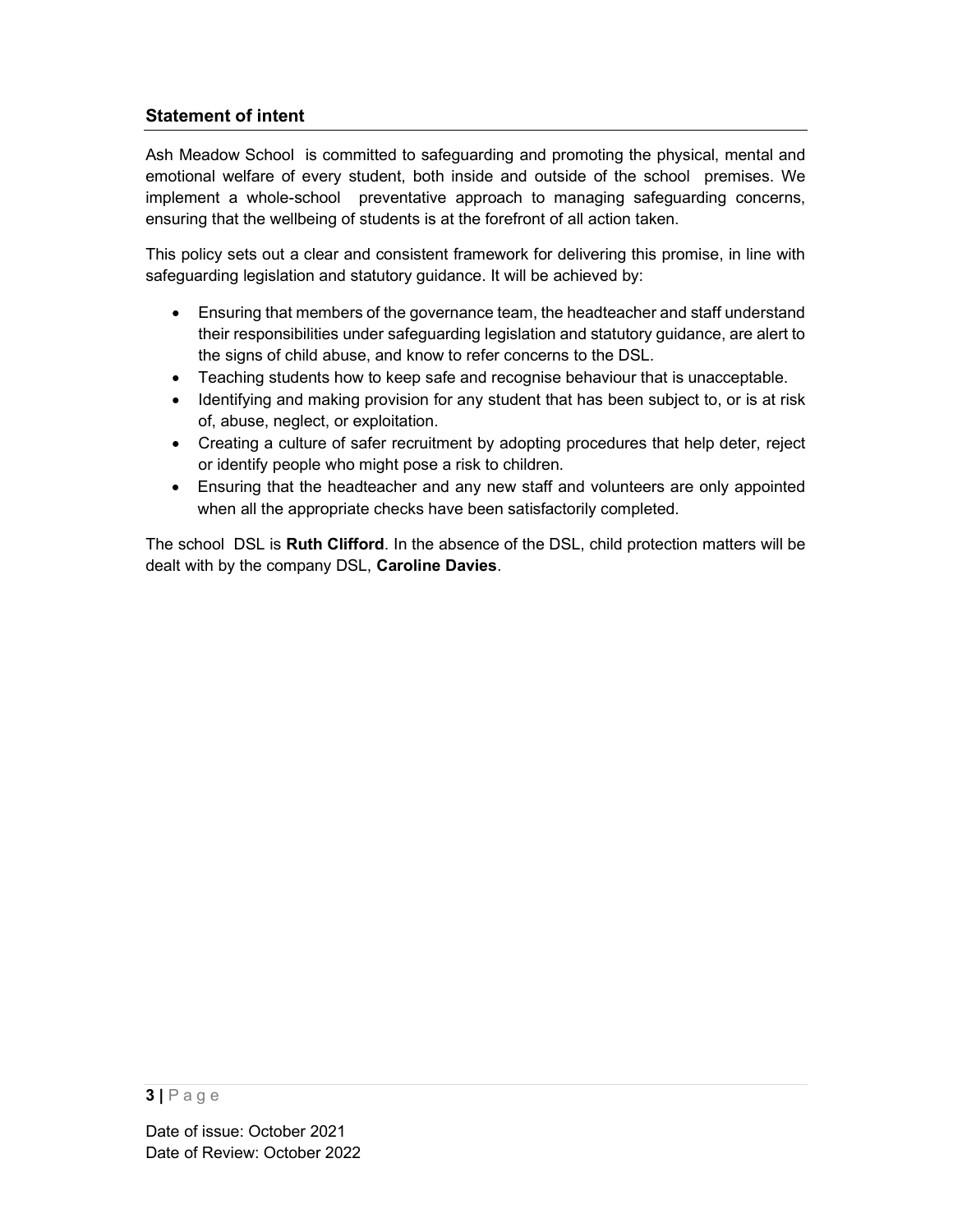## Acronyms

This policy contains a number of acronyms used in the Education sector. These acronyms are listed below alongside their descriptions.

| <b>Acronym</b> | <b>Long form</b>                      | <b>Description</b>                                                                                                                                                                                                                                                                                                                                                                       |  |  |
|----------------|---------------------------------------|------------------------------------------------------------------------------------------------------------------------------------------------------------------------------------------------------------------------------------------------------------------------------------------------------------------------------------------------------------------------------------------|--|--|
| <b>CCE</b>     | Child criminal<br>exploitation        | A form of abuse where an individual or group takes<br>advantage of an imbalance of power to coerce,<br>manipulate or deceive a child into taking part in<br>criminal activity in exchange for something the victim<br>needs or wants, for the financial advantage or other<br>advantage of the perpetrator or facilitator, and/or<br>through violence or the threat of violence.         |  |  |
| <b>CSCS</b>    | Children's social<br>care services    | The branch of the local authority that deals with<br>children's social care.                                                                                                                                                                                                                                                                                                             |  |  |
| <b>CSE</b>     | Child sexual<br>exploitation          | A form of sexual abuse where an individual or group<br>takes advantage of an imbalance of power to coerce,<br>manipulate or deceive a child into sexual activity in<br>exchange for something the victim needs or wants, for<br>the financial advantage, increased status or other<br>advantage of the perpetrator or facilitator, and/or<br>through violence or the threat of violence. |  |  |
| <b>DBS</b>     | Disclosure and<br>barring service     | The service that performs the statutory check of<br>criminal records for anyone working or volunteering in<br>a school.                                                                                                                                                                                                                                                                  |  |  |
| <b>DfE</b>     | Department for<br>Education           | The national government body with responsibility for<br>children's services, policy and education, including<br>early years, school s, higher and further education<br>policy, apprenticeships and wider skills in England.                                                                                                                                                              |  |  |
| <b>DPO</b>     | Data protection<br>officer            | The appointed person in school with responsibility for<br>overseeing data protection strategy and<br>implementation to ensure compliance with the UK<br>GDPR and Data Protection Act.                                                                                                                                                                                                    |  |  |
| <b>DSL</b>     | Designated<br>safeguarding<br>lead    | A member of the senior leadership team who has lead<br>responsibility for safeguarding and child protection<br>throughout the school.                                                                                                                                                                                                                                                    |  |  |
| <b>EEA</b>     | European<br>Economic Area             | The Member States of the European Union (EU) and<br>three countries of the European Free Trade<br>Association (EFTA) (Iceland, Liechtenstein and<br>Norway; excluding Switzerland).                                                                                                                                                                                                      |  |  |
| EHC plan       | Education,<br>health and care<br>plan | A funded intervention plan which coordinates the<br>educational, health and care needs for students who<br>have significant needs that impact on their learning and<br>access to education. The plan identifies any additional<br>support needs or interventions and the intended impact<br>they will have for the student.                                                              |  |  |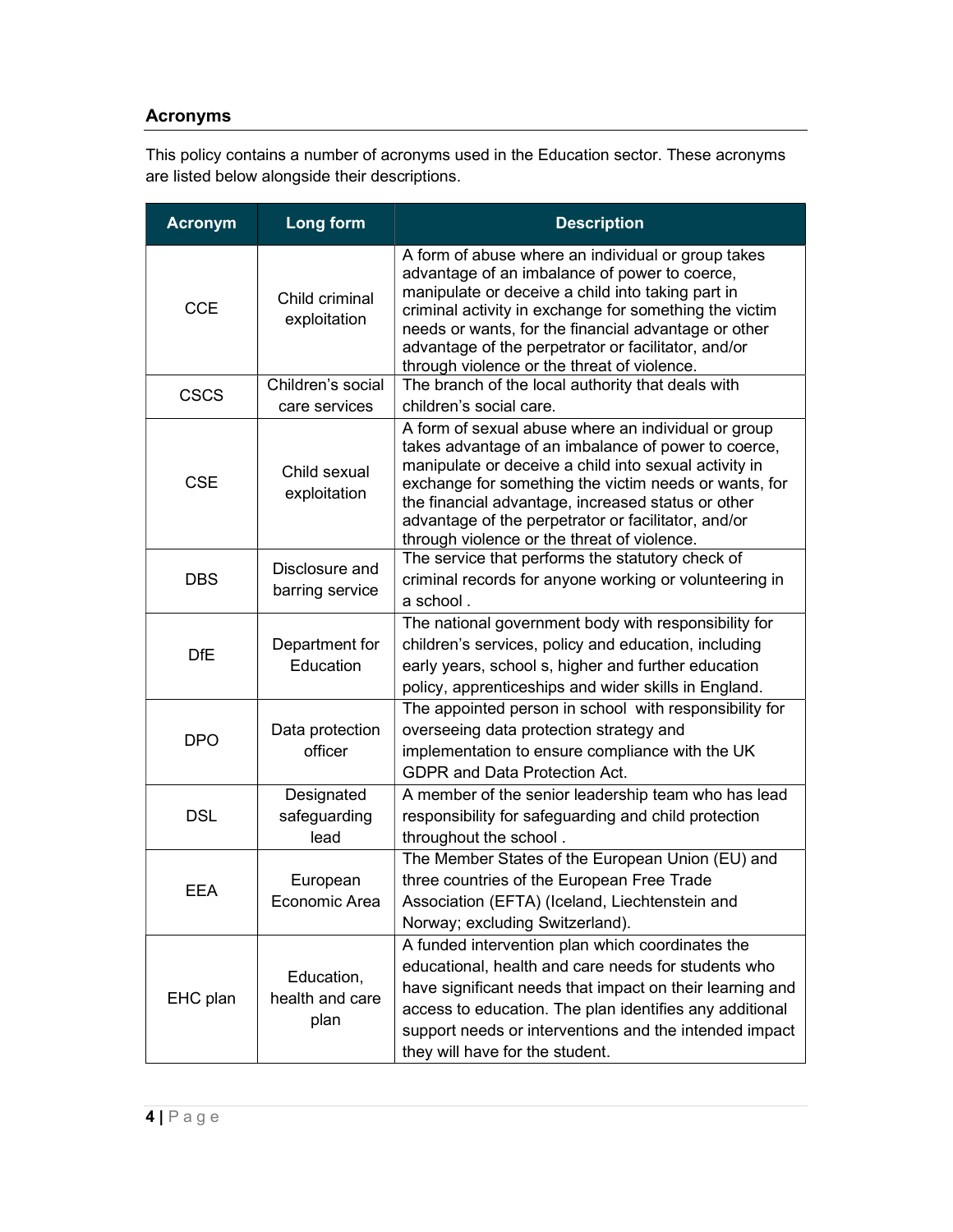| <b>ESFA</b>                                | <b>Education and</b><br><b>Skills Funding</b><br>Agency     | An agency sponsored by the Department for Education<br>with accountability for funding education and skills<br>training for children, young people and adults.                                                                                                                                      |  |
|--------------------------------------------|-------------------------------------------------------------|-----------------------------------------------------------------------------------------------------------------------------------------------------------------------------------------------------------------------------------------------------------------------------------------------------|--|
| Female genital<br><b>FGM</b><br>mutilation |                                                             | All procedures involving the partial or total removal of<br>the external female genitalia or other injury to the<br>female genital organs. FGM is illegal in the UK and a<br>form of child abuse with long-lasting harmful<br>consequences.                                                         |  |
| UK GDPR                                    | <b>UK General</b><br>Data Protection<br>Regulation          | Legislative provision designed to strengthen the safety<br>and security of all data held within an organisation and<br>ensure that procedures relating to personal data are<br>fair and consistent.                                                                                                 |  |
| <b>HBA</b>                                 | 'Honour-based'<br>abuse                                     | So-called 'honour-based' abuse involves crimes that<br>have been committed to defend the honour of the<br>family and/or community.                                                                                                                                                                  |  |
| <b>HMCTS</b>                               | <b>HM Courts and</b><br><b>Tribunals</b><br>Service         | HM Courts and Tribunals Service is responsible for the<br>administration of criminal, civil and family courts and<br>tribunals in England and Wales. HMCTS is an<br>executive agency, sponsored by the Ministry of Justice.                                                                         |  |
| <b>IICSA</b>                               | Independent<br>Inquiry into Child<br>Sexual Abuse           | The Independent Inquiry into Child Sexual Abuse is<br>analysing case files from the Disclosure and Barring<br>Service to learn more about the behaviours of<br>perpetrators who have sexually abused children in<br>institutions, and to understand institutional responses<br>to these behaviours. |  |
| <b>KCSIE</b>                               | Keeping children<br>safe in<br>education                    | Statutory guidance setting out school s s' duties to<br>safeguard and promote the welfare of children.                                                                                                                                                                                              |  |
| LA                                         | Local authority                                             | A local government agency responsible for the<br>provision of a range of services in a specified local<br>area, including education.                                                                                                                                                                |  |
| <b>LAC</b>                                 | Looked-after<br>children                                    | Children who have been placed in local authority care<br>or where children's services have looked after children<br>for more than a period of 24 hours.                                                                                                                                             |  |
| LGBTQ+                                     | Lesbian, gay,<br>bisexual,<br>transgender and<br>queer plus | Term relating to a community of people, protected by<br>the Equality Act 2010, who identify as lesbian, gay,<br>bisexual or transgender, or other protected sexual or<br>gender identities.                                                                                                         |  |
| MAT                                        | Multi-academy<br>trust                                      | A trust established to undertake strategic collaboration<br>and provide education across a number of school s                                                                                                                                                                                       |  |
| <b>NPCC</b>                                | The National<br>Police Chiefs'<br>Council                   | The National Police Chiefs' Council is a national<br>coordination body for law enforcement in the United<br>Kingdom and the representative body for British police<br>chief officers.                                                                                                               |  |

## $5 | P \text{age}$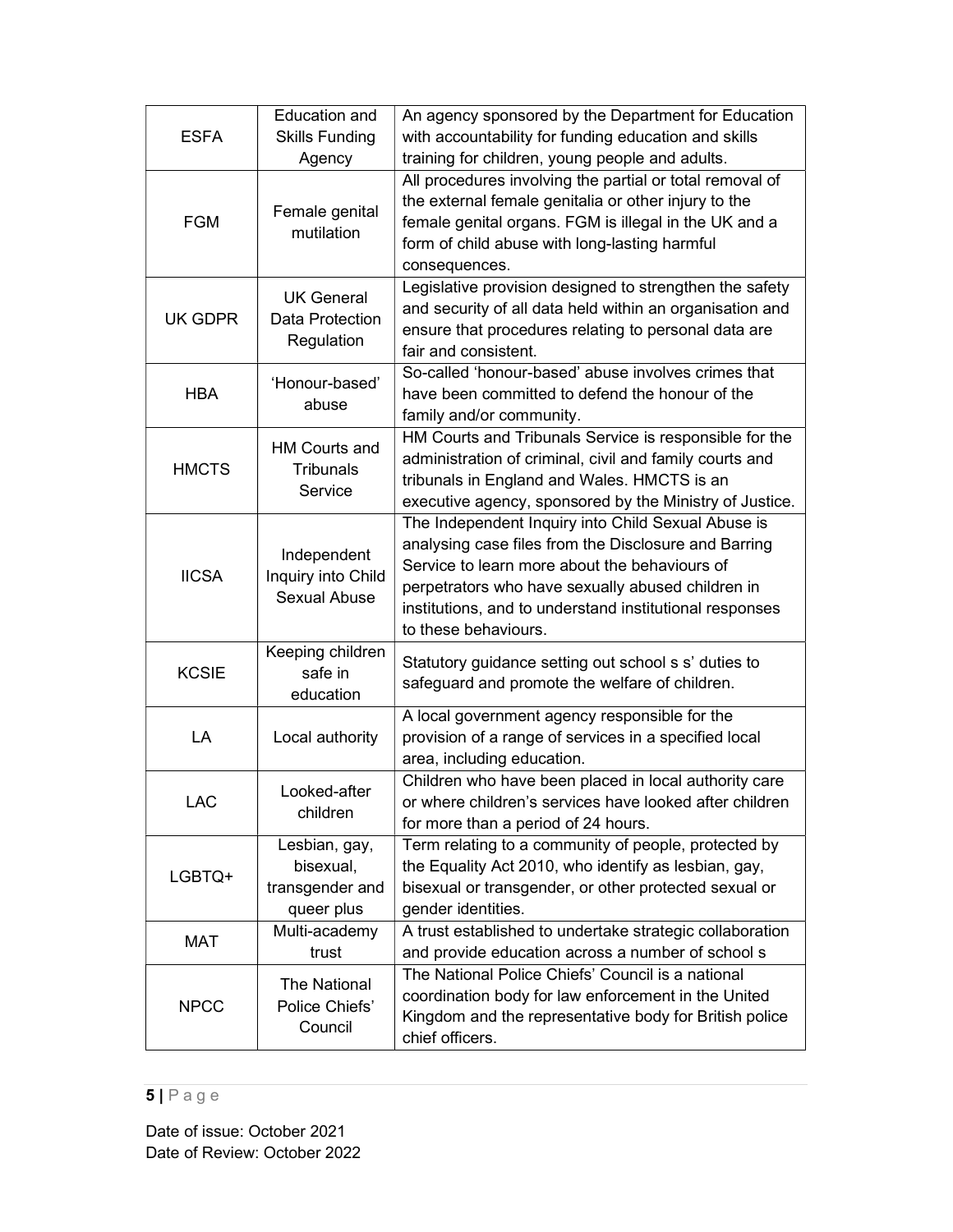|                          | <b>PLAC</b>  | Previously<br>looked-after<br>children         | Children who were previously in local authority care or<br>were looked after by children's services for more than a<br>period of 24 hours. PLAC are also known as care<br>leavers.                                                          |  |
|--------------------------|--------------|------------------------------------------------|---------------------------------------------------------------------------------------------------------------------------------------------------------------------------------------------------------------------------------------------|--|
|                          |              | Personal, social                               | A non-statutory subject in which students learn about                                                                                                                                                                                       |  |
|                          | <b>PSHE</b>  | and health                                     | themselves, other people, rights, responsibilities and                                                                                                                                                                                      |  |
|                          |              | education                                      | relationships.                                                                                                                                                                                                                              |  |
|                          | <b>PHE</b>   | <b>Public Health</b><br>England                | An executive agency of the Department of Health and<br>Social Care which aims to protect and improve the<br>nation's health and wellbeing.                                                                                                  |  |
|                          | <b>RSHE</b>  | Relationships,<br>sex and health<br>education  | A compulsory subject from Year 7 for all students.<br>Includes the teaching of sexual health, reproduction<br>and sexuality, as well as promoting positive<br>relationships.                                                                |  |
|                          | <b>SCR</b>   | Single central<br>record                       | A statutory secure record of recruitment and identity<br>checks for all permanent and temporary staff,<br>proprietors, contractors, external coaches and<br>instructors, and volunteers who attend the school in a<br>non-visitor capacity. |  |
|                          | <b>SENCO</b> | Special<br>educational<br>needs<br>coordinator | A statutory role within all school s maintaining oversight<br>and coordinating the implementation of the school's<br>special educational needs policy and provision of<br>education to students with special educational needs.             |  |
|                          | <b>SLT</b>   | Senior<br>leadership team                      | Staff members who have been delegated leadership<br>responsibilities in a school.                                                                                                                                                           |  |
| <b>TRA</b><br><b>VSH</b> |              | Teaching<br>Regulation<br>Agency               | An executive agency of the DfE with responsibility for<br>the regulation of the teaching profession.                                                                                                                                        |  |
|                          |              | Virtual school<br>head                         | Virtual school heads are in charge of promoting the<br>educational achievement of all the children looked after<br>by the local authority they work for, and all children<br>who currently have, or previously had, a social worker.        |  |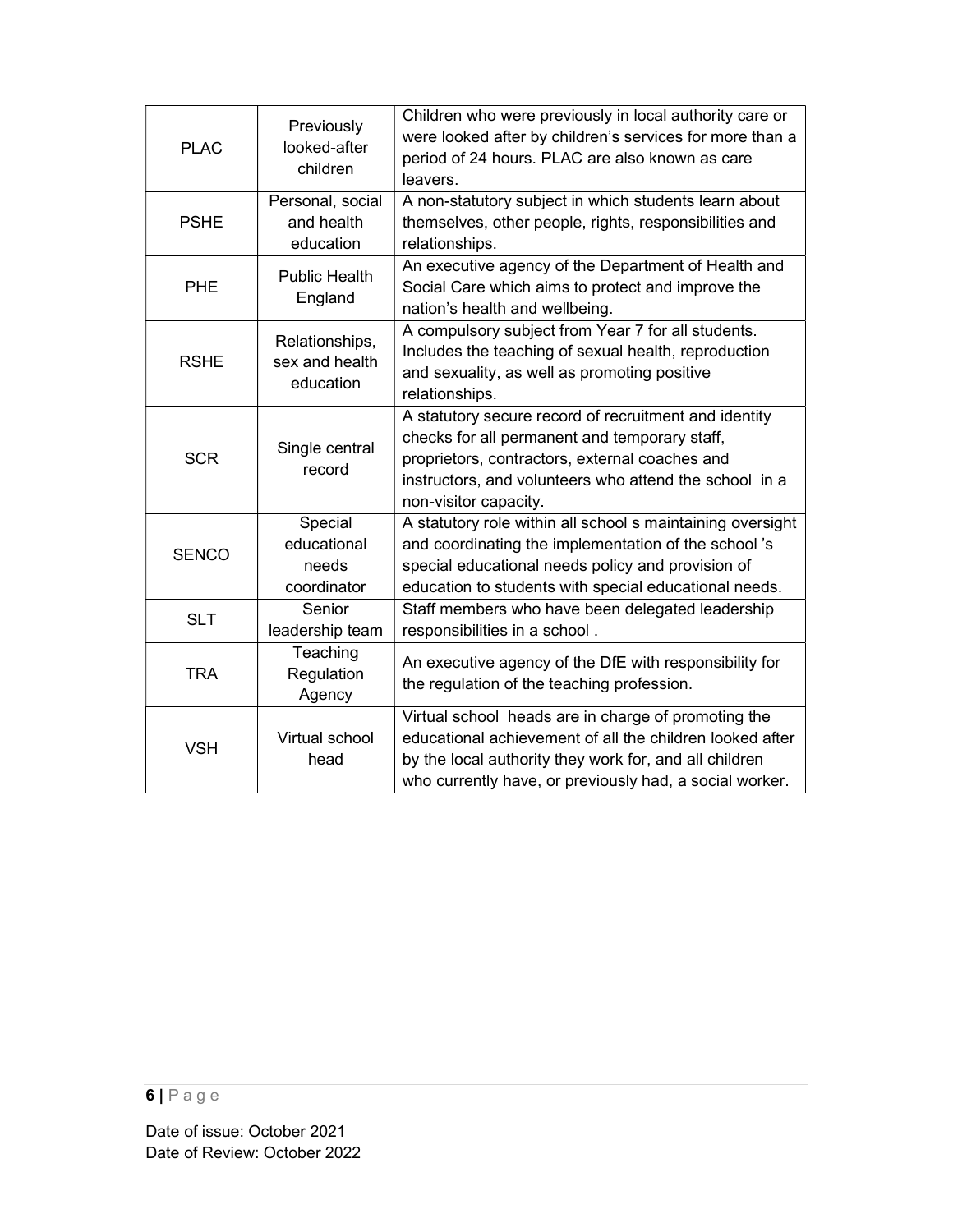## 1. Definitions

The terms "children" and "child" refer to anyone under the age of 18.

For the purposes of this policy, "safequarding and protecting the welfare of children" is defined as:

- Protecting students from maltreatment.
- Preventing the impairment of students' mental and physical health or development.
- Ensuring that students grow up in circumstances consistent with the provision of safe and effective care.
- Taking action to enable all students to have the best outcomes.

For the purposes of this policy, "consent" is defined as having the freedom and capacity to choose to engage in sexual activity. Consent may be given to one sort of sexual activity but not another, and can be withdrawn at any time during sexual activity and each time activity occurs. A person only consents to a sexual activity if they agree by choice to that activity, and has the freedom and capacity to make that choice. Children under the age of 13 can never consent to any sexual activity. The age of consent is 16.

For the purposes of this policy, "sexual violence" refers to the following offences as defined under the Sexual Offences Act 2003:

- Rape: A person (A) commits an offence of rape if they intentionally penetrate the vagina, anus or mouth of another person (B) with their penis, B does not consent to the penetration, and A does not reasonably believe that B consents.
- Assault by penetration: A person (A) commits an offence if they intentionally penetrate the vagina or anus of another person (B) with a part of their body or anything else, the penetration is sexual, B does not consent to the penetration, and A does not reasonably believe that B consents.
- Sexual assault: A person (A) commits an offence of sexual assault if they intentionally touch another person (B), the touching is sexual, B does not consent to the touching, and A does not reasonably believe that B consents.
- Causing someone to engage in sexual activity without consent: A person (A) commits an offence if they intentionally cause another person (B) to engage in an activity, the activity is sexual, B does not consent to engaging in the activity, and A does not reasonably believe that B consents. This could include forcing someone to strip, touch themselves sexually, or to engage in sexual activity with a third party.

For the purposes of this policy, "sexual harassment" refers to unwanted conduct of a sexual nature that occurs online or offline, inside or outside of school . Sexual harassment is likely to violate a student's dignity, make them feel intimidated, degraded or humiliated, and create a hostile, offensive, or sexualised environment. If left unchallenged, sexual harassment can create an atmosphere that normalises inappropriate behaviour and may lead to sexual violence. Sexual harassment can include, but is not limited to:

 $7 P a g e$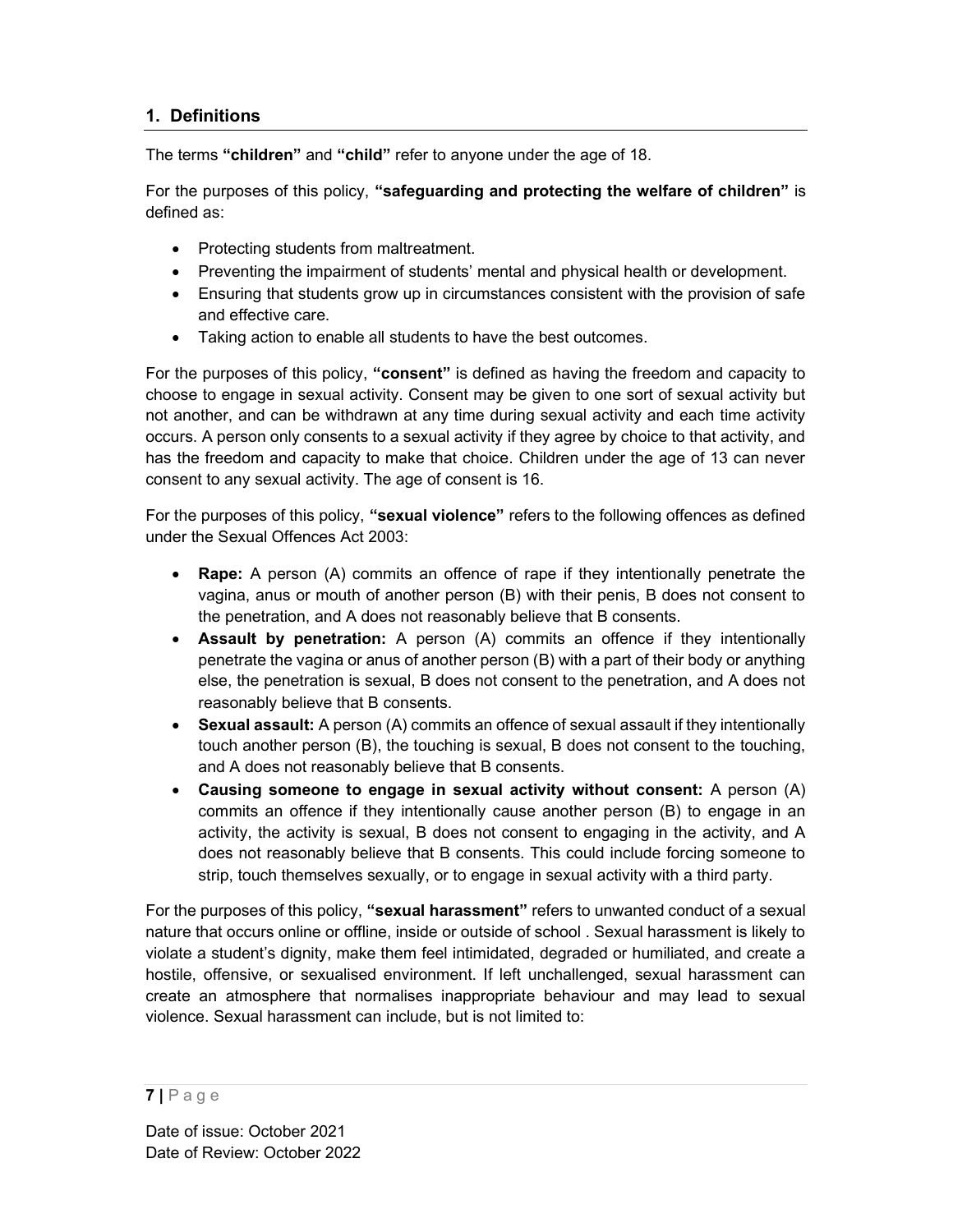- Sexual comments, such as sexual stories, lewd comments, sexual remarks about clothes and appearance, and sexualised name-calling.
- Sexual "jokes" and taunting.
- Physical behaviour, such as deliberately brushing against someone, interfering with someone's clothes, and displaying images of a sexual nature.
- Online sexual harassment, which may be standalone or part of a wider pattern of sexual harassment and/or sexual violence. This includes:
	- The consensual and non-consensual sharing of nude and semi-nude images and/or videos.
	- Sharing unwanted explicit content.
	- Upskirting.
	- Sexualised online bullying.
	- Unwanted sexual comments and messages, including on social media.
	- Sexual exploitation, coercion, and threats.

For the purposes of this policy, "upskirting" refers to the act, as identified the Voyeurism (Offences) Act 2019, of taking a picture or video under another person's clothing, without their knowledge or consent, with the intention of viewing that person's genitals or buttocks, with or without clothing, to obtain sexual gratification, or cause the victim humiliation, distress or alarm. Upskirting is a criminal offence. Anyone, including students and staff, of any gender can be a victim of upskirting.

For the purposes of this policy, the "consensual and non-consensual sharing of nude and semi-nude images and/or videos", colloquially known as "sexting", is defined as the sharing between students of sexually explicit content, including indecent imagery. For the purposes of this policy, "indecent imagery" is defined as an image which meets one or more of the following criteria:

- Nude or semi-nude sexual posing
- A child touching themselves in a sexual way
- Any sexual activity involving a child
- Someone hurting a child sexually
- Sexual activity that involves animals

## 2. Legal framework

This policy has due regard to all relevant legislation and statutory guidance including, but not limited to, the following:

## Legislation

- Children Act 1989
- Children Act 2004
- Safeguarding Vulnerable Groups Act 2006
- The Education (School Teachers' Appraisal) (England) Regulations 2012 (as amended)

## $8$  | P a g e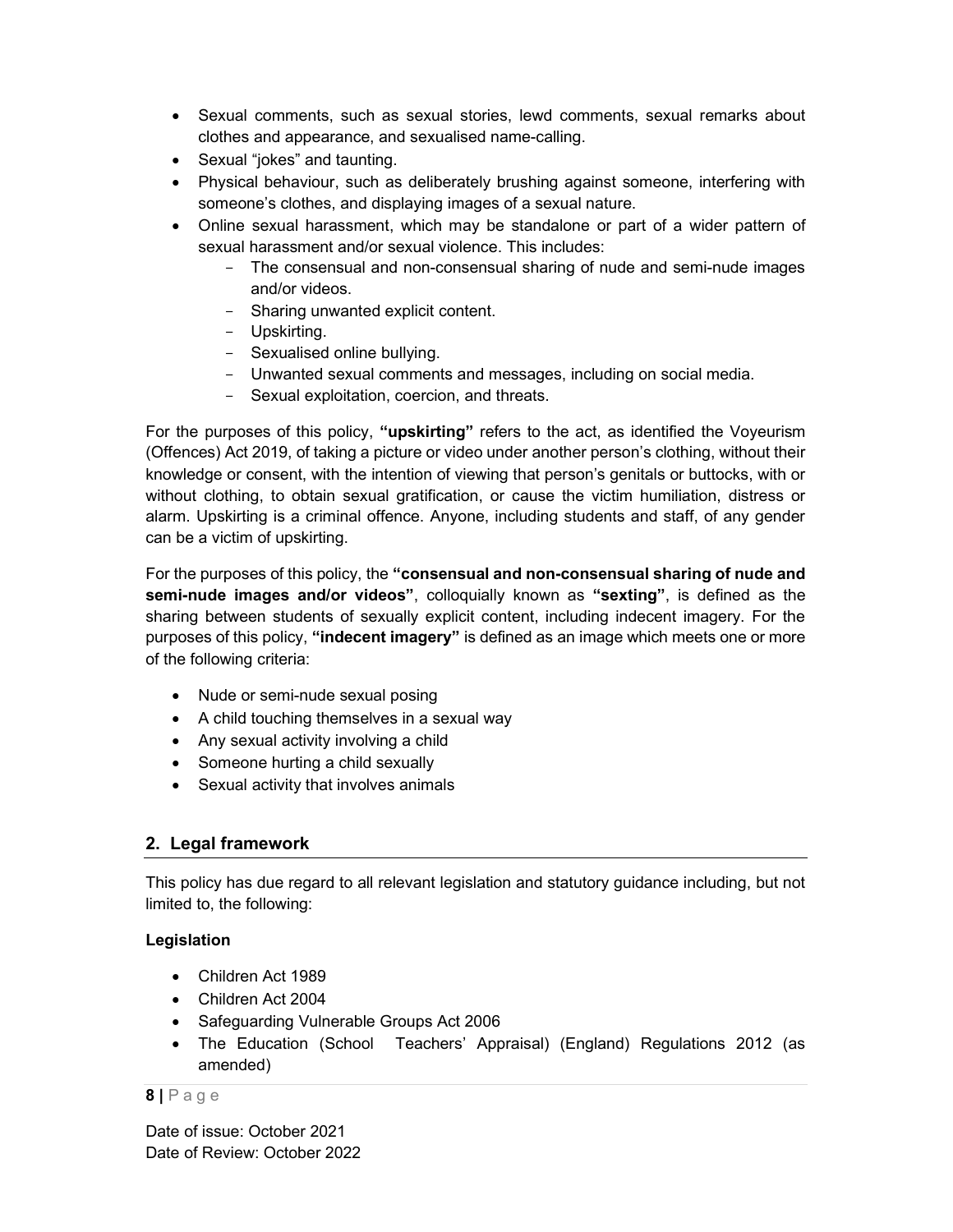- Sexual Offences Act 2003
- Female Genital Mutilation Act 2003 (as inserted by the Serious Crime Act 2015)
- Equality Act 2010
- Counter-Terrorism and Security Act 2015
- The UK General Data Protection Regulation (UK GDPR)
- Data Protection Act 2018
- The Childcare (Disqualification) and Childcare (Early Years Provision Free of Charge) (Extended Entitlement) (Amendment) Regulations 2018
- Voyeurism (Offences) Act 2019
- Domestic Abuse Act 2021

#### Statutory guidance

- HM Government (2020) 'Multi-agency statutory guidance on female genital mutilation'
- HM Government (2013) 'Multi-agency practice guidelines: Handling cases of Forced Marriage'
- HM Government (2021) 'Channel Duty Guidance: Protecting people vulnerable to being drawn into terrorism'
- DfE (2021) 'Keeping children safe in education 2021'
- DfE (2018) 'Working Together to Safeguard Children'
- DfE (2015) 'The Prevent duty'
- DfE (2018) 'Disqualification under the Childcare Act 2006'

#### Non-statutory guidance

- DfE (2015) 'What to do if you're worried a child is being abused'
- DfE (2018) 'Information sharing'
- DfE (2017) 'Child sexual exploitation'
- DfE (2021) 'Sexual violence and sexual harassment between children in school s s'
- DfE (2021) 'Recruit teachers from overseas'
- DfE (2020) 'Sharing nudes and semi-nudes: advice for education settings working with children and young people'

This policy operates in conjunction with the following school policies:

- Children Missing Education Policy
- Child Sexual Exploitation (CSE) Policy
- Prevent Duty Policy
- Peer-on-Peer Abuse Policy
- Anti-Bullying Policy
- Exclusion Policy
- Online Safety Policy
- Data and Cyber-security Breach Prevention and Management Plan
- Personal Electronic Devices Policy
- Data Protection Policy
- Photography Policy

 $9$  | P a g e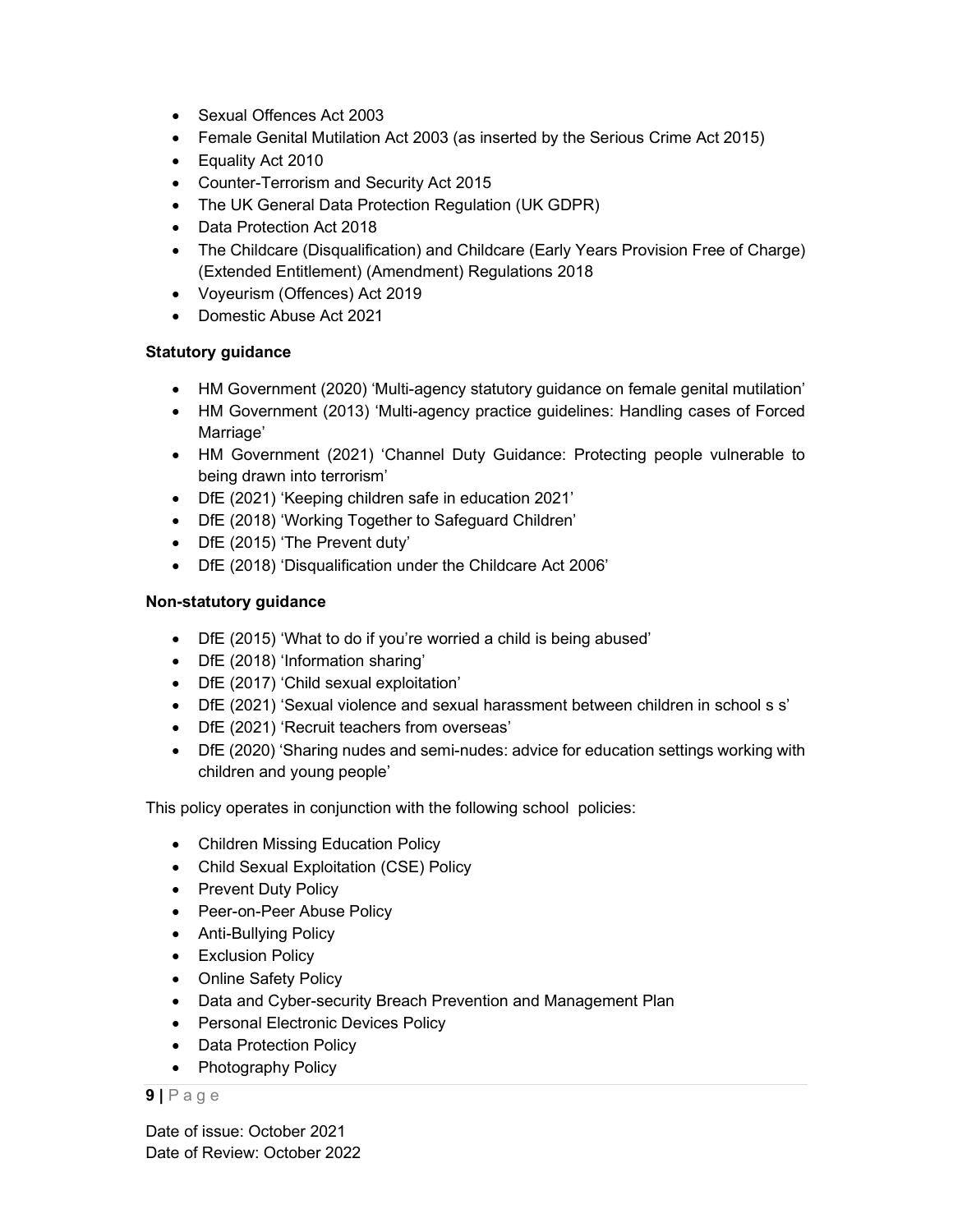- Records Management Policy
- LAC Policy
- Whistleblowing Policy
- Allegations of Abuse Against Staff Policy
- Safer Recruitment Policy
- Staff Code of Conduct
- Behavioural Policy

## 3. Roles and responsibilities

All staff have a responsibility to:

- Consider, at all times, what is in the best interests of the student.
- Maintain an attitude of 'it could happen here' where safeguarding is concerned.
- Provide a safe environment in which students can learn.
- Be prepared to identify students who may benefit from early help.
- Be aware of the school 's systems which support safeguarding, including any policies, procedures, information and training provided upon induction.
- Be aware of the role and identity of the school DSL and company DSLs.
- Undertake safeguarding training, including online safety training, during their induction – this will be regularly updated.
- Receive and understand child protection and safeguarding (including online safety) updates, e.g. via email, as required, and at least annually.
- Be aware of the local early help process and understand their role in it.
- Be aware of, and understand, the process for making referrals to CSCS, as well as for making statutory assessments under the Children Act 1989 and their role in these assessments.
- Make a referral to CSCS and/or the police immediately, if at any point there is a risk of immediate serious harm to a child.
- Support social workers in making decisions about individual children, in collaboration with the DSL.
- Be aware of and understand the procedure to follow in the event that a student confides they are being abused, exploited or neglected.
- Maintain appropriate levels of confidentiality when dealing with individual cases.
- Reassure victims that they are being taken seriously, that they will be supported, and that they will be kept safe.
- Speak to the DSL if they are unsure about how to handle safeguarding matters.
- Be aware of safeguarding issues that can put students at risk of harm.
- Be aware of behaviours linked to issues such as drug-taking, alcohol misuse, deliberately missing education, and sharing indecent images, and other signs that students may be at risk of harm.

<sup>10 |</sup> P a g e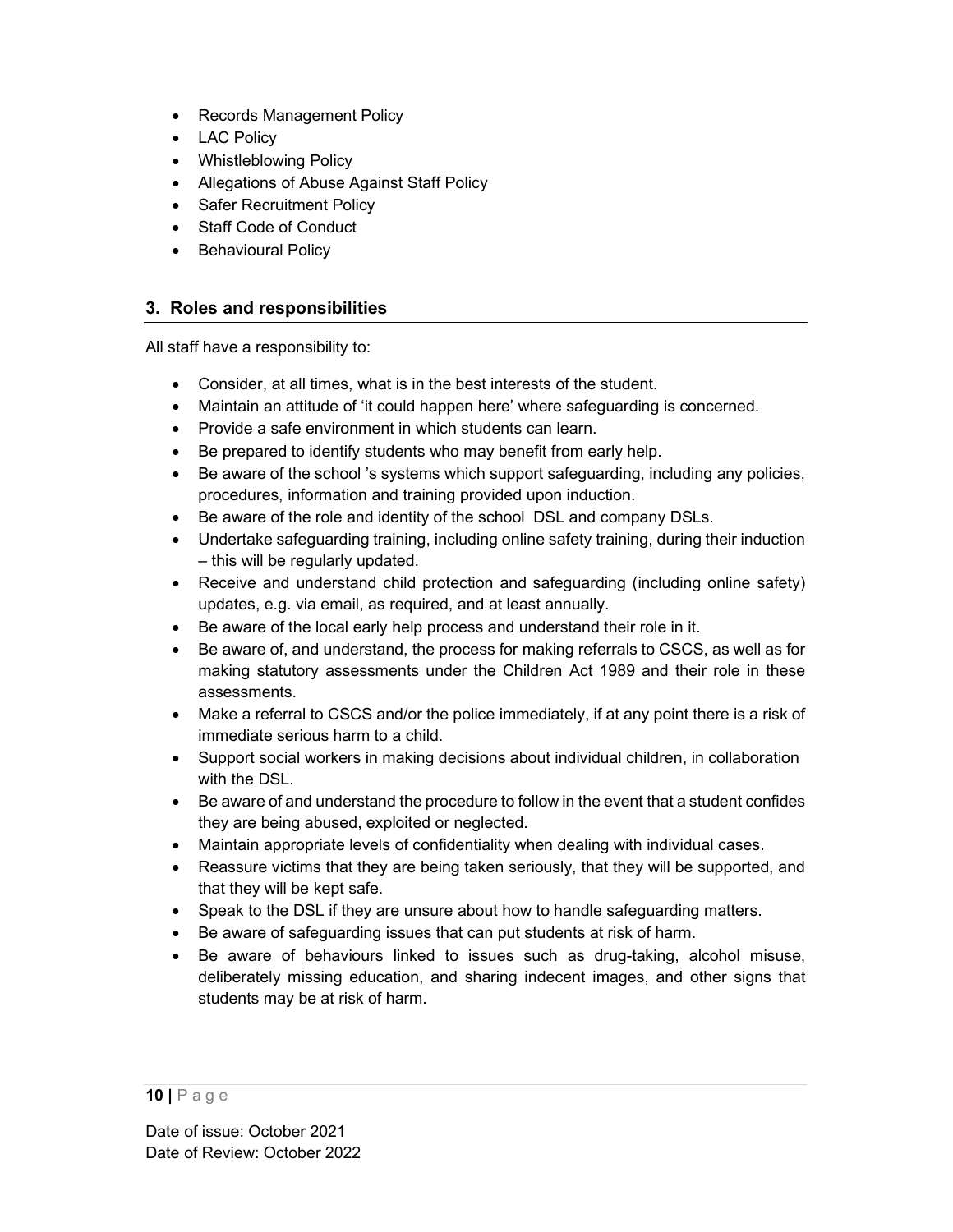Teachers, including the Head of School and Executive headteacher, have a responsibility to:

• Safeguard students' wellbeing and maintain public trust in the teaching profession as part of their professional duties, as outlined in the 'Teachers' Standards'.

The governance team have a duty to:

- Take strategic leadership responsibility for the school 's safeguarding arrangements.
- Ensure that the school complies with its duties under the above child protection and safeguarding legislation.
- Guarantee that the policies, procedures and training opportunities in the school are effective and comply with the law at all times.
- Guarantee that the school contributes to multi-agency working in line with the statutory guidance 'Working Together to Safeguard Children'.
- Confirm that the school 's safeguarding arrangements take into account the procedures and practices of the LA as part of the inter-agency safeguarding procedures.
- Understand the local criteria for action and the local protocol for assessment, and ensure these are reflected in the school 's policies and procedures.
- Comply with its obligations under section 14B of the Children Act 2004 to supply the local safeguarding arrangements with information to fulfil its functions.
- Ensure that staff working directly with children read at least Part one of KCSIE.
- Ensure that staff who do not work directly with children read either Part one or Annex A of KCSIE.
- Ensure that mechanisms are in place to assist staff to understand and discharge their role and responsibilities in regard to safeguarding children.
- Ensure a senior board level lead takes leadership responsibility for safeguarding arrangements.
- Appoint a member of staff from the SLT to the role of DSL as an explicit part of the role-holder's job description.
- Appoint one or more deputy DSLs to provide support to the DSL, and ensure that they are trained to the same standard as the DSL and that the role is explicit in their job description(s).
- Facilitate a whole-school approach to safeguarding; this includes ensuring that safeguarding and child protection are at the forefront and underpin all relevant aspects of process and policy development.
- Where there is a safeguarding concern, ensure the child's wishes and feelings are taken into account when determining what action to take and what services to provide.
- Ensure systems are in place, children to confidently report abuse, knowing that their concerns will be treated seriously, and they can safely express their views and give feedback; these systems will be well-promoted, easily understood, and easily accessible.
- Ensure that staff have due regard to relevant data protection principles that allow them to share and withhold personal information.

<sup>11 |</sup> P a g e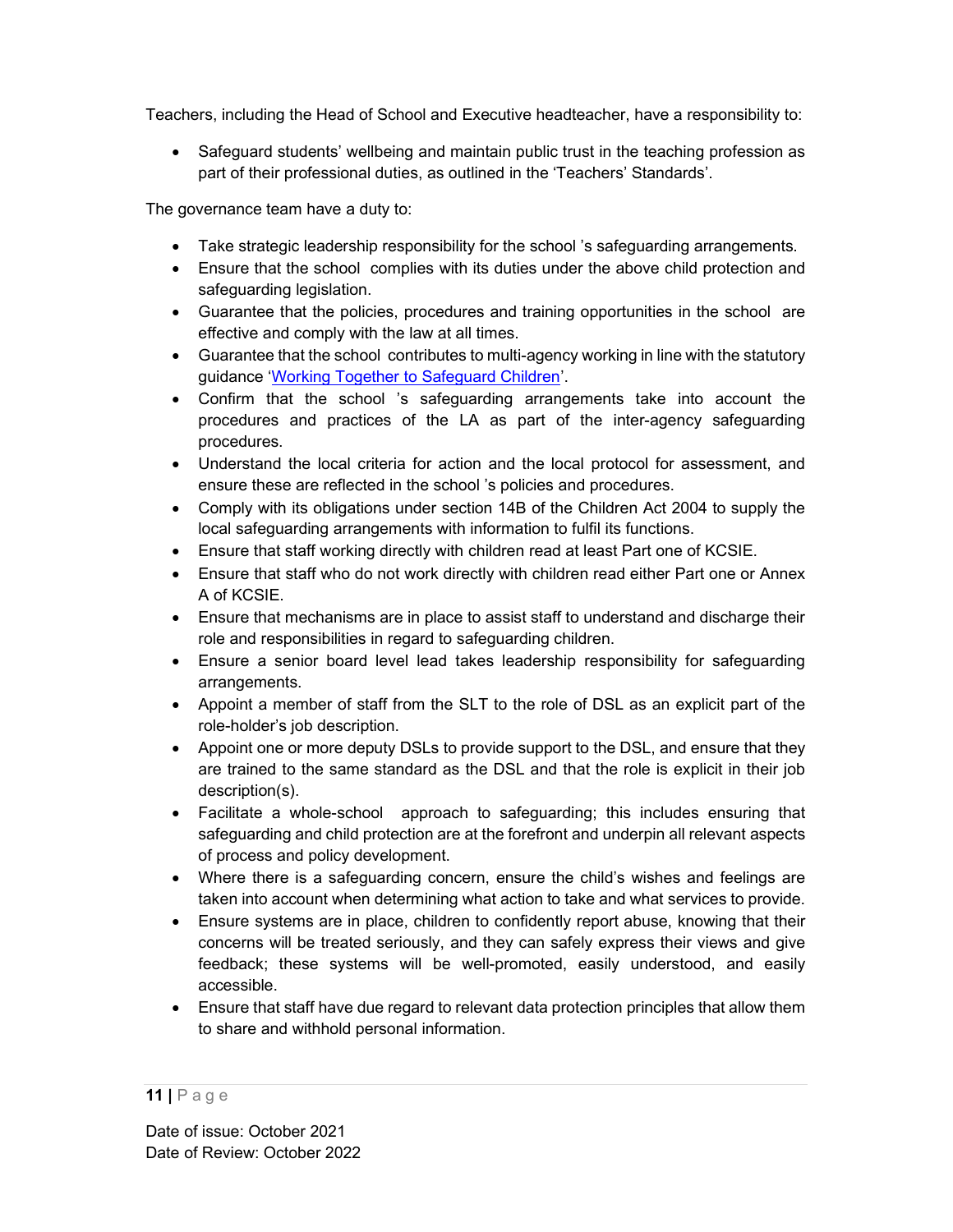- Ensure that a member of the governance team is nominated to liaise with the LA and/or partner agencies on issues of child protection and in the event of allegations of abuse made against the headteacher or another governor.
- Guarantee that there are effective and appropriate policies and procedures in place.
- Ensure all relevant persons are aware of the school 's local safeguarding arrangements, including the governance team itself, the SLT and DSL.
- Make sure that students are taught about safeguarding, including protection against dangers online (including when they are online at home), through teaching and learning opportunities, as part of providing a broad and balanced curriculum.
- Adhere to statutory responsibilities by conducting pre-employment checks on staff who work with children, taking proportionate decisions on whether to ask for any checks beyond what is required.
- Ensure that staff are appropriately trained to support students to be themselves at school , e.g. if they are LGBTQ+.
- Ensure the school has clear systems and processes in place for identifying possible mental health problems in students, including clear routes to escalate concerns and clear referral and accountability systems.
- Guarantee that volunteers are appropriately supervised.
- Make sure that at least one person on any appointment panel has undertaken safer recruitment training.
- Ensure that all staff receive safeguarding and child protection training updates, e.g. emails, as required, but at least annually.
- Certify that there are procedures in place to handle allegations against staff, supply staff, volunteers and contractors.
- Confirm that there are procedures in place to make a referral to the DBS and the Teaching Regulation Agency (TRA), where appropriate, if a person in regulated activity has been dismissed or removed due to safeguarding concerns or would have been had they not resigned.
- Guarantee that there are procedures in place to handle students' allegations against other students.
- Ensure that appropriate disciplinary procedures are in place, as well as policies pertaining to the behaviour of students and staff.
- Ensure that procedures are in place to eliminate unlawful discrimination, harassment and victimisation, including those in relation to peer-on-peer abuse.
- Guarantee that there are systems in place for students to express their views and give feedback.
- Establish an early help procedure and ensure all staff understand the procedure and their role in it.
- Introduce mechanisms to assist staff in understanding and discharging their roles and responsibilities.
- Make sure that staff members have the skills, knowledge and understanding necessary to keep LAC safe, particularly with regard to the student's legal status, contact details and care arrangements.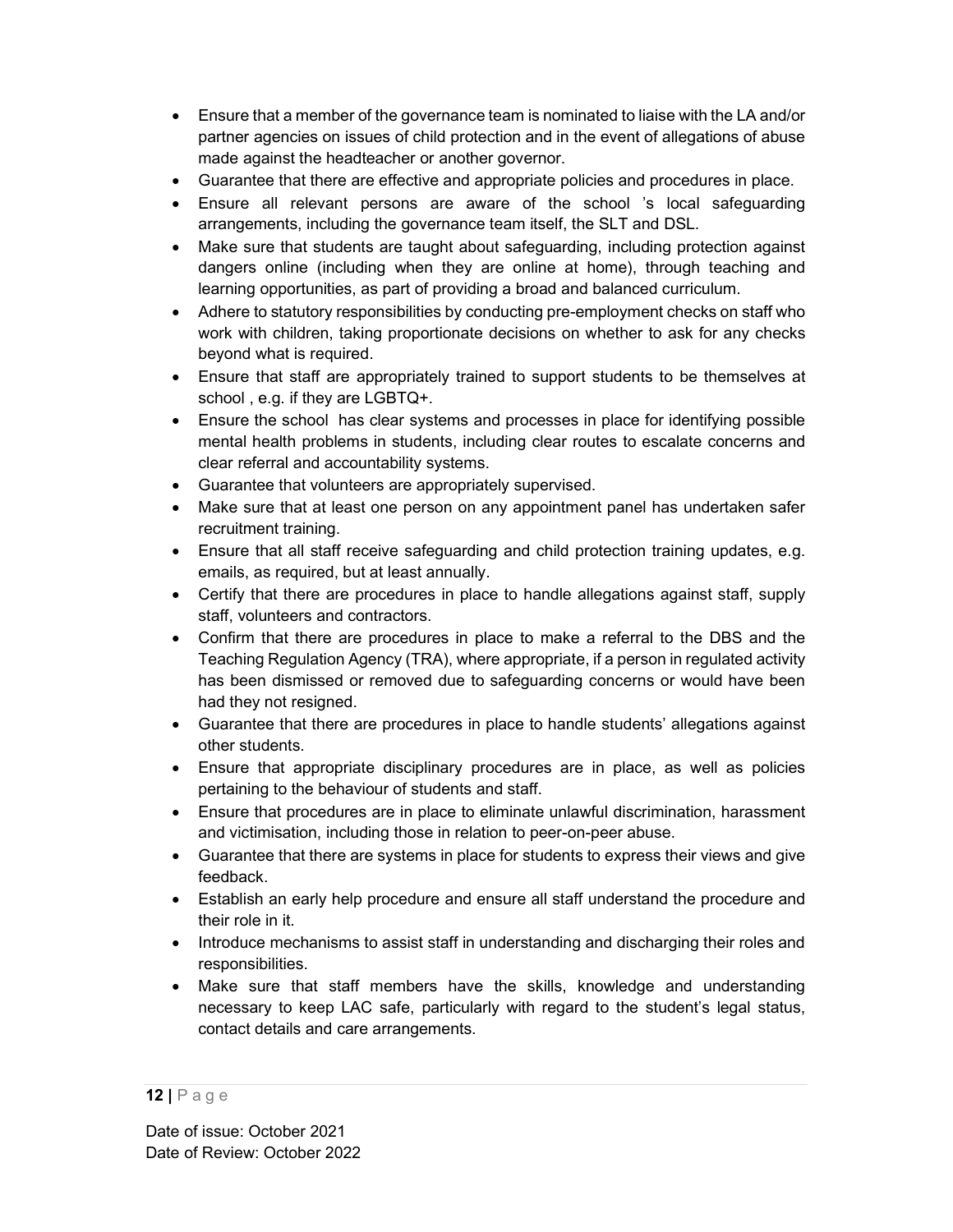- Put in place appropriate safeguarding responses for students who go missing from school , particularly on repeat occasions, to help identify any risk of abuse, neglect or exploitation, and prevent the risk of their disappearance in future.
- Ensure that all members of the governance team have been subject to an enhanced DBS check.
- Create a culture where staff are confident to challenge senior leaders over any safeguarding concerns.

The Head of School has a duty to:

- Ensure that the policies and procedures adopted by the governance team, particularly concerning referrals of cases of suspected abuse and neglect, are followed by staff.
- Provide staff with the appropriate policies and information upon induction.

The DSL has a duty to:

- Take lead responsibility for safeguarding and child protection, including online safety.
- Provide advice and support to other staff on child welfare, safeguarding and child protection matters.
- Take part in strategy discussions and inter-agency meetings, and/or support other staff to do so.
- Contribute to the assessment of children, and/or support other staff to do so.
- During term time, be available during school hours for staff to discuss any safeguarding concerns.
- Arrange, alongside the school , adequate and appropriate cover for any activities including Outreach, and outside of school hours or terms.
- Refer cases:
	- To CSCS where abuse and neglect are suspected, and support staff who make referrals CSCS.
	- To the Channel programme where radicalisation concerns arise, and support staff who make referrals to the Channel programme.
	- To the DBS where a person is dismissed or has left due to harm, or risk of harm, to a child.
	- To the police where a crime may have been committed, in line with the National Police Chiefs' Council (NPCC) guidance.
- Act as a source of support, advice and expertise for all staff.
- Act as a point of contact with the safeguarding partners.
- Liaise with the Executive headteacher to inform them of issues, especially regarding ongoing enquiries under section 47 of the Children Act 1989 and police investigations.
- Liaise with the company DSL to ensure effective safeguarding outcomes.
- Liaise with the case manager and the LA designated officer(s) (LADO) for child protection concerns in cases concerning staff.
- Liaise with staff on matters of safety, safeguarding and welfare, including online and digital safety.
- Liaise with staff when deciding whether to make a referral by liaising with relevant agencies so that children's needs are considered holistically.

13 | P a g e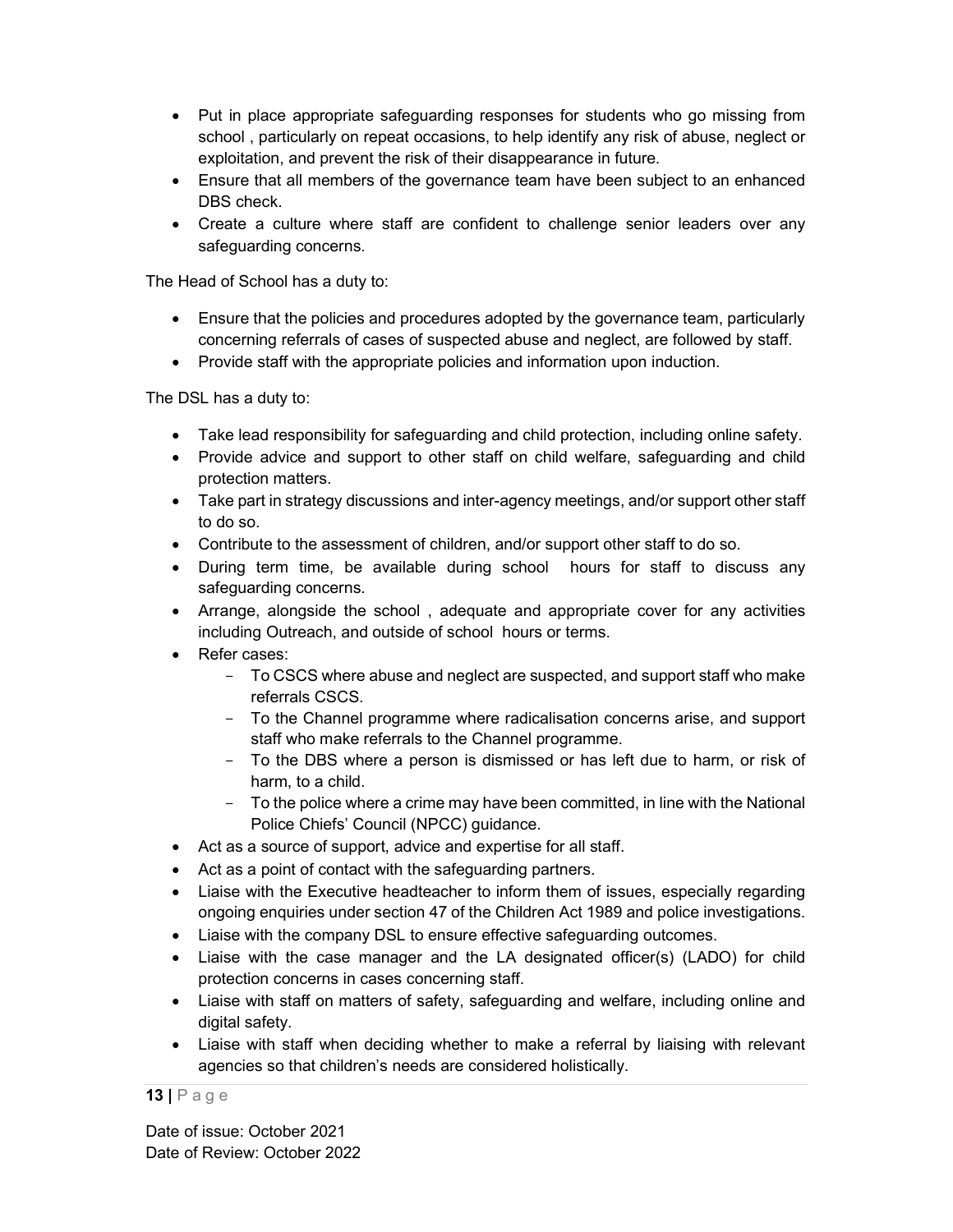- Liaise with the Positive Behaviour team or senior mental health lead and, where available, the Mental Health Support Team, where safeguarding concerns are linked to mental health.
- Promote supportive engagement with parents in safeguarding and promoting the welfare of children, including where families may be facing challenging circumstances.
- Work with the Head of School and relevant strategic leads, taking lead responsibility for promoting educational outcomes by knowing the welfare, safeguarding and child protection issues that children in need are experiencing, or have experienced, and identifying the impact that these issues might be having on their attendance, engagement and achievement at school . This includes:
	- Ensuring that the school knows which students have or had a social worker.
	- Understanding the academic progress and attainment of these students.
	- Maintaining a culture of high aspirations for these students.
	- Supporting teachers to provide additional academic support or reasonable adjustments to help these students reach their potential.
	- Helping to promote educational outcomes by sharing the information about the welfare, safeguarding and child protection issues these students are experiencing with teachers and the SLT.
- Ensure that child protection files are kept up-to-date and only accessed by those who need to do so.
- Ensure that a student's child protection file is transferred as soon as possible, and within five days, when transferring to a new school , and consider any additional information that should be shared.
- Ensure each member of staff has access to and understands the school 's Child Protection and Safeguarding Policy and procedures – this will be discussed during the staff induction process.
- Work with the governance team to ensure the school's Child Protection and Safeguarding Policy is reviewed annually, and the procedures are updated and reviewed regularly.
- Ensure the school 's Child Protection and Safeguarding Policy is available publicly, and parents are aware that the school may make referrals for suspected cases of abuse or neglect, as well as the role the school plays in these referrals.
- Link with safeguarding partner arrangements to make sure that staff are aware of the training opportunities available and the latest local policies on safeguarding.
- Undergo training, and update this training at least every two years.
- Obtain access to resources and attend any relevant or refresher training courses.
- Encourage a culture of listening to children and taking account of their wishes and feelings; this includes understanding the difficulties students may have in approaching staff about their circumstances and considering how to build trusted relationships that facilitate communication.
- Support and advise staff and help them feel confident on welfare, safeguarding and child protection matters: specifically, to ensure that staff are supported during the referrals processes; and to support staff to consider how safeguarding, welfare and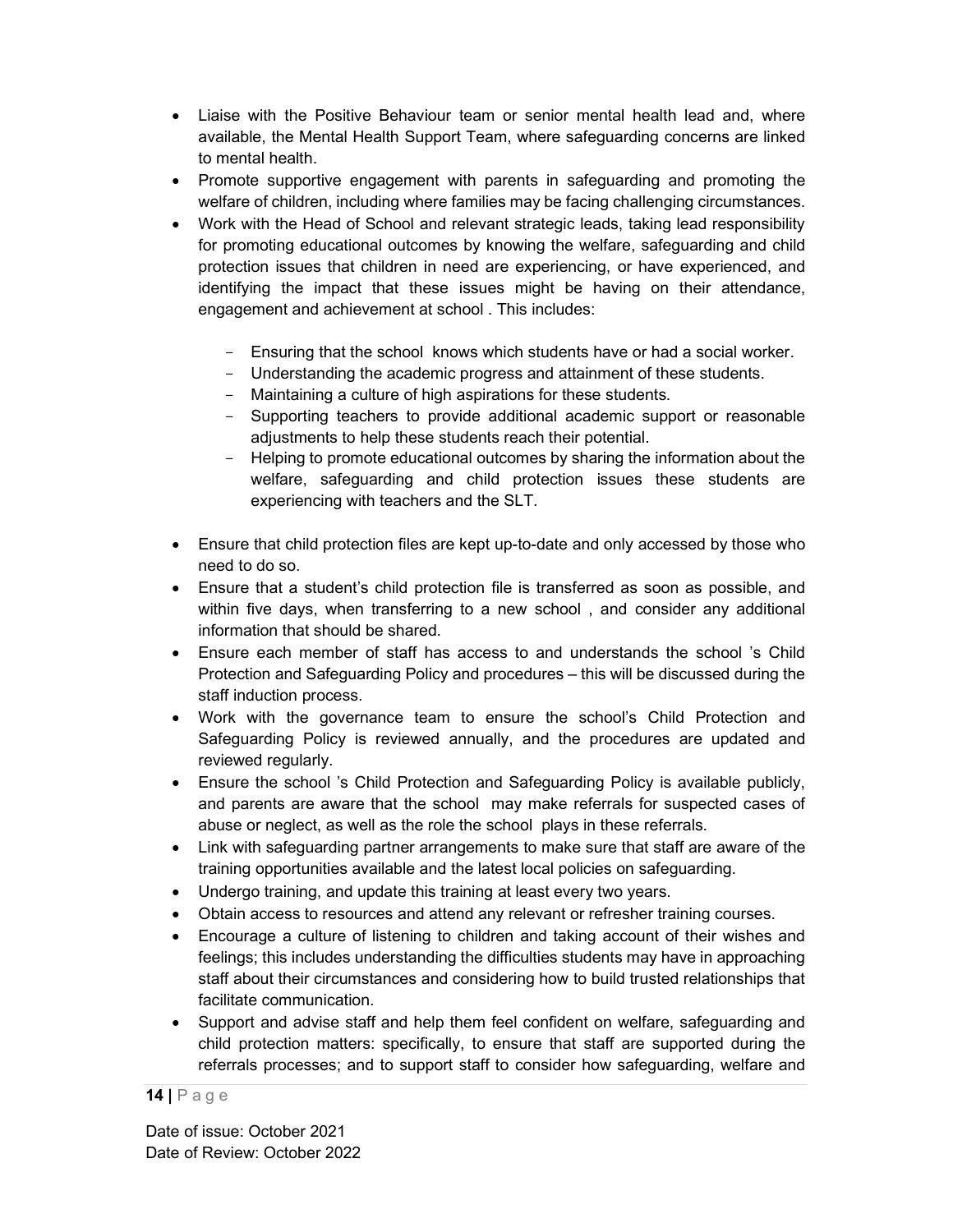educational outcomes are linked, including to inform the provision of academic and pastoral support.

- Understand the importance of information sharing, including within school , with other school s, and with the safeguarding partners, other agencies, organisations and practitioners.
- Understand relevant data protection legislation and regulations, especially the Data Protection Act 2018 and the UK GDPR.
- Keep detailed, accurate, secure written records of concerns and referrals, and understand the purpose of this record-keeping.

The designated teacher has a responsibility for promoting the educational achievement of LAC and previously LAC (PLAC), and for children who have left care through adoption, special guardianship, or child arrangement orders or who were adopted from state care outside England and Wales.

## 4. Multi-agency working

The school contribute to multi-agency working as part of its statutory duty. The school are aware of and will follow the local safeguarding arrangements.

The school will be fully engaged, involved, and included in local safeguarding arrangements. Once the school are named as a relevant agency by local safeguarding partners, it will follow its statutory duty to cooperate with the published arrangements in the same way as other relevant agencies. The school will act in accordance with the safeguarding arrangements.

The school will work with CSCS, the police, health services and other services to protect the welfare of its students, through the early help process and by contributing to multi-agency plans to provide additional support.

Where a need for early help is identified, the school will allow access for CSCS from the host LA and, where appropriate, a placing LA, for that LA to conduct (or consider whether to conduct) a section 17 or 47 assessment.

The school also recognise the particular importance of inter-agency working in identifying and preventing CSE.

#### Information sharing

The school recognise the importance of proactive information sharing between professionals and local agencies in order to effectively meet students' needs and identify any need for early help.

Considering the above, staff will be aware that whilst the UK GDPR and the Data Protection Act 2018 place a duty on school s to process personal information fairly and lawfully, they also allow for information to be stored and shared for safeguarding purposes – data protection regulations do not act as a barrier to sharing information where failure to do so would result in the student being placed at risk of harm.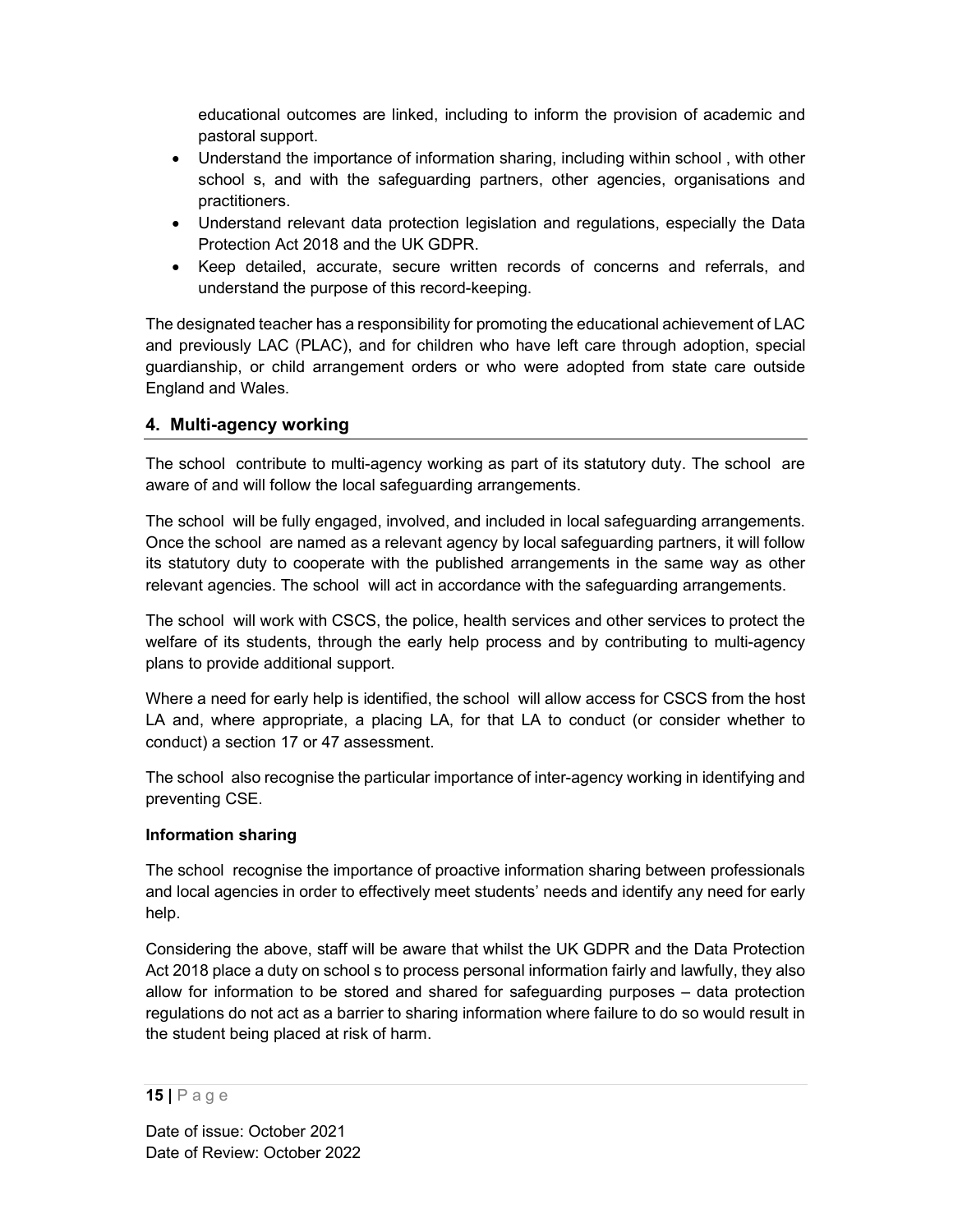Staff members will ensure that fear of sharing information does not stand in the way of their responsibility to promote the welfare and safety of students. If staff members are in doubt about sharing information, they will speak to the DSL or deputy DSL(s).

## 5. Early help

Early help means providing support as soon as a problem emerges, at any point in a child's life. Any student may benefit from early help, but in particular, staff will be alert to the potential need for early help for students who:

- Are disabled, have certain health conditions, or have specific additional needs.
- Have SEND, regardless of whether they have a statutory EHC plan.
- Have mental health needs.
- Are young carers.
- Show signs of being drawn into anti-social or criminal behaviour, including gang involvement and association with organised crime groups or county lines.
- Are frequently missing or going missing from care or from home.
- Are at risk of modern slavery, trafficking, or sexual or criminal exploitation.
- Are at risk of being radicalised or exploited.
- Have family members in prison or are affected by parental offending.
- Are in a family circumstance presenting challenges for them, such as drug and alcohol misuse, adult mental health problems, or domestic abuse.
- Misuse drugs or alcohol.
- Have returned home to their family from care.
- Are at risk of HBA, such as FGM or forced marriage.
- Are privately fostered.
- Are persistently absent from education, including persistent absences for part of the school day.
- Show early signs of abuse and/or neglect in other ways.

The DSL will take the lead where early help is appropriate. This includes liaising with other agencies and setting up an inter-agency assessment as appropriate. The local early help process will be followed as required.

Staff may be required to support other agencies and professionals in an early help assessment, in some cases acting as the lead practitioner. Any such cases will be kept under constant review and consideration given to a referral to CSCS for assessment for statutory services if the student's situation is not improving or is worsening.

## 6. Abuse and neglect

For the purposes of this policy, "abuse" is defined as a form of maltreatment of a child which involves inflicting harm or failing to act to prevent harm. Children may be abused in a family, institutional or community setting by those known to them or by others, e.g. via the internet. Abuse can take place wholly online, or technology may be used to facilitate offline abuse. Children may be abused by one or multiple adults or other children.

#### 16 | P a g e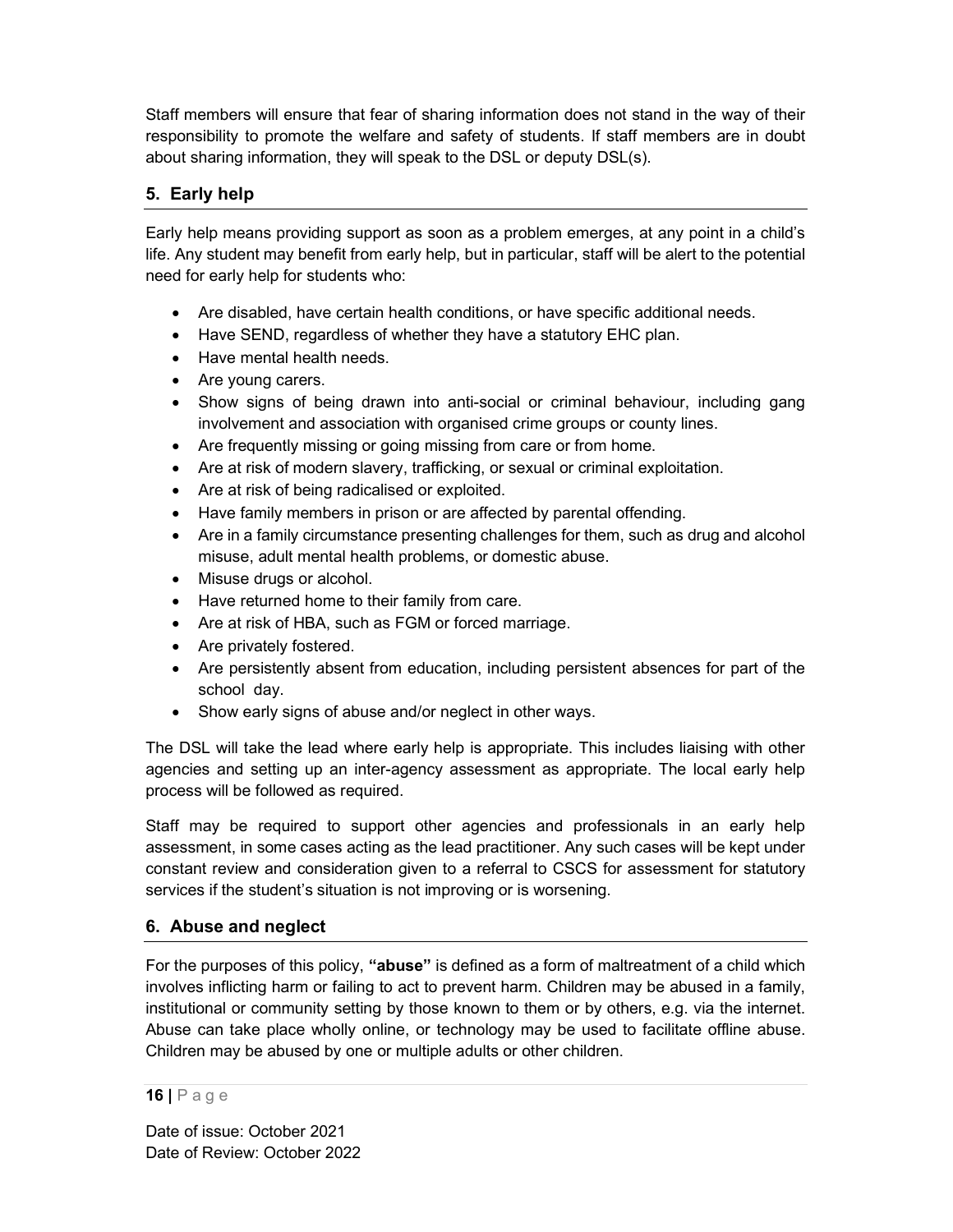For the purposes of this policy, "**physical abuse**" is defined as a form of abuse which may involve actions such as hitting, shaking, throwing, poisoning, burning or scalding, drowning, suffocating, or otherwise causing physical harm to a child. Physical abuse can also be caused when a parent fabricates the symptoms of, or deliberately induces, illness in a child.

For the purposes of this policy, "emotional abuse" is defined as the persistent emotional maltreatment of a child such as to cause severe and adverse effects on the child's emotional development. This may involve conveying to a child that they are worthless, unloved, inadequate, or valued only insofar as they meet the needs of another person. It may include not giving the child the opportunities to express their views, deliberately silencing them, 'making fun' of what they say or how they communicate. It may feature age or developmentally inappropriate expectations being imposed on children, such as interactions that are beyond their developmental capability, overprotection and limitation of exploration and learning, or preventing the child from participating in normal social interaction. It may involve seeing or hearing the ill-treatment of another. It may involve serious bullying, including cyberbullying, causing the child to frequently feel frightened or in danger, or the exploitation or corruption of children. Some level of emotional abuse is involved in all types of maltreatment of a child, but it may also occur alone.

For the purposes of this policy, "sexual abuse" is defined as abuse that involves forcing or enticing a child to take part in sexual activities, not necessarily involving violence, and regardless of whether the child is aware of what is happening. This may involve physical contact, including assault by penetration, or non-penetrative acts, such as masturbation, kissing, rubbing, and touching outside of clothing. It may also include non-contact activities, such as involving children in looking at, or in the production of, sexual images, encouraging children to behave in sexually inappropriate ways, or grooming a child in preparation for abuse. Sexual abuse can be perpetrated by people of any gender and age.

For the purposes of this policy, "neglect" is defined as the persistent failure to meet a child's basic physical and/or psychological needs, likely to result in serious impairment of a child's health or development. This may involve a parent or carer failing to provide a child with adequate food, clothing or shelter (including exclusion from home or abandonment); failing to protect a child from physical or emotional harm or danger; failing to ensure adequate supervision (including through the use of inappropriate caregivers); or failing to ensure access to appropriate medical care or treatment. It may also include neglect of, or unresponsiveness to, a child's basic emotional needs.

All staff will be aware of the indicators of abuse and neglect. All staff will be aware that abuse, neglect and other safeguarding issues are rarely standalone events that can be given a specific label, and multiple issues often overlap one another; therefore, staff will be vigilant and always raise concerns with the DSL. All staff, especially the DSL and deputy DSL(s), will be aware that safeguarding incidents and/or behaviours can be associated with factors outside the school and/or can occur between children outside of these environments; this includes being aware that students can at risk of abuse or exploitation in situations outside their families (extra-familial harms). All staff will be aware of the appropriate action to take following a student being identified as at potential risk of abuse and, in all cases, will speak to the DSL if they are unsure.

17 | P a g e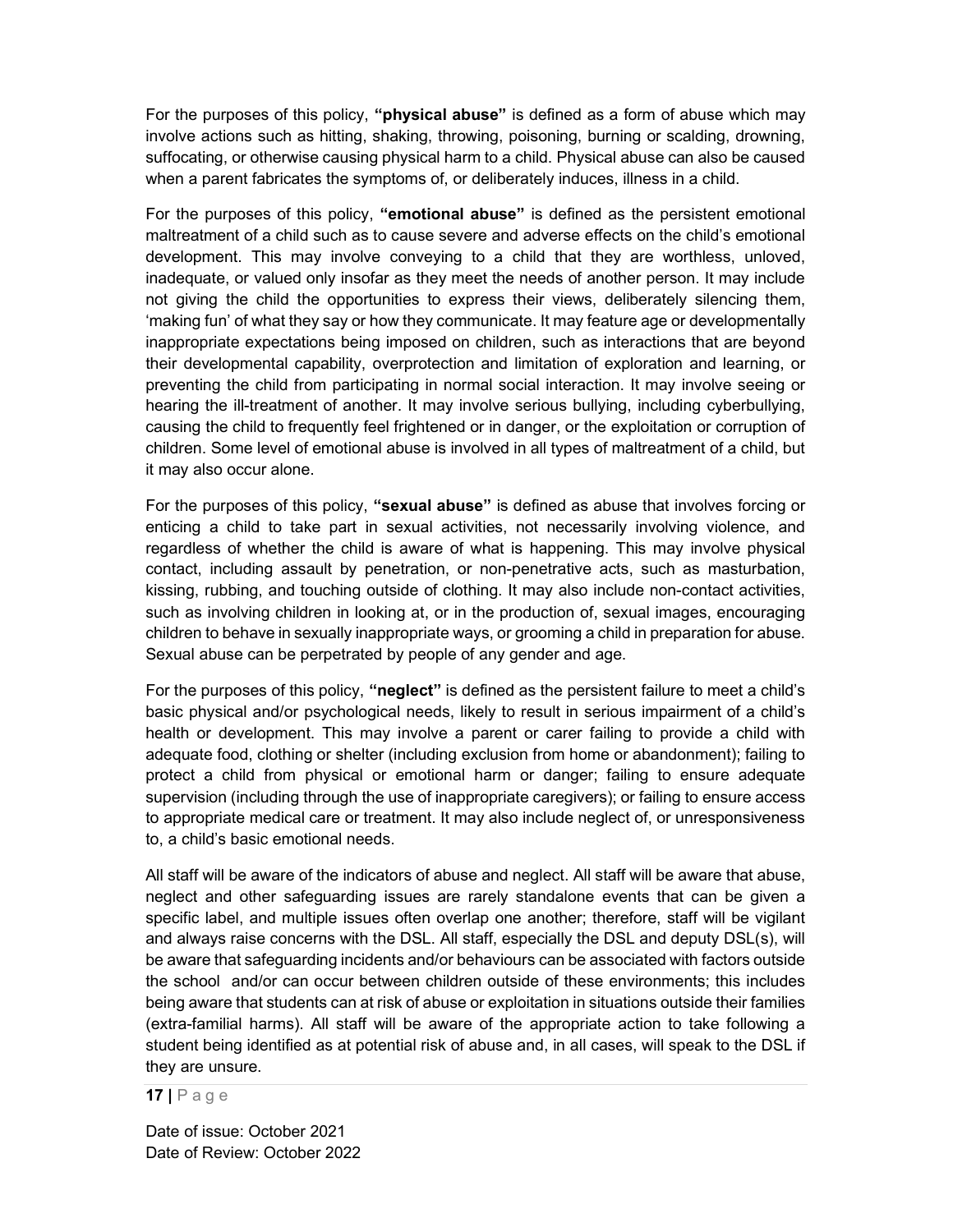All staff will be aware that technology is a significant component in many safeguarding and wellbeing issues, including online abuse, cyberbullying, and the sharing of indecent images.

## 7. Domestic abuse

For the purposes of this policy, and in line with the Domestic Abuse Act 2021, "domestic abuse" is defined as abusive behaviour of a person towards another person (including conduct directed at someone else, e.g. the person's child) where both are aged 16 or over and are personally connected. "Abusive behaviour" includes physical or sexual abuse, violent or threatening behaviour, controlling or coercive behaviour, economic abuse, psychological or emotional abuse, or another form of abuse. "Personally connected" includes people who:

- Are, have been, or have agreed to be married to each other.
- Are, have been, or have agreed to be in a civil partnership with each other.
- Are, or have been, in an intimate personal relationship with each other.
- Each have, or had, a parental relationship towards the same child.
- Are relatives.

The school will recognise the impact of domestic abuse on children, as victims in their own right, if they see, hear or experience the effects of domestic abuse. All staff will be aware of the signs of domestic abuse and follow the appropriate safeguarding procedures where concerns arise.

## 8. Homelessness

The DSL and company DSL will be aware of the contact details and referral routes into the Local Housing Authority so that concerns over homelessness can be raised as early as possible.

Indicators that a family may be at risk of homelessness include:

- Household debt.
- Rent arrears.
- Domestic abuse.
- Anti-social behaviour.
- Any mention of a family moving home because "they have to".

Referrals to the Local Housing Authority do not replace referrals to CSCS where a child is being harmed or at risk of harm. For 16- and 17-year-olds, homelessness may not be familybased and referrals to CSCS will be made as necessary where concerns are raised.

## 9. Children missing from education

A child going missing from school is a potential indicator of abuse or neglect and, as such, these children are increasingly at risk of being victims of harm, exploitation or radicalisation. Staff will monitor students that go missing from the school , particularly on repeat occasions, and report them to the DSL following normal safeguarding procedures, in accordance with the

18 | P a g e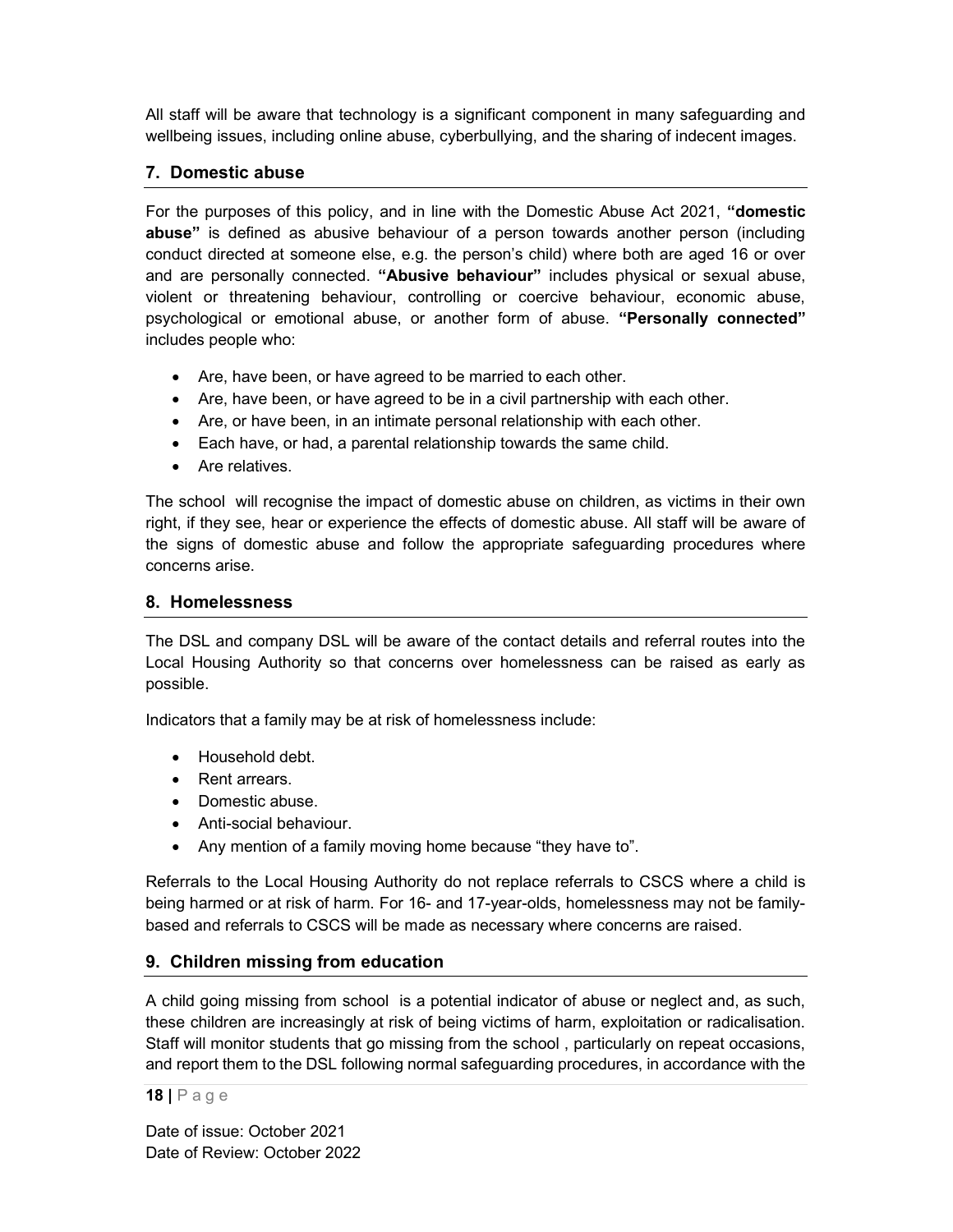Children Missing Education Policy. The school will inform the appropriate LA of any student who fails to attend regularly or has been absent without the school 's permission for a continuous period of 10 school days or more.

## Admissions register

Students are placed on the admissions register at the beginning of the first day that is agreed by the school , or when the school has been notified that the student will first be attending. The school will notify the appropriate LA within 5 days of when a student's name is added to the admissions register.

The school will ensure that the admissions register is kept up-to-date and accurate at all times and will inform parents when any changes occur. Two emergency contact details will be held for each student where possible. Staff will monitor students who do not attend the school on the agreed date and will notify the LA at the earliest opportunity.

If a parent notifies the school that their child will live at a different address, the school will record the following information on the admissions register:

- The full name of the parent with whom the student will live
- The new address
- The date from when the student will live at that address

If a parent notifies the school that their child will be attending a different school , or is already registered at a different school , the following information will be recorded on the admissions register:

- The name of the new school
- The date on which the student first attended, or is due to attend, that school

Where a student moves to a new school , the school will use a secure internet system to securely transfer students' data.

To ensure accurate data is collected to allow effective safeguarding, the school will inform the LA of any student who is going to be deleted from the admission register, in accordance with the Education (Student Registration) (England) Regulations 2006 (as amended), where they:

- Have been taken out of the school by their parents, and are being educated outside the national education system, e.g. home education.
- Have ceased to attend the school, and no longer live within a reasonable distance of the premises.
- Have been certified by the school 's medical officer as unlikely to be in a fit state of health to attend, before ceasing to be of compulsory school age, and their parent has not indicated the intention to the student continuing to attend school after ceasing to be of compulsory school age.
- Have been in custody for a period of more than four months due to a final court order and the school does not reasonably believe they will be returning to the school at the end of that period.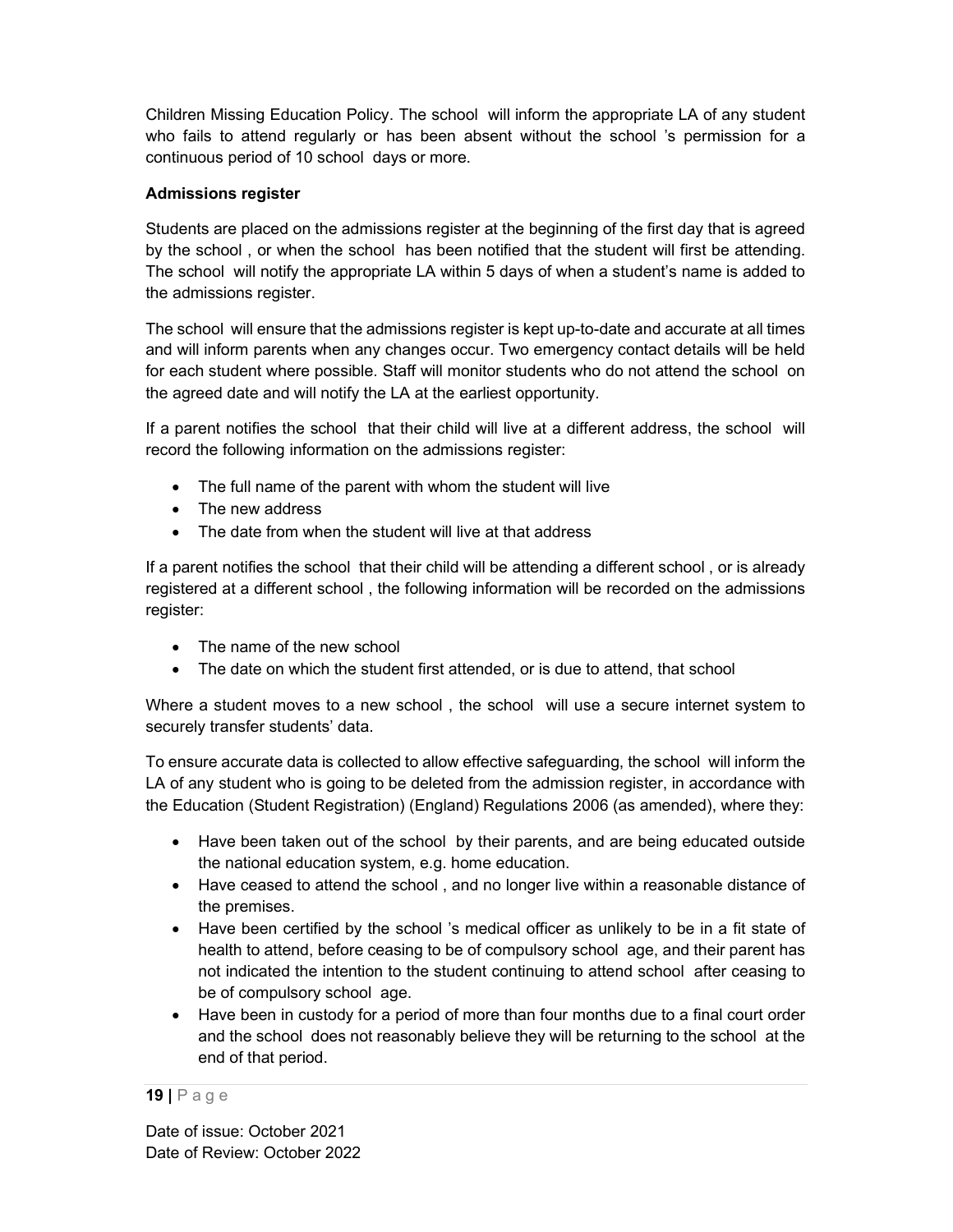• Have been permanently excluded.

The school will also remove a student from the admissions register where the school and appropriate LA has been unable to establish the student's whereabouts after making reasonable enquiries into their attendance.

If a student is to be removed from the admissions register, the school will provide the appropriate LA with the following information:

- The full name of the student
- The full name and address of any parent with whom the student lives
- At least one telephone number of the parent with whom the student lives
- The full name and address of the parent with whom the student is going to live, and the date that the student will start living there, if applicable
- The name of the student's new school and the student's expected start date there, if applicable
- The grounds for removal from the admissions register under regulation 8 of the Education (Student Registration) (England) Regulations 2006 (as amended)

The school will work with the appropriate LA to establish methods of making returns for students back into the school . The school will highlight to the appropriate LA where they have been unable to obtain necessary information from parents, e.g. where an address is unknown. The school will also highlight any other necessary contextual information, including safeguarding concerns.

## 10. Child abduction and community safety incidents

For the purposes of this policy, "child abduction" is define as the unauthorised removal or retention of a child from a parent or anyone with legal responsibility for the child. Child abduction can be committed by parents and other relatives, other people known to the victim, and strangers.

All staff will be alert to community safety incidents taking place in the vicinity of the school that may raise concerns regarding child abduction, e.g., people loitering nearby or unknown adults conversing with students.

Students will be provided with practical advice and lessons to ensure they can keep themselves safe outdoors.

## 11. Child criminal exploitation (CEE)

For the purposes of this policy, "child criminal exploitation" is defined as a form of abuse where an individual or group takes advantage of an imbalance of power to coerce, manipulate or deceive a child into taking part in criminal activity, for any of the following reasons:

- In exchange for something the victim needs or wants
- For the financial advantage or other advantage of the perpetrator or facilitator
- Through violence or the threat of violence

#### 20 | P a g e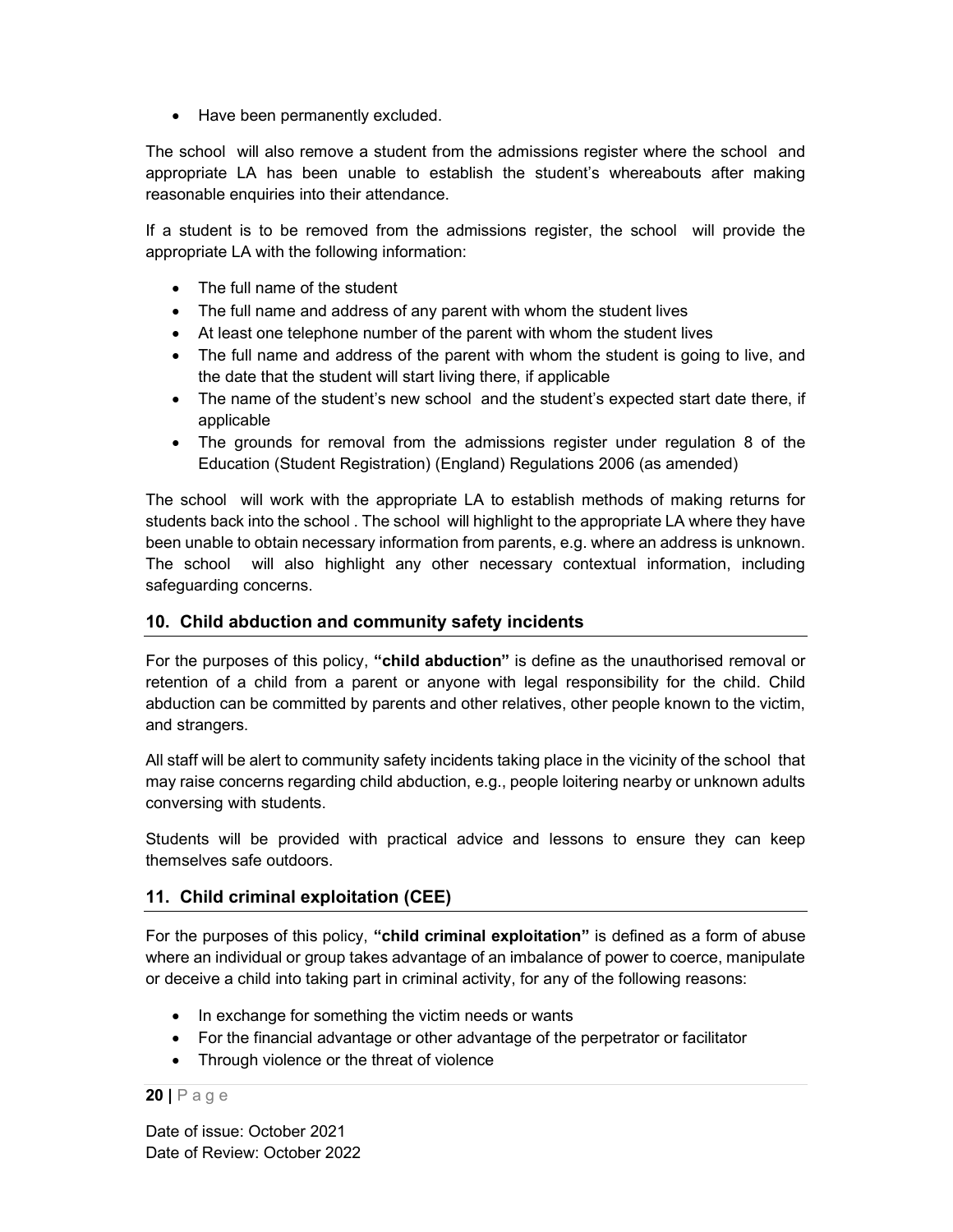Specific forms of CCE can include:

- Being forced or manipulated into transporting drugs or money through county lines.
- Working in cannabis factories.
- Shoplifting or pickpocketing.
- Committing vehicle crime.
- Committing, or threatening to commit, serious violence to others.

The school will recognise that students involved in CCE are victims themselves, regardless of whether they have committed crimes, and even if the criminal activity appears consensual. The school will also recognise that students of any gender are at risk of CCE.

School staff will be aware of the indicators that a student is the victim of CCE, including:

- Appearing with unexplained gifts, money, or new possessions.
- Associating with other children involved in exploitation.
- Suffering from changes in emotional wellbeing.
- Misusing drugs or alcohol.
- Going missing for periods of time or regularly coming home late.
- Regularly missing school or education or not taking part.

## County lines

For the purposes of this policy, "county lines" refers to gangs and organised criminal networks exploiting children to move, store or sell drugs and money into one or more areas, locally and/or across the UK.

As well as the general indicators for CCE, school staff will be aware of the specific indicators that a student may be involved in county lines, including:

- Going missing and subsequently being found in areas away from their home.
- Having been the victim or perpetrator of serious violence, e.g. knife crime.
- Receiving requests for drugs via a phone line.
- Moving drugs.
- Handing over and collecting money for drugs.
- Being exposed to techniques such as 'plugging', where drugs are concealed internally to avoid detection.
- Being found in accommodation they have no connection with or a hotel room where there is drug activity.
- Owing a 'debt bond' to their exploiters.
- Having their bank account used to facilitate drug dealing.

Staff will be made aware of students with missing episodes who may have been trafficked for the purpose of transporting drugs. Staff members who suspect a student may be vulnerable to, or involved in, county lines activity will immediately report all concerns to the DSL.

## $21$  | P a g e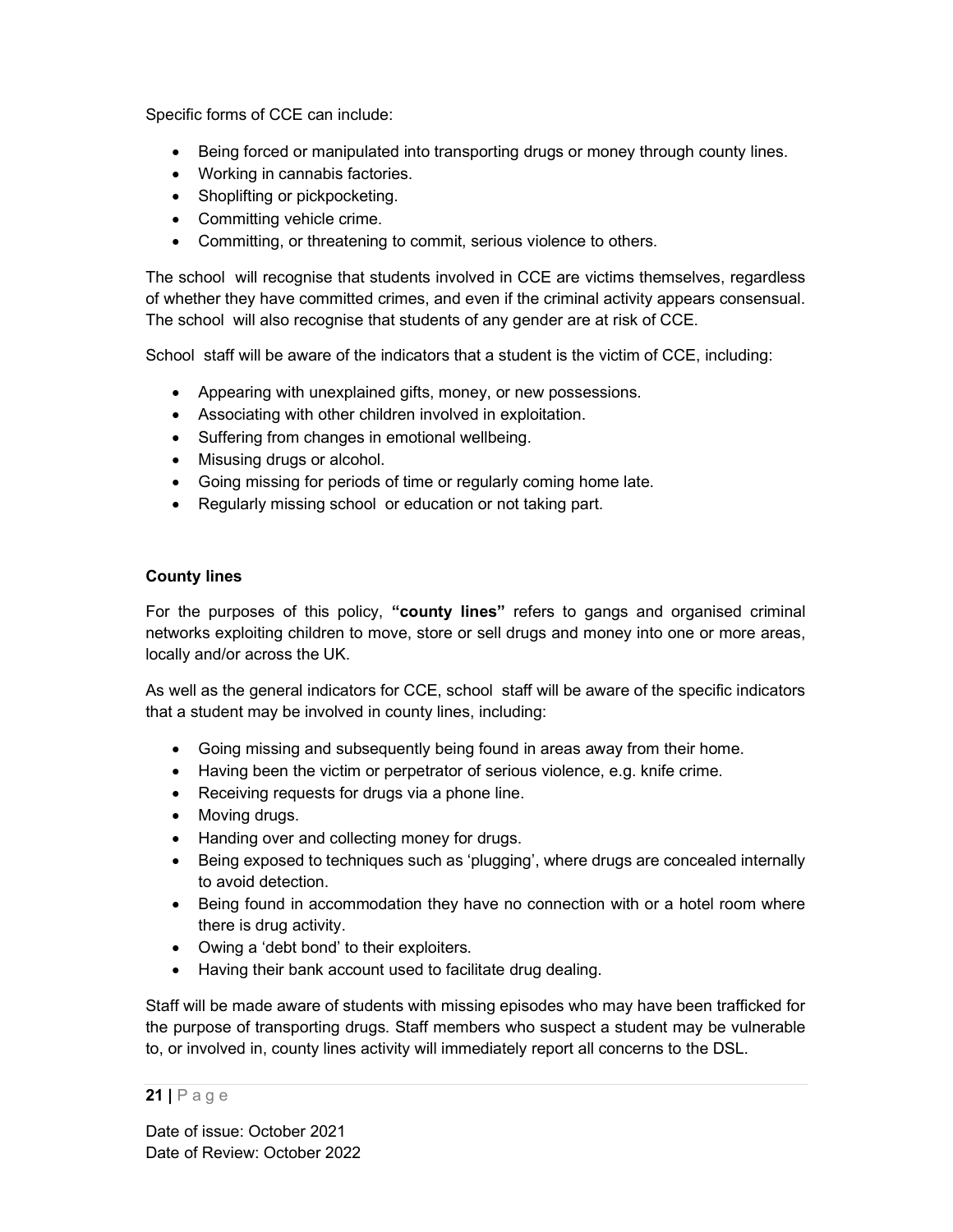The DSL will consider referral to the National Referral Mechanism on a case-by-case basis and consider involving local services and providers who offer support to victims of county lines exploitation.

## 12. Cyber-crime

For the purposes of this policy, "cyber-crime" is defined as criminal activity committed using computers and/or the internet. This includes 'cyber-enabled' crimes, i.e. crimes that can happen offline but are enabled at scale and at speed online, and 'cyber-dependent' crimes, i.e. crimes that can be committed only by using a computer. Crimes include:

- Unauthorised access to computers, known as 'hacking'.
- Denial of Service attacks, known as 'booting'.
- Making, supplying or obtaining malicious software, or 'malware', e.g. viruses, spyware, ransomware, botnets and Remote Access Trojans with the intent to commit further offence.

All staff will be aware of the signs of cyber-crime and follow the appropriate safeguarding procedures where concerns arise. This may include the DSL referring students to the National Crime Agency's Cyber Choices programme.

## 13. Child sexual exploitation (CSE)

For the purposes of this policy, "child sexual exploitation" is defined as a form of sexual abuse where an individual or group takes advantage of an imbalance of power to coerce, manipulate or deceive a child into sexual activity, for any of the following reasons:

- In exchange for something the victim needs or wants
- For the financial advantage, increased status or other advantage of the perpetrator or facilitator
- Through violence or the threat of violence

The school will recognise that CSE can occur over time or be a one-off occurrence, and may happen without the student's immediate knowledge, e.g. through others sharing videos or images of them on social media. The school will recognise that CSE can affect any student who has been coerced into engaging in sexual activities, even if the activity appears consensual; this includes students aged 16 and above who can legally consent to sexual activity. The school will also recognise that students may not realise they are being exploited e.g. they believe they are in a genuine romantic relationship.

School staff will be aware of the key indicators that a student is the victim of CSE, including:

- Appearing with unexplained gifts, money or new possessions.
- Associating with other children involved in exploitation.
- Suffering from changes in emotional wellbeing.
- Misusing drugs or alcohol.

#### $22 | P \text{age}$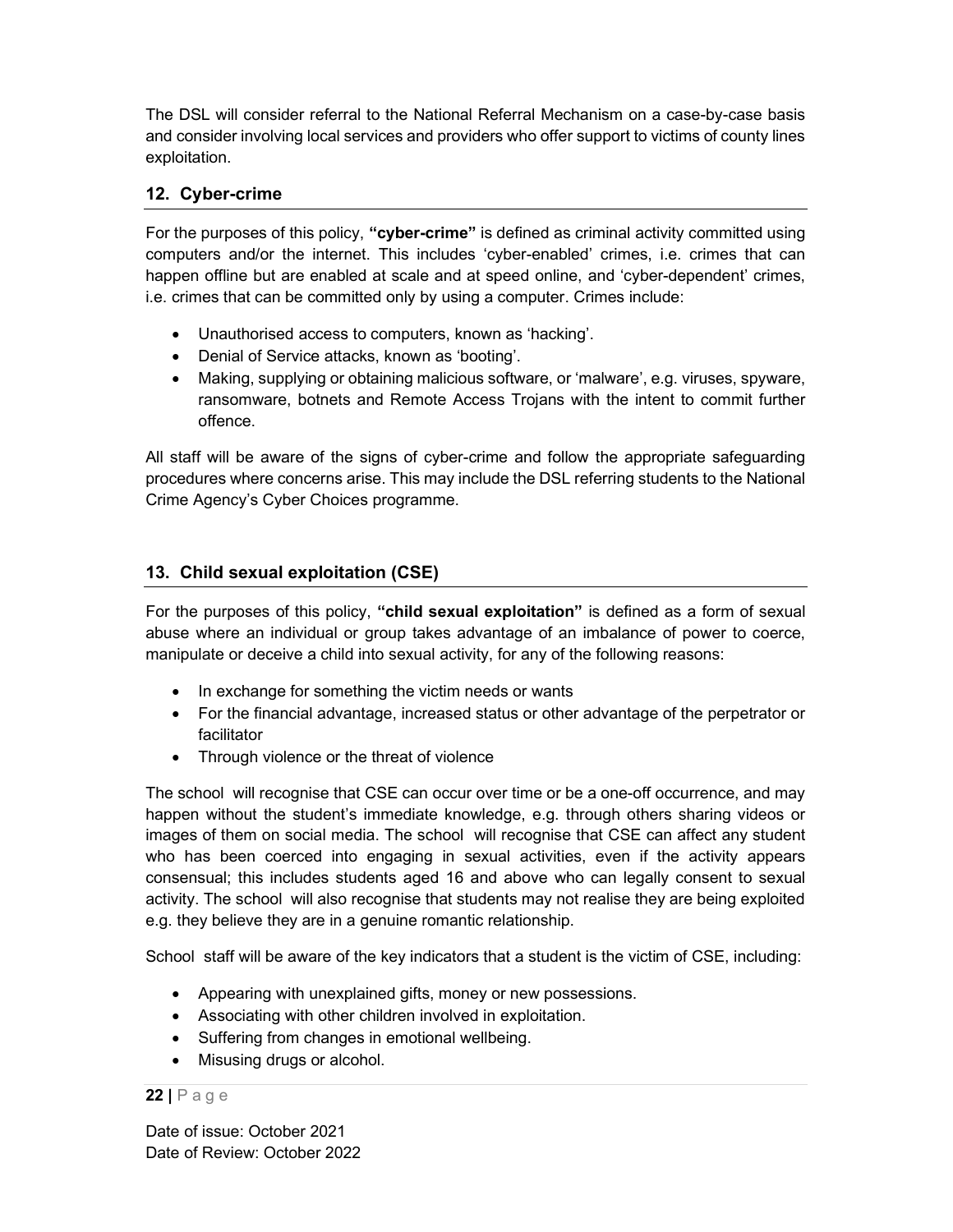- Going missing for periods of time or regularly coming home late.
- Regularly missing school or education or not taking part.
- Having older boyfriends or girlfriends.
- Suffering from sexually transmitted infections.
- Displaying sexual behaviours beyond expected sexual development.
- Becoming pregnant.

All concerns related to CSE will be managed in line with the school 's Child Sexual Exploitation (CSE) Policy.

Where CSE, or the risk of it, is suspected, staff will discuss the case with the DSL. If after discussion a concern remains, local safeguarding procedures will be triggered, including referral to the appropriate LA. The LA and all other necessary authorities will then handle the matter to conclusion. The school will cooperate as needed.

## 14. Modern slavery

For the purposes of this policy, "modern slavery" encompasses human trafficking and slavery, servitude, and forced or compulsory labour. This can include CCE, CSE, and other forms of exploitation.

All staff will be aware of and alert to the signs that a student may be the victim of modern slavery. Staff will also be aware of the support available to victims of modern slavery and how to refer them to the National Referral Mechanism.

## 15. FGM

For the purposes of this policy, "FGM" is defined as all procedures involving the partial or total removal of the external female genitalia or other injury to the female genital organs. FGM is illegal in the UK and a form of child abuse with long-lasting harmful consequences.

All staff will be alert to the possibility of a student being at risk of FGM, or already having suffered FGM. If staff are worried about someone who is at risk of FGM or who has been a victim of FGM, they are required to share this information with CSCS and/or the police. The school 's procedures relating to managing cases of FGM and protecting students will reflect multi-agency working arrangements.

As outlined in Section 5B of the Female Genital Mutilation Act 2003 (as inserted by section 74 of the Serious Crime Act 2015), teachers are legally required to report to the police any discovery, whether through disclosure by the victim or visual evidence, of FGM on a student under the age of 18. Teachers failing to report such cases may face disciplinary action. Teachers will not examine students, and so it is rare that they will see any visual evidence, but they must personally report to the police where an act of FGM appears to have been carried out. Unless the teacher has a good reason not to, they should also consider and discuss any such case with the DSL and involve CSCS as appropriate. NB: This does not apply to any suspected or at-risk cases, nor if the individual is over the age of 18. In such cases, local safeguarding procedures will be followed.

23 | P a g e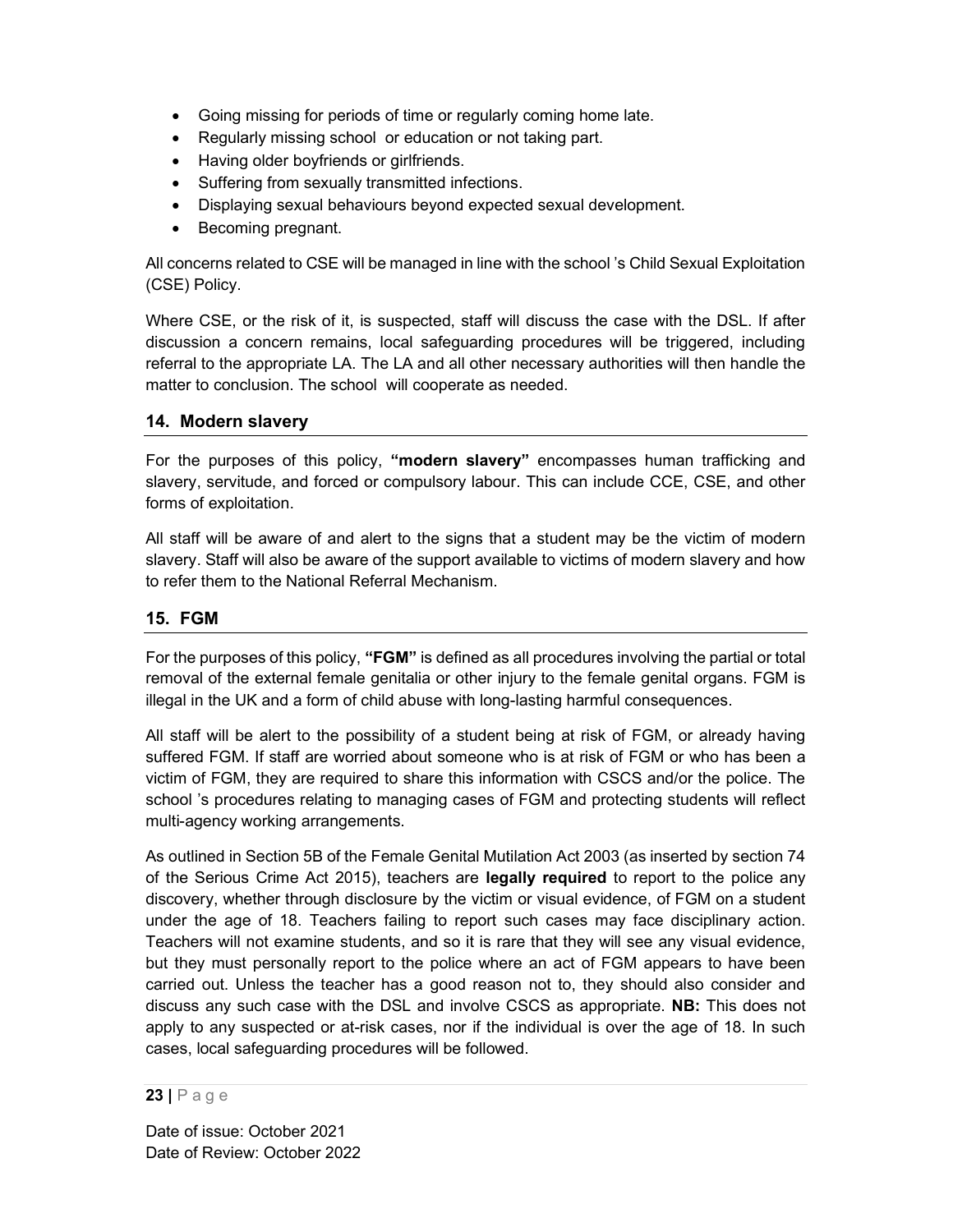All staff will be aware of the indicators that students may be at risk of FGM. While some individual indicators they may not indicate risk, the presence of two or more indicators could signal a risk to the student. It is important to note that the student may not yet be aware of the practice or that it may be conducted on them, so staff will be sensitive when broaching the subject.

Indicators that a student may be at heightened risk of undergoing FGM include:

- The socio-economic position of the family and their level of integration into UK society.
- The student coming from a community known to adopt FGM.
- Any girl with a mother or sister who has been subjected to FGM.
- Any girl withdrawn from PSHE.

Indicators that FGM may take place soon include:

- When a female family elder is visiting from a country of origin.
- A girl confiding that she is to have a 'special procedure' or a ceremony to 'become a woman'.
- A girl requesting help from a teacher if she is aware or suspects that she is at immediate risk.
- A girl, or her family member, talking about a long holiday to her country of origin or another country where FGM is prevalent.

All staff will be vigilant to the signs that FGM has already taken place so that help can be offered, enquiries can be made to protect others, and criminal investigations can begin. Indicators that FGM may have already taken place include the student:

- Having difficulty walking, sitting or standing.
- Spending longer than normal in the bathroom or toilet.
- Spending long periods of time away from a classroom during the day with bladder or menstrual problems.
- Having prolonged or repeated absences from school , followed by withdrawal or depression.
- Being reluctant to undergo normal medical examinations.
- Asking for help, but not being explicit about the problem due to embarrassment or fear.

FGM is included in the definition of "'honour-based' abuse (HBA)", which involves crimes that have been committed to defend the honour of the family and/or community. All forms of HBA are forms of abuse and will be treated and escalated as such. Staff will be alert to the signs of HBA, including concerns that a child is at risk of HBA, or has already suffered from HBA, and will consult with the DSL who will activate local safeguarding procedures if concerns arise.

## 16. Forced marriage

 $24$  | P a g e For the purposes of this policy, a "forced marriage" is defined as a marriage that is entered into without the full and free consent of one or both parties, and where violence, threats or any other form of coercion is used to cause a person to enter into the marriage. Threats can be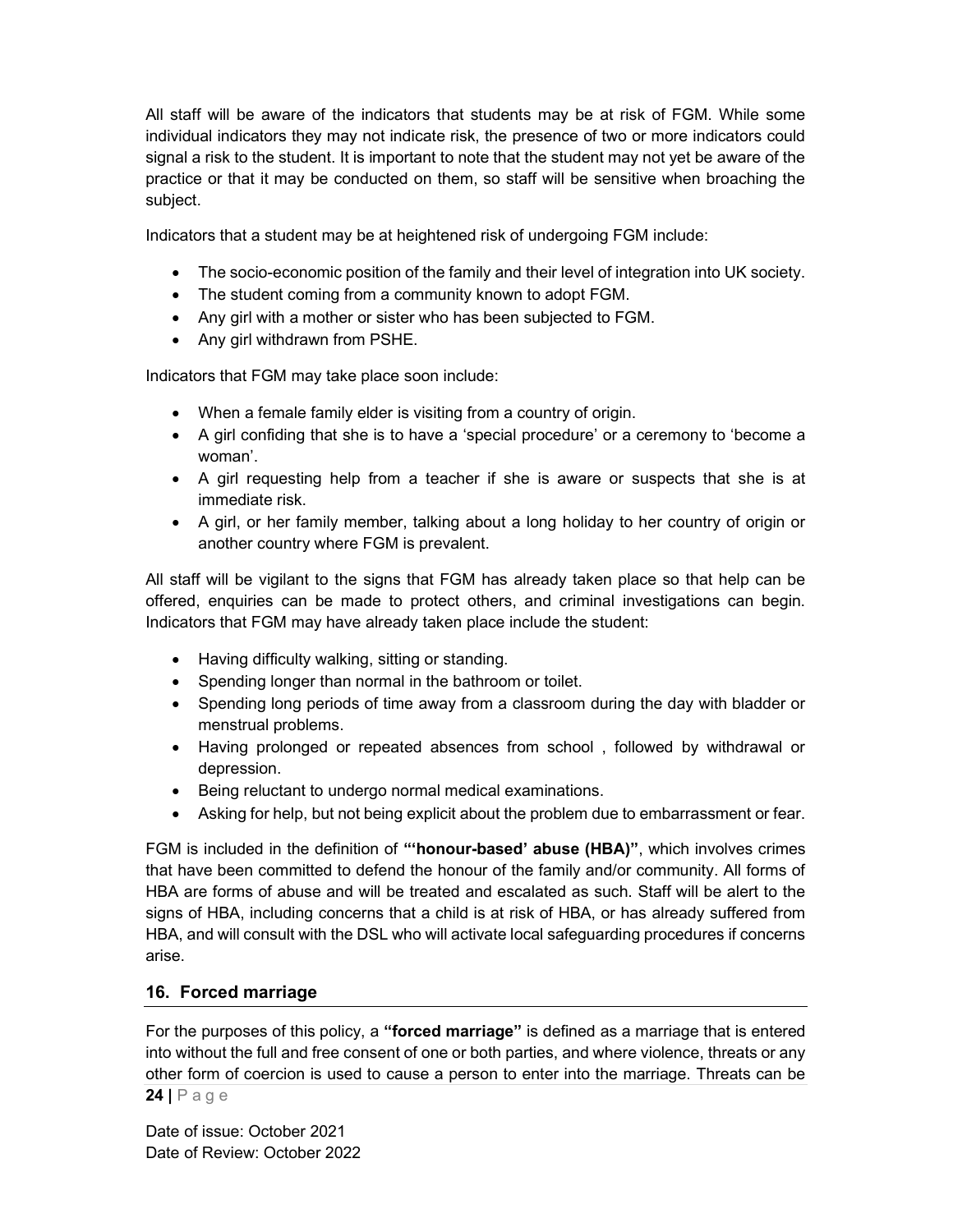physical, emotional, or psychological. A lack of full and free consent can be where a person does not consent or where they cannot consent, e.g. due to some forms of SEND. Forced marriage is a crime in the UK and a form of HBA.

All staff will be alert to the indicators that a student is at risk of, or has undergone, forced marriage, including, but not limited to, the student:

- Becoming anxious, depressed and emotionally withdrawn with low self-esteem.
- Showing signs of mental health disorders and behaviours such as self-harm or anorexia.
- Displaying a sudden decline in their educational performance, aspirations or motivation.
- Regularly being absent from school.
- Displaying a decline in punctuality.
- An obvious family history of older siblings leaving education early and marrying early.

Staff who have any concerns regarding a student who may have undergone, is currently undergoing, or is at risk of forced marriage will speak to the DSL and local safeguarding procedures will be followed – this could include referral to CSCS, the police or the Forced Marriage Unit.

#### 17. Radicalisation

For the purposes of this policy, "extremism" refers to the vocal or active opposition to fundamental British values, including democracy, the rule of law, individual liberty, and the mutual respect and tolerance of different faiths and beliefs. Extremism also includes calling for the death of members of the armed forces.

For the purposes of this policy, "radicalisation" refers to the process by which a person comes to support terrorism and extremist ideologies associated with terrorist groups.

For the purposes of this policy, "terrorism" refers to an action that endangers or causes serious violence to a person or people, serious damage to property, or seriously interferes with or disrupts an electronic system. The use or threat of these actions must be designed to influence the government or intimidate the public, and be made for the purpose of advancing a political, religious or ideological cause.

Protecting students from the risk of radicalisation is part of the school 's wider safeguarding duties. The school will actively assess the risk of students being radicalised and drawn into extremism and/or terrorism. Staff will be alert to changes in students' behaviour which could indicate that they may need help or protection. Staff will use their professional judgement to identify students who may be at risk of radicalisation and act appropriately, which may include contacting the DSL or making a Prevent referral. The school will work with local safeguarding arrangements as appropriate.

The school will ensure that they engage with parents and families, as they are in a key position to spot signs of radicalisation. In doing so, the school will assist and advise family members who raise concerns and provide information for support mechanisms. Any concerns over

 $25$  | Page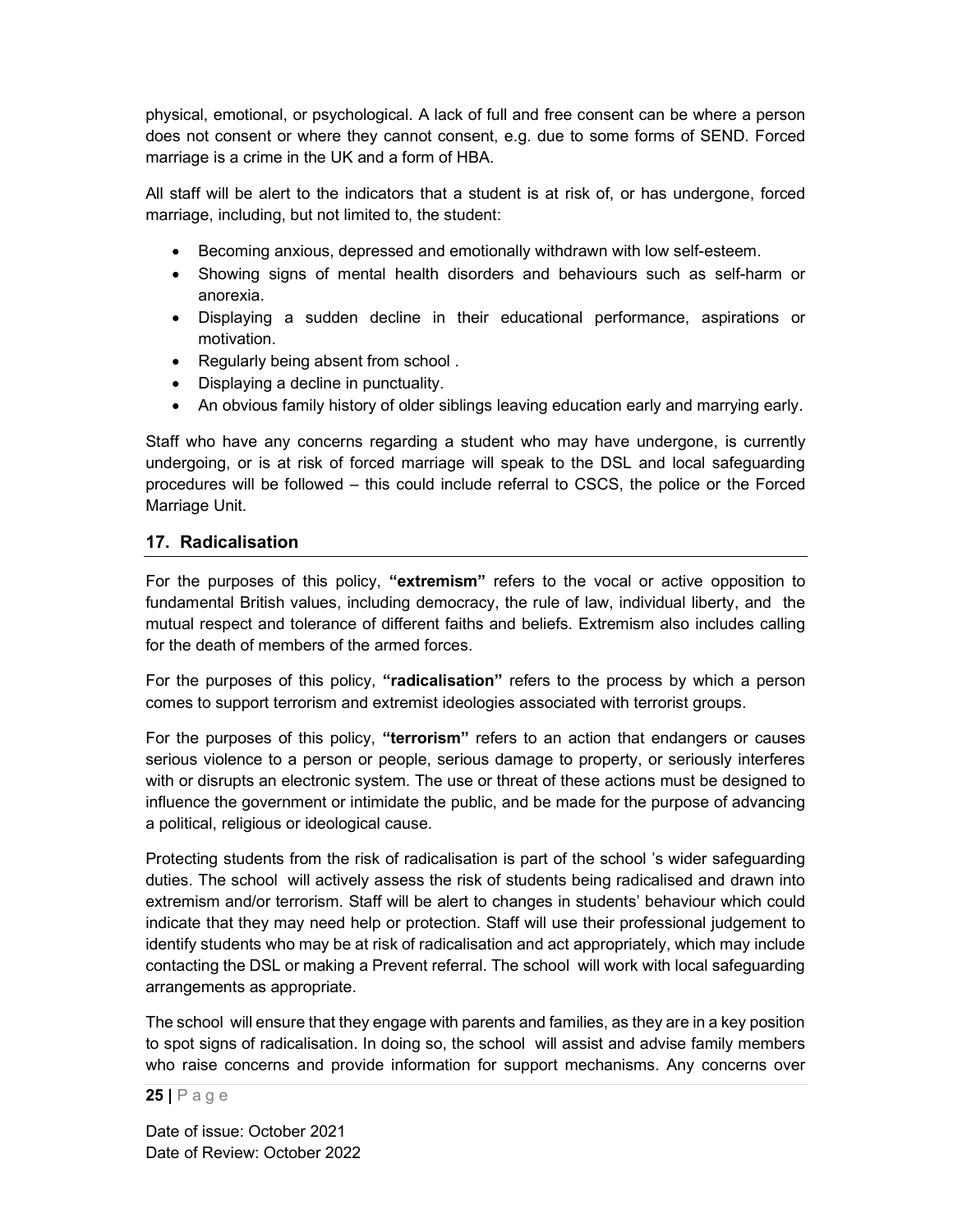radicalisation will be discussed with the student's parents, unless the school have reason to believe that the child would be placed at risk as a result.

The DSL will undertake Prevent awareness training to be able to provide advice and support to other staff on how to protect students against the risk of radicalisation. The DSL will hold formal training sessions with all members of staff to ensure they are aware of the risk indicators and their duties regarding preventing radicalisation.

#### The Prevent duty

Under section 26 of the Counter-Terrorism and Security Act 2015, all school s are subject to a duty to have "due regard to the need to prevent people from being drawn into terrorism", known as "the Prevent duty". The Prevent duty will form part of the school 's wider safeguarding obligations.

The school 's procedures for carrying out the Prevent duty, including how it will engage and implement the Channel programme, are outline in the Prevent Duty Policy.

## 18. Students with family members in prison

Students with a family member in prison will be offered pastoral support as necessary. They will receive a copy of 'Are you a young person with a family member in prison?' from Action for Prisoners' Families where appropriate and allowed the opportunity to discuss questions and concerns.

#### 19. Students required to give evidence in court

Students required to give evidence in criminal courts, either for crimes committed against them or crimes they have witnessed, will be offered appropriate pastoral support.

Students will be provided with the booklet 'Going to Court' from HMCTS where appropriate and allowed the opportunity to discuss questions and concerns.

Post 16 - Students will be provided with the booklet 'Going to Court and being a witness' from HMCTS where appropriate and allowed the opportunity to discuss questions and concerns.

## 20. Mental health

All staff will be made aware that mental health problems can, in some cases, be an indicator that a student has suffered, or is at risk of suffering, abuse, neglect or exploitation.

Staff will not attempt to make a diagnosis of mental health problems – the school will ensure this is done by a trained mental health professional. Staff will, however, be encouraged to identify students whose behaviour suggests they may be experiencing a mental health problem or may be at risk of developing one. Staff will also be aware of how students' experiences can impact on their mental health, behaviour, and education.

Staff who have a mental health concern about a student that is also a safeguarding concern will act in line with this policy and speak to the DSL or company DSL.

#### 26 | P a g e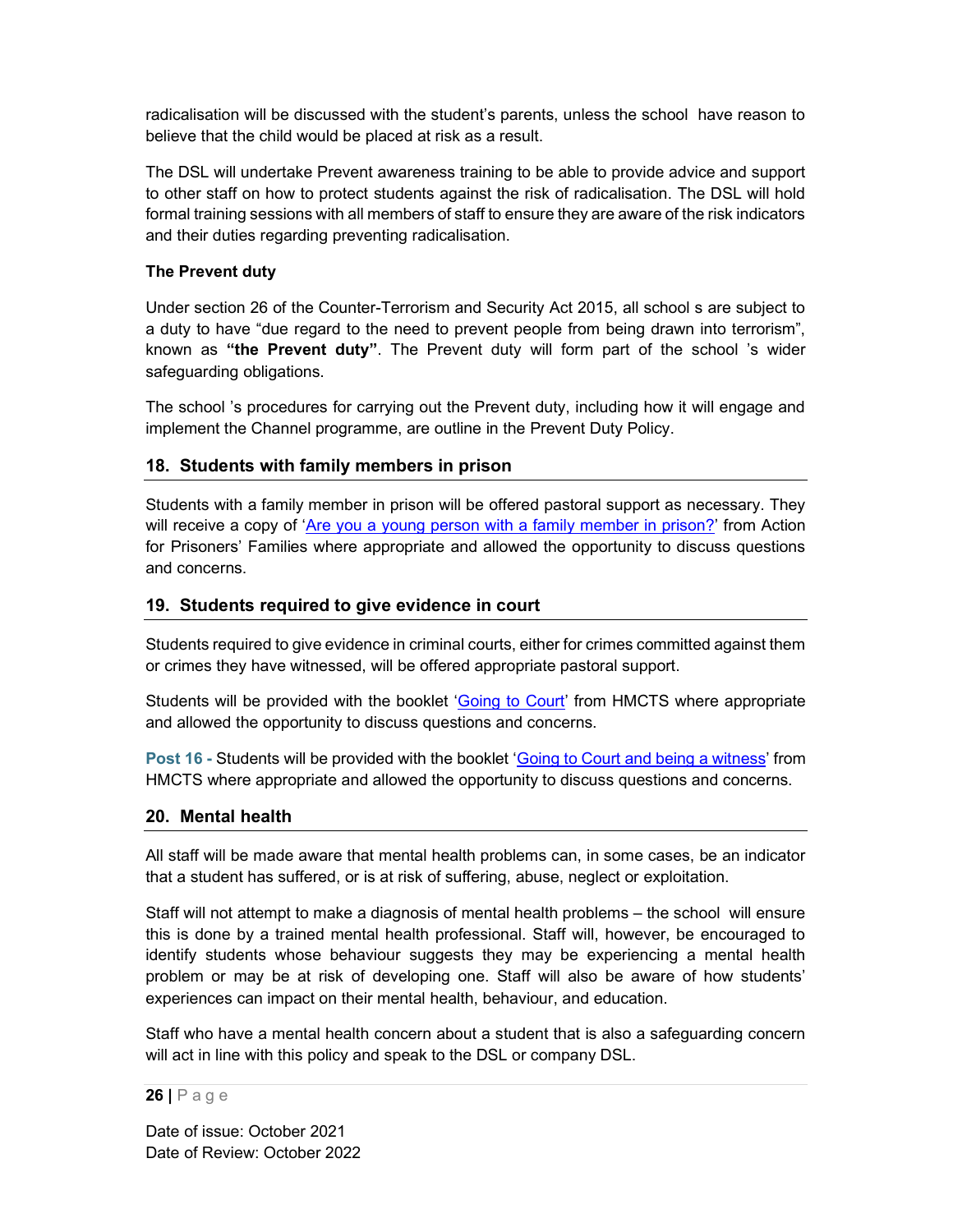The school will access a range of advice to help them identify students in need of additional mental health support, including working with external agencies.

In all cases of mental health difficulties, the school's Social, Emotional and Mental Health (SEMH) Policy will be consulted and adhered to at all times.

## 21. Peer-on-peer abuse

For the purposes of this policy, "peer-on-peer abuse" is defined as abuse between children.

The school have a zero-tolerance approach to abuse, including peer-on-peer abuse, as confirmed in the Child Protection and Safeguarding Policy's statement of intent.

All staff will be aware that peer-on-peer abuse can occur between students of any age and gender, both inside and outside of school , as well as online. All staff will be aware of the indicators of peer-on-peer abuse, how to identify it, and how to respond to reports. All staff will also recognise that even if no cases have been reported, this is not an indicator that peer-onpeer abuse is not occurring. All staff will speak to the DSL if they have any concerns about peer-on-peer abuse.

All staff will understand the importance of challenging inappropriate behaviour between peers, and will not tolerate abuse as "banter" or "part of growing up".

Peer-on-peer abuse can be manifested in many different ways, including:

- Bullying, including cyberbullying and prejudice-based or discriminatory bullying.
- Abuse in intimate personal relationships between peers.
- Physical abuse this may include an online element which facilitates, threatens and/or encourages physical abuse.
- Sexual violence this may include an online element which facilitates, threatens and/or encourages sexual violence.
- Sexual harassment, including online sexual harassment, which may be standalone or part of a broader pattern of abuse.
- Causing someone to engage in sexual activity without consent.
- The consensual and non-consensual sharing of nude and semi-nude images and/or videos.
- Upskirting.
- Initiation- and hazing-type violence and rituals, which can include activities involving harassment, abuse or humiliation used as a way of initiating a person into a group, and may also include an online element.

All staff will be clear as to the school 's policy and procedures regarding peer-on-peer abuse and the role they have to play in preventing it and responding where they believe a child may be at risk from it.

All staff will be made aware of the heightened vulnerability of our students with SEND, who evidence suggests are more likely to be abused than their peers. Staff will not assume that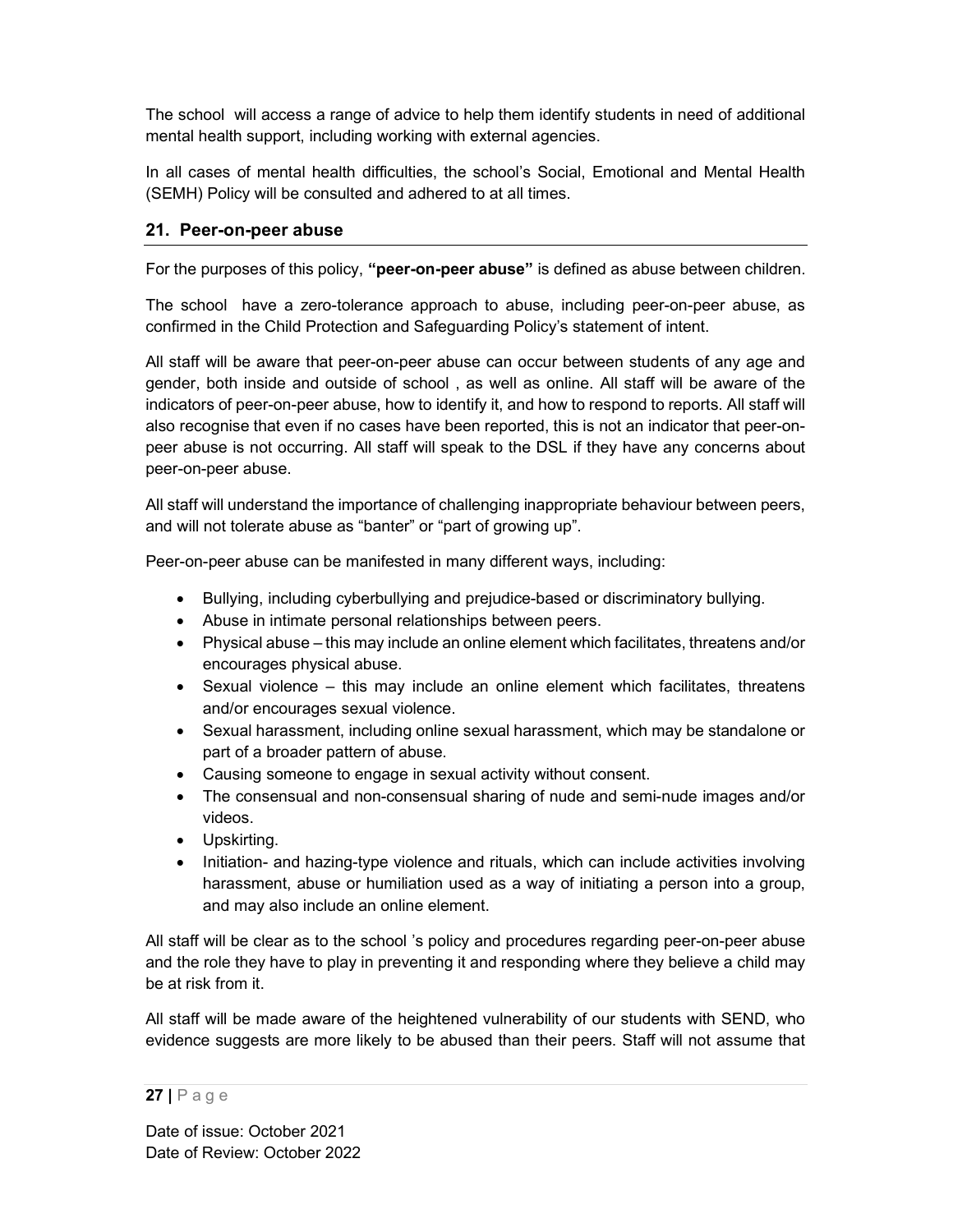possible indicators of abuse relate to the student's SEND and will always explore indicators further.

All staff will be made aware of the heightened vulnerability of LGBTQ+ students, who evidence suggests are also more likely to be targeted by their peers. In some cases, students who are perceived to be LGBTQ+, regardless of whether they are LGBTQ+, can be just as vulnerable to abuse as LGBTQ+ students. The school 's response to sexual violence and sexual harassment between students of the same sex will be equally as robust as it is for incidents between children of the opposite sex.

Students will be made aware of how to raise concerns or make a report and how any reports will be handled. This includes the process for reporting concerns about friends or peers. Students will also be reassured that they will be taken seriously, be supported, and kept safe.

The school 's procedures for managing allegations of peer-on-peer abuse are outlined in the Peer-on-Peer Abuse Policy. Staff will follow these procedures, as well as the procedures outlined in the school 's Anti-Bullying Policy and Exclusion Policy, where relevant.

#### 22. Serious violence

Through training, all staff will be made aware of the indicators which may signal a student is at risk from, or is involved with, serious violent crime. These indicators include, but are not limited to:

- Increased absence from school.
- A change in friendships.
- Relationships with older individuals or groups.
- A significant decline in academic performance.
- Signs of self-harm.
- A significant change in wellbeing.
- Signs of assault.
- Unexplained injuries.
- Unexplained gifts or new possessions.

Staff will be made aware of some of the most significant risk factors that could increase a student's vulnerability to becoming involved in serious violence. These risk factors include, but are not limited to:

- Being male.
- Having been frequently absent from school.
- Having been permanently excluded from school.
- Having experienced child maltreatment.
- Having been involved in offending, such as theft or robbery.

Staff members who suspect a student may be vulnerable to, or involved in, serious violent crime will immediately report their concerns to the DSL.

#### $28$  | P a g e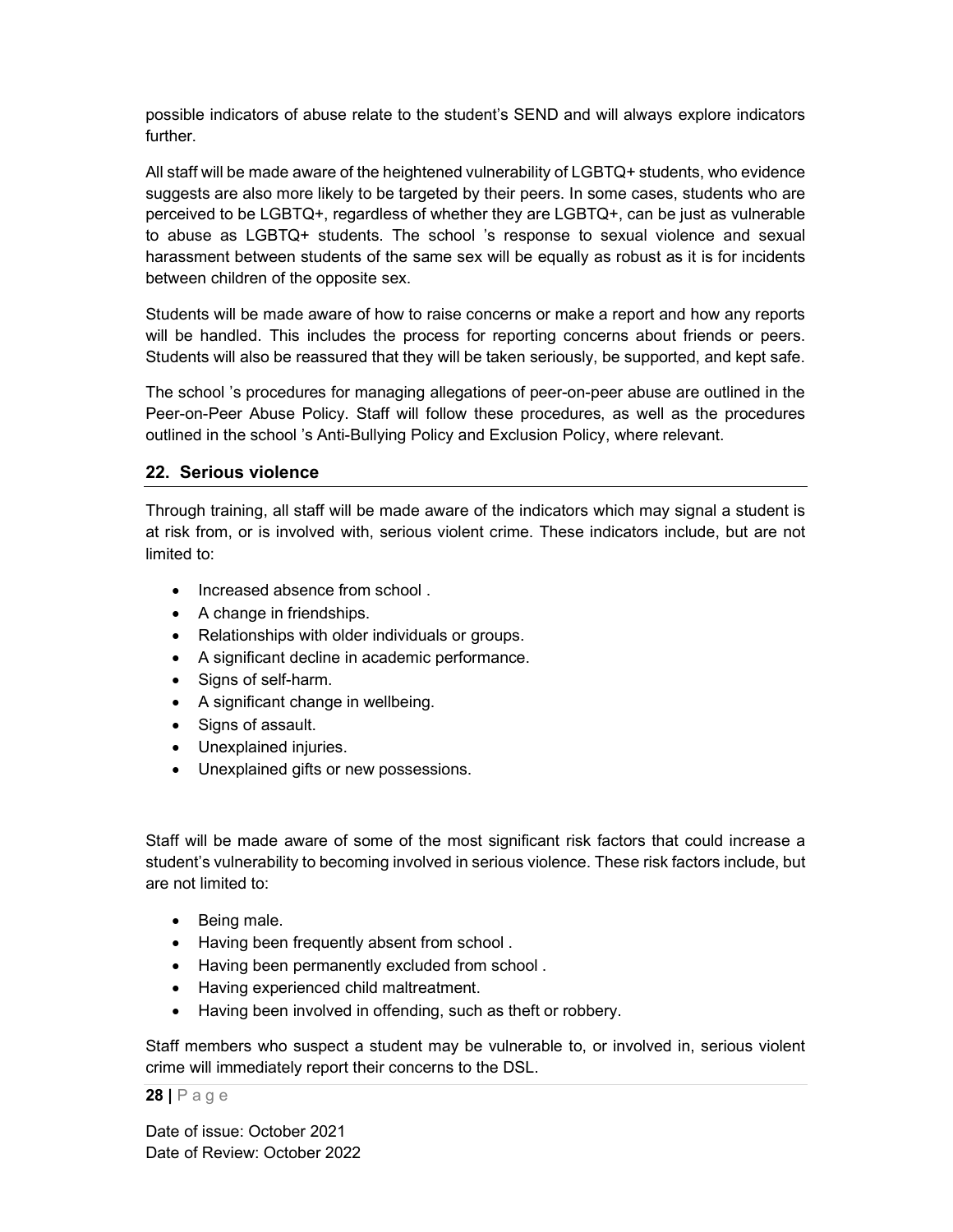## 23. Online safety and personal electronic devices

The school will adhere to the Online Safety Policy at all times.

As part of a broad and balanced curriculum, all students will be made aware of online risks and taught how to stay safe online.

Through training, all staff members will be made aware of:

- Student attitudes and behaviours which may indicate they are at risk of potential harm online.
- The procedure to follow when they have a concern regarding a student's online activity.

The school will ensure that suitable filtering systems are in place on ICT equipment to prevent children accessing inappropriate material, in accordance with the school 's Data and Cybersecurity Breach Prevention and Management Plan. The school will, however, ensure that the use of filtering and monitoring systems does not cause "over blocking", which may lead to unreasonable restrictions as to what students can be taught online.

Further information regarding the school 's approach to online safety can be found in the Online Safety Policy.

#### Reviewing online safety

The school will carry out an annual review of its approach to online safety, supported by an annual risk assessment that considers and reflects the risks faced by students.

#### Personal electronic devices

The use of personal electronic devices, including mobile phones and cameras, by staff and students is closely monitored by the school , in accordance with the Personal Electronic Devices Policy.

Photographs and videos of students will be carefully planned before any activity with particular regard to consent and adhering to the school 's Data Protection Policy and Photography Policy. The DPO will oversee the planning of any events where photographs and videos will be taken.

Where photographs and videos will involve students who are LAC, adopted students, or students for whom there are security concerns, the Head of School will liaise with the DSL to determine the steps involved. The DSL will, in known cases of students who are LAC or who have been adopted, liaise with the students' social workers, carers or adoptive parents to assess the needs and risks associated with the students.

Staff will report any concerns about students' or other staff members' use of personal electronic devices to the DSL, following the appropriate procedures.

#### Upskirting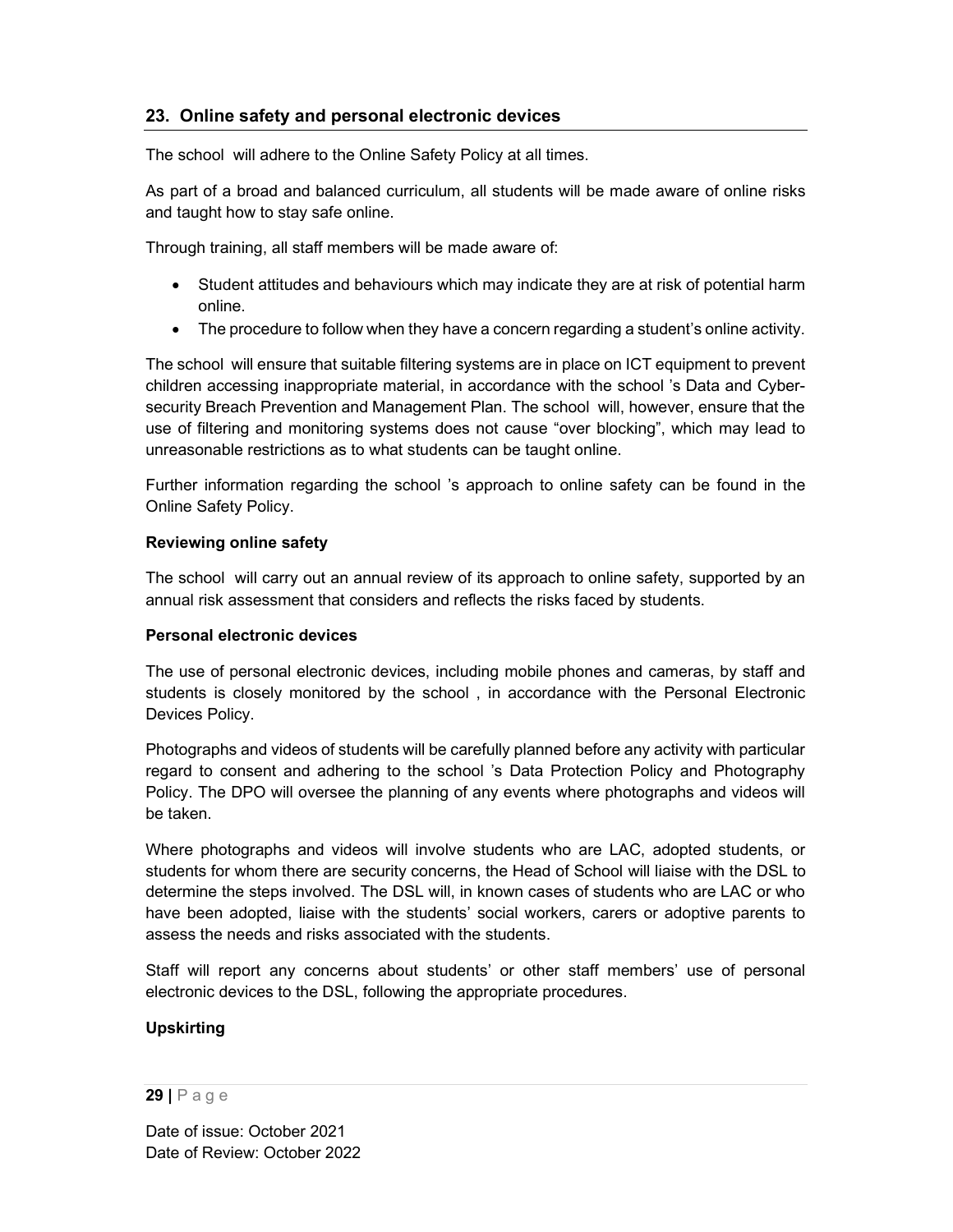Under the Voyeurism (Offences) Act 2019, it is an offence to operate equipment for the purpose of upskirting. "Operating equipment" includes enabling, or securing, activation by another person without that person's knowledge, e.g. a motion-activated camera.

Upskirting will not be tolerated by the school . Any incidents of upskirting will be reported to the DSL, who will then decide on the next steps to take, which may include police involvement.

## 24. Sexting and the sharing of indecent images

The school will ensure that staff are aware to treat the sharing of indecent images, including through sexting, as a safeguarding concern.

Staff will receive appropriate training regarding child sexual development and will understand the difference between sexual behaviour that is considered normal and expected for the age of the student, and sexual behaviour that is inappropriate and harmful. Staff will receive appropriate training around how to deal with instances of sexting in the school community, including understanding motivations, assessing risks posed to students depicted in the images, and how and when to report instances of sexting.

Staff will be aware that creating, possessing, and distributing indecent imagery of children is a criminal offence, regardless of whether the imagery is created, possessed, and distributed by the individual depicted; however, staff will ensure that students are not unnecessarily criminalised.

Where a member of staff becomes aware of an incidence of sexting that involves indecent images of a student, they will refer this to the DSL as soon as possible. Where a student confides in a staff member about the circulation of indecent imagery, depicting them or someone else, the staff member will:

- Refrain from viewing, copy, printing, sharing, storing or saving the imagery.
- Tell the DSL immediately if they accidentally view an indecent image and seek support.
- Explain to the student that the incident will need to be reported.
- Respond positively to the student without blaming or shaming anyone involved and reassuring them that they can receive support from the DSL.
- Report the incident to the DSL.

The DSL will attempt to understand what the image contains without viewing it and the context surrounding its creation and distribution – they will categorise the incident into one of two categories:

- Aggravated: incidents which involve additional or abusive elements beyond the creation and distribution of indecent images of students, including where there is an adult involved, where there is an intent to harm the student depicted, or where the images are used recklessly.
- Experimental: incidents involving the creation and distribution of indecent images of students where there is no adult involvement or apparent intent to cause harm or embarrassment to the student.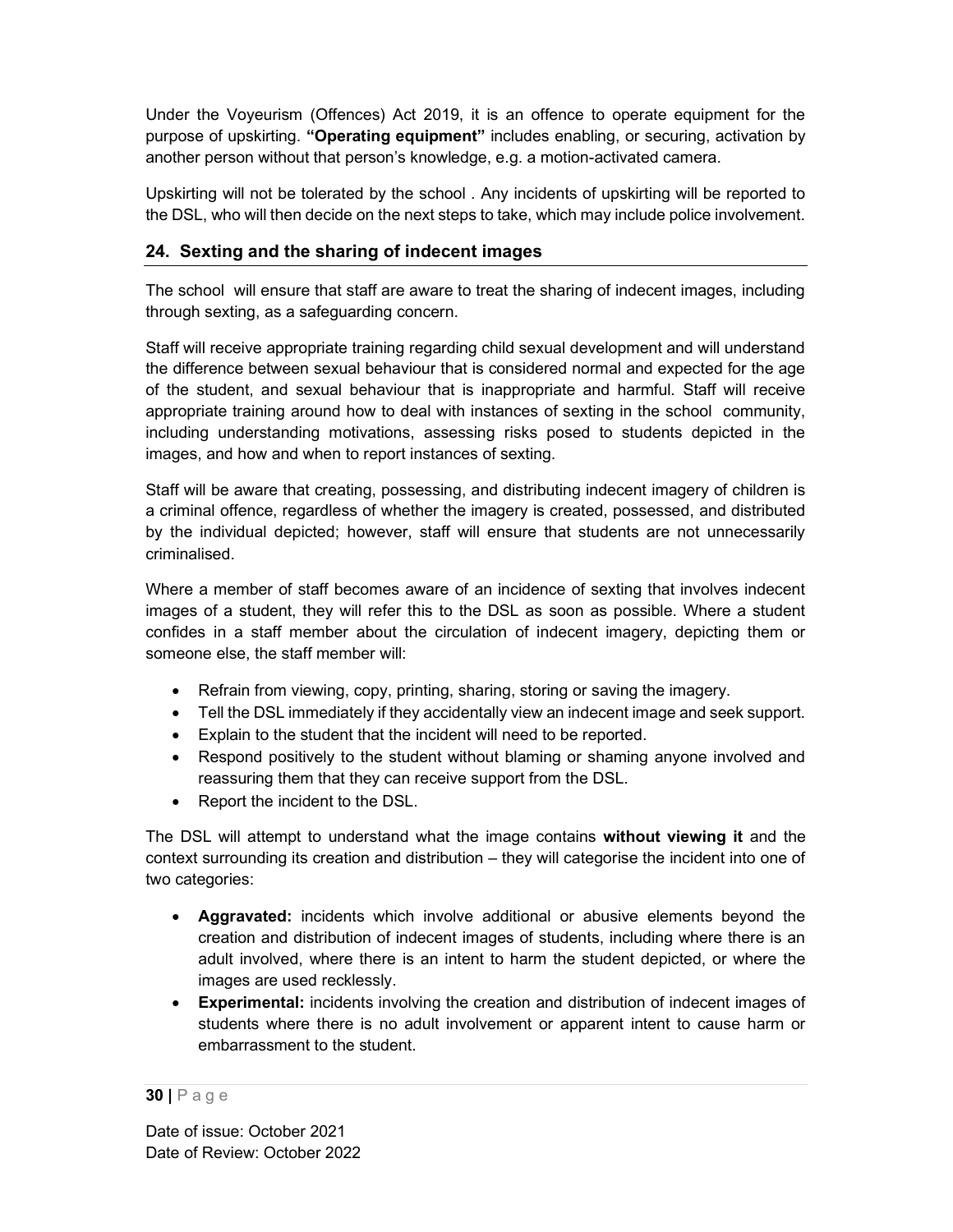Where it is necessary to view the imagery, e.g. if this is the only way to make a decision about whether to inform other agencies, the DSL should:

- Discuss this decision with the Head of School or member of the SLT.
- Ensure the image is, where possible, viewed by someone of the same sex as the individual depicted.
- Ensure viewing takes place on school premises and with another member of staff present in the room – this staff member does not need to view the imagery.
- Record how and why the decision was made to view the imagery in accordance with the Records Management Policy.

Where the incident is categorised as 'aggravated', the situation will be managed in line with the school 's Peer-on-Peer Abuse Policy. Where the incident is categorised as 'experimental', the students involved are supported to understand the implications of sharing indecent imagery and to move forward from the incident. Where there is reason to believe that indecent imagery being circulated will cause harm to a student, the DSL escalates the incident to CSCS. Where indecent imagery of a student has been shared publicly, the DSL will work with the student to report imagery to sites on which it has been shared and will reassure them of the support available.

## 25. Context of safeguarding incidents

Safeguarding incidents can occur outside of school and can be associated with outside factors. All staff, particularly the DSL and company DSL, will always consider the context of safeguarding incidents. Assessment of students' behaviour will consider whether there are wider environmental factors that are a threat to their safety and/or welfare. The school will provide as much contextual information as possible when making referrals to CSCS.

## 26. Students potentially at greater risk of harm

The school recognises that some groups of students can face additional safeguarding challenges, and understands that further barriers may exist when determining abuse and neglect in these groups of students. Additional considerations for managing safeguarding concerns and incidents amongst these groups are outline below.

## Students who need social workers

Students may need social workers due to safeguarding or welfare needs. These needs can leave students vulnerable to further harm and educational disadvantage.

As a matter of routine, the DSL will hold and use information from the appropriate LA about whether a student has a social worker in order to make decisions in the best interests of the student's safety, welfare, and educational outcomes.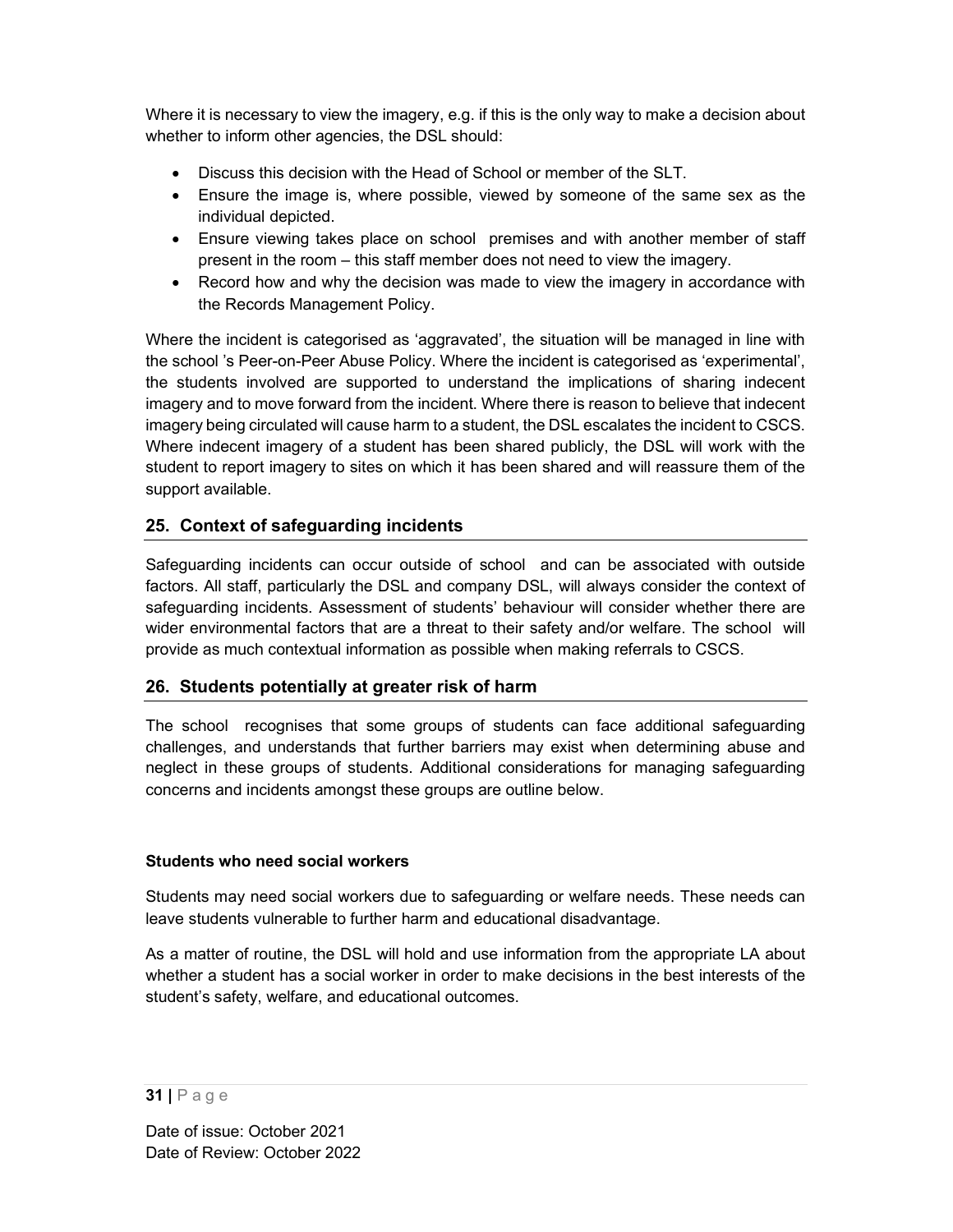Where a student needs a social worker, this will inform decisions about safeguarding, e.g. responding to unauthorised absence, and promoting welfare, e.g. considering the provision pastoral or academic support.

## Home-educated children

Parents may choose elective home education (EHE) for their children. In some cases, EHE can mean that children are less visible to the services needed to safeguard and support them.

In line with the Education (Student Registration) (England) Regulations 2006, the school will inform the relevant LA of all deletions from the admissions register when a student is taken off roll.

Where a parent has expressed their intention to remove a student from school for EHE, the school , in collaboration with the relevant LA and other key professionals, will coordinate a meeting with the parent, where possible, before the final decision has been made, particularly if the student is vulnerable, and/or has a social worker.

## LAC and PLAC

Children most commonly become looked after because of abuse and/or neglect. Because of this, they can be at potentially greater risk in relation to safeguarding. PLAC, also known as care leavers, can also remain vulnerable after leaving care.

The governance team will ensure that staff have the skills, knowledge and understanding to keep LAC and PLAC safe. This includes ensuring that the appropriate staff have the information they need, such as:

- Looked after legal status, i.e. whether they are looked after under voluntary arrangements with consent of parents, or on an interim or full care order.
- Contact arrangements with parents or those with parental responsibility.
- Care arrangements and the levels of authority delegated to the carer by the authority looking after the student.

The DSL will be provided with the necessary details of students' social workers and the VSH, and, for PLAC, personal advisers.

## Students with SEND

When managing safeguarding in relation to all our students, staff will be aware of the following:

- Certain indicators of abuse, such as behaviour, mood and injury, may relate to the student's disability without further exploration; however, it should never be assumed that a student's indicators relate only to their disability
- Students with SEND can be disproportionally impacted by issues such as bullying, without outwardly showing any signs
- Communication barriers may exist, as well as difficulties in overcoming these barriers

<sup>32 |</sup> P a g e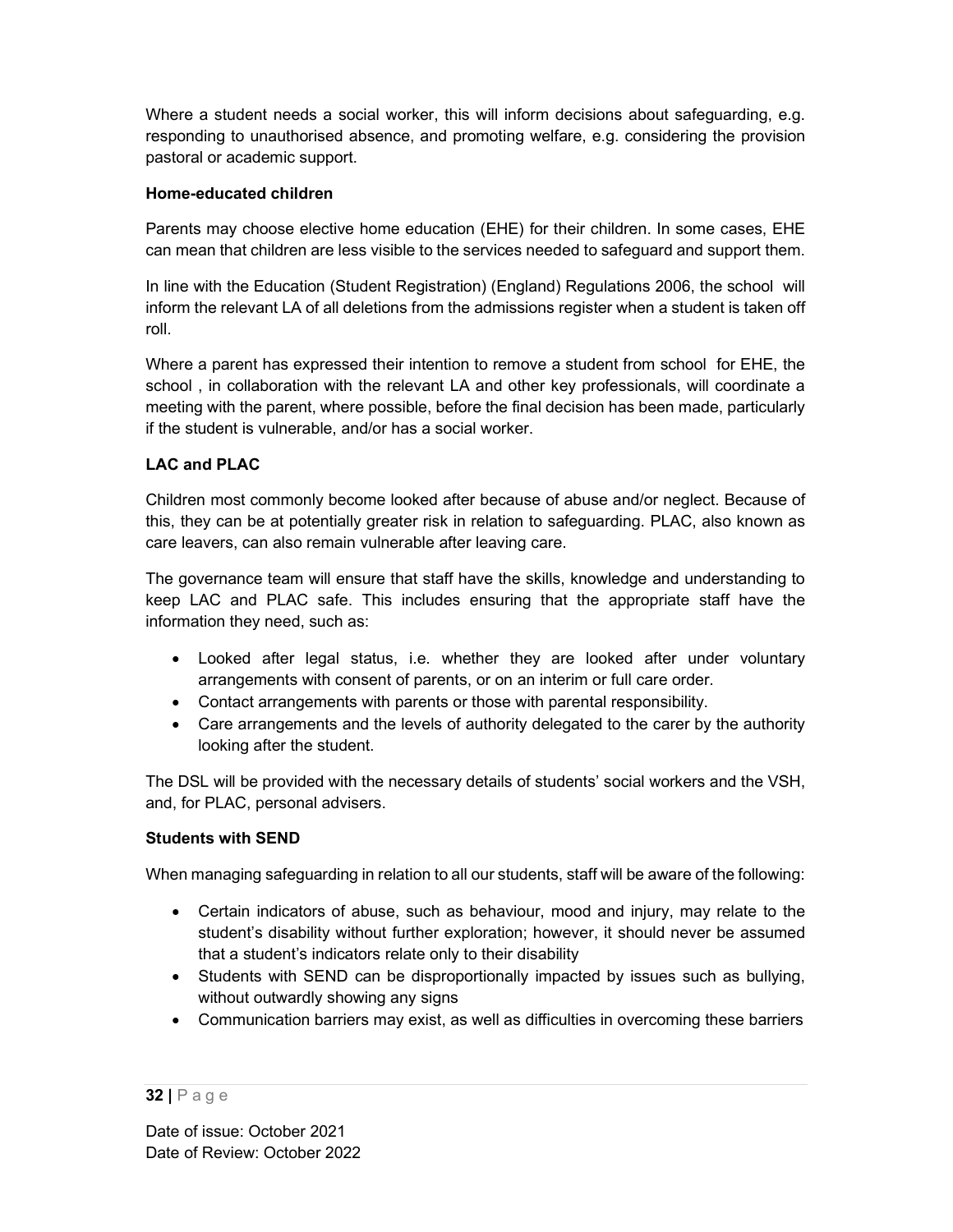When reporting concerns or making referrals for all students, the above factors will always be taken into consideration. When managing a safeguarding issue relating to a student, the DSL will liaise with the school 's EHCP Co-ordinator, as well as the student's parents where appropriate, to ensure that the student's needs are met effectively.

## 27. Extracurricular activities and Outreach

Extra-curricular activities and Outreach is always hosted by internal staff, who will work in collaboration with the school to effectively safeguard students and adhere to local safeguarding arrangements outside of school hours.

Staff and volunteers running extracurricular activities and clubs are aware of their safeguarding responsibilities and promote the welfare of students. Paid and volunteer staff understand how they should respond to child protection concerns and how to make a referral to CSCS or the police, if necessary.

All national governing bodies of sport that receive funding from either Sport England or UK Sport must aim to meet the Standards for Safeguarding and Protecting Children in Sport.

## 28. Alternative provision

The school will remain responsible for a student's welfare during their time at an alternative provider. When placing a student with an alternative provider, the school will obtain written confirmation that the provider has conducted all relevant safeguarding checks on staff. This includes students who are transitioning to another school.

#### 29. Work experience

When a student is sent on work experience, the school will ensure that the provider has appropriate safeguarding policies and procedures in place. Where the school have students conduct work experience at the school , an enhanced DBS check will be obtained if the student is over the age of 16.

## 30. Concerns about students

If a member of staff has any concern about a student's welfare, they will act on them immediately by speaking to the DSL or company DSL. All staff members are aware of the procedure for reporting concerns and understand their responsibilities in relation to confidentiality and information sharing, as outlined in the communication and confidentiality section of this policy.

Where the DSL is not available to discuss the concern with, staff members will contact the company DSL with the matter. If a referral is made about a student by anyone other than the DSL, the DSL will be informed as soon as possible.

33 | P a g e The appropriate LA will make a decision regarding what action is required within one working day of the referral being made and will notify the referrer. Staff are required to monitor a referral if they do not receive information from the LA regarding what action is necessary for the student. If the situation does not improve after a referral, the DSL will ask for reconsideration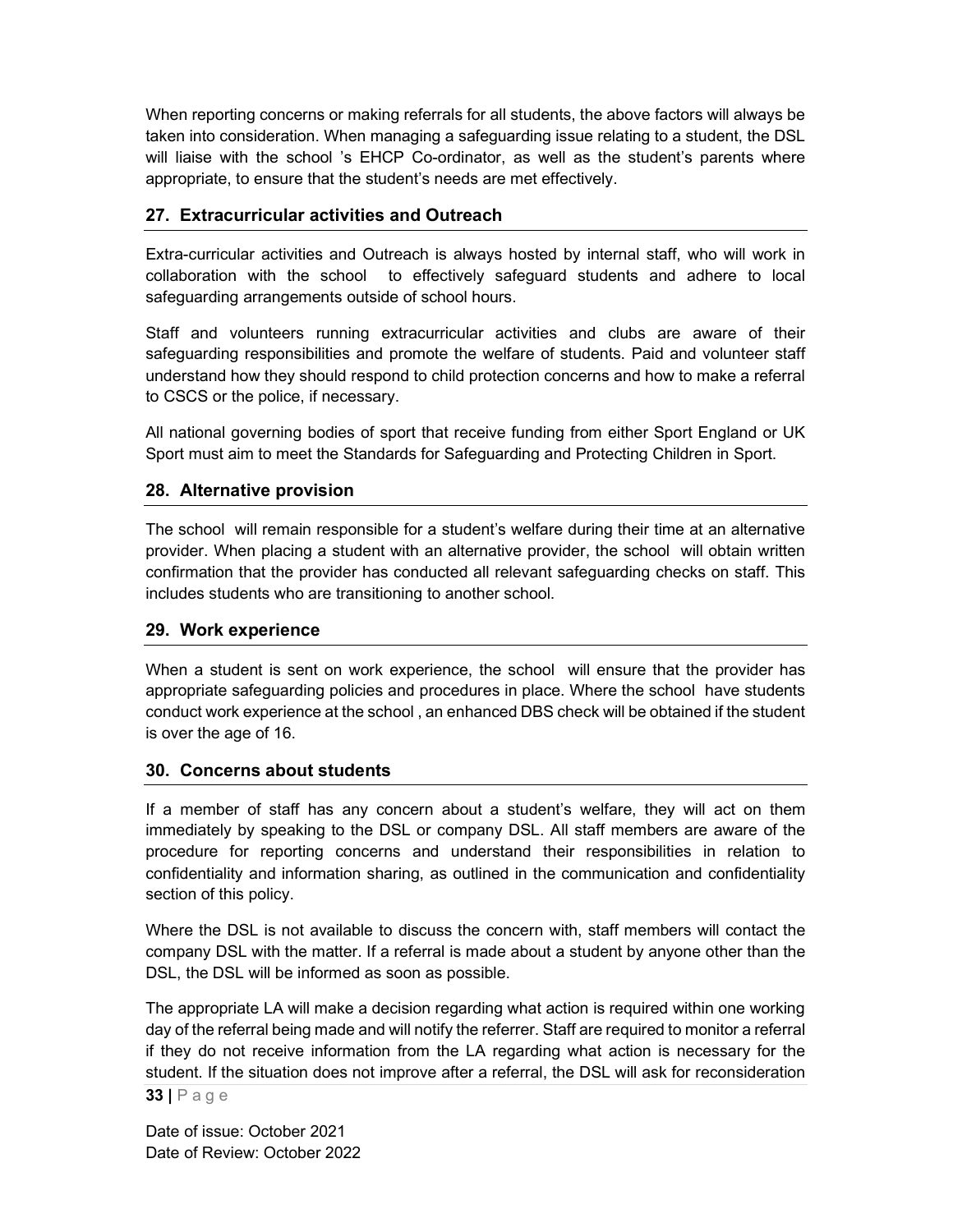to ensure that their concerns have been addressed and that the situation improves for the student.

If early help is appropriate, the case will be kept under constant review. If the student's situation does not improve, a referral will be considered. All concerns, discussions and decisions made, as well as the reasons for making those decisions, will be recorded in writing by the DSL and kept securely in a locked cabinet in the school office.

If a student is in immediate danger, a referral will be made to CSCS and/or the police immediately. If a student has committed a crime, such as sexual violence, the police will be notified without delay.

Where there are safeguarding concerns, the school will ensure that the student's wishes are always taken into account, and that there are systems available for students to provide feedback and express their views. When responding to safeguarding concerns, staff members will act calmly and supportively, ensuring that the student feels like they are being listened to and believed.

An inter-agency assessment will be undertaken where a child and their family could benefit from coordinated support from more than one agency. These assessments will identify what help the child and family require in preventing needs escalating to a point where intervention would be needed.

#### 31. Managing referrals

The reporting and referral process outlined in Appendix B will be followed accordingly.

All staff members, in particular the DSL, will be aware of the relevant LA's arrangements in place for managing referrals. The DSL will provide staff members with clarity and support where needed. When making a referral to CSCS or other external agencies, information will be shared in line with confidentiality requirements and will only be shared where necessary to do so.

The DSL will work alongside external agencies, maintaining continuous liaison, including multi-agency liaison where appropriate, in order to ensure the wellbeing of the students involved. The DSL will work closely with the police to ensure the school does not jeopardise any criminal proceedings, and to obtain help and support as necessary.

Where a student has been harmed or is in immediate danger or at risk of harm, the referrer will be notified of the action that will be taken within one working day of a referral being made. Where this information is not forthcoming, the referrer will contact the assigned social worker for more information.

The school will not wait for the start or outcome of an investigation before protecting the victim and other students: this applies to criminal investigations as well as those made by CSCS. Where CSCS decide that a statutory investigation is not appropriate, the school will consider referring the incident again if it is believed that the student is at risk of harm. Where CSCS decide that a statutory investigation is not appropriate and the school agrees with this

#### 34 | P a g e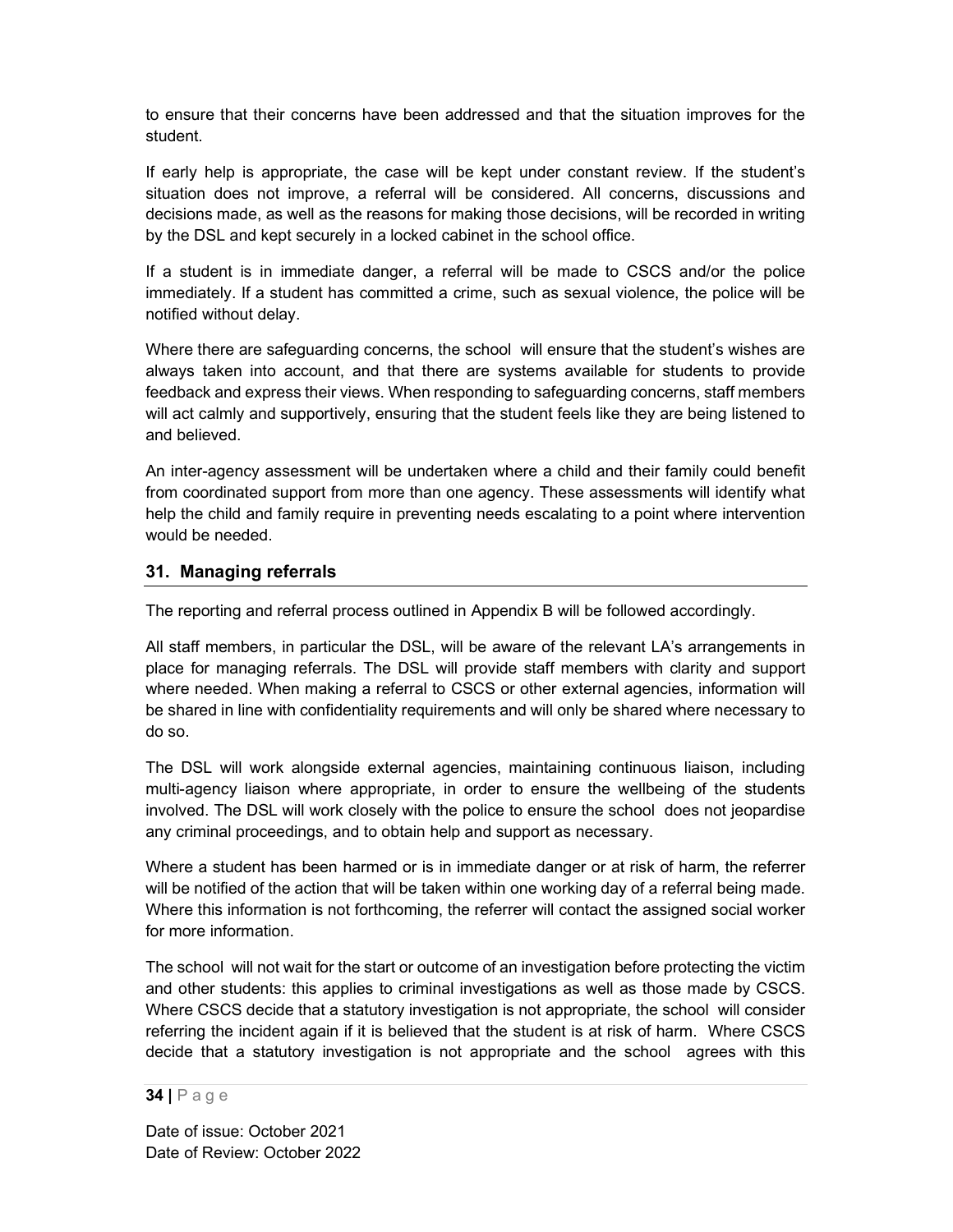decision, the school will consider the use of other support mechanisms, such as early help and pastoral support.

At all stages of the reporting and referral process, the student will be informed of the decisions made, actions taken and reasons for doing so. Discussions of concerns with parents will only take place where this would not put the student or others at potential risk of harm. The school will work closely with parents to ensure that the student, as well as their family, understands the arrangements in place, such as in-school interventions, is effectively supported, and knows where they can access additional support.

## 32. Concerns about staff and safeguarding practices

If a staff member has concerns about another member of staff (including volunteers), it will be raised with the Head of School. If the concern is with regards to the Head of School, it will be referred to the Executive headteacher.

Any concerns regarding the safeguarding practices at the school will be raised with the SLT, and the necessary whistleblowing procedures will be followed, as outlined in the Whistleblowing Policy. If a staff member feels unable to raise an issue with the SLT, they should access other whistleblowing channels such as the company whistleblowing helpline displayed on posters around the premises or the NSPCC whistleblowing helpline (0800 028 0285).

## 33. Allegations of abuse against staff

All allegations against staff, volunteers and contractors will be managed in line with the school 's Allegations of Abuse Against Staff Policy – a copy of which will be provided to, and understood by, all staff. The school will ensure all allegations against staff, including those who are not employees of the school , are dealt with appropriately and that the school liaises with the relevant parties.

When managing allegations against staff, the school will recognise the distinction between allegations that meet the harms threshold and allegations that do not, also known as "lowlevel concerns", as defined in the Allegations of Abuse Against Staff Policy. Allegations that meet the harms threshold include instances where staff have:

- Behaved in a way that has harmed a child, or may have harmed a child.
- Committed or possibly committed a criminal offence against or related to a child.
- Behaved towards a child in a way that indicates they may pose a risk of harm to children.
- Behaved, or may have behaved, in a way that indicates they may not be suitable to work with children.

## 34. Communication and confidentiality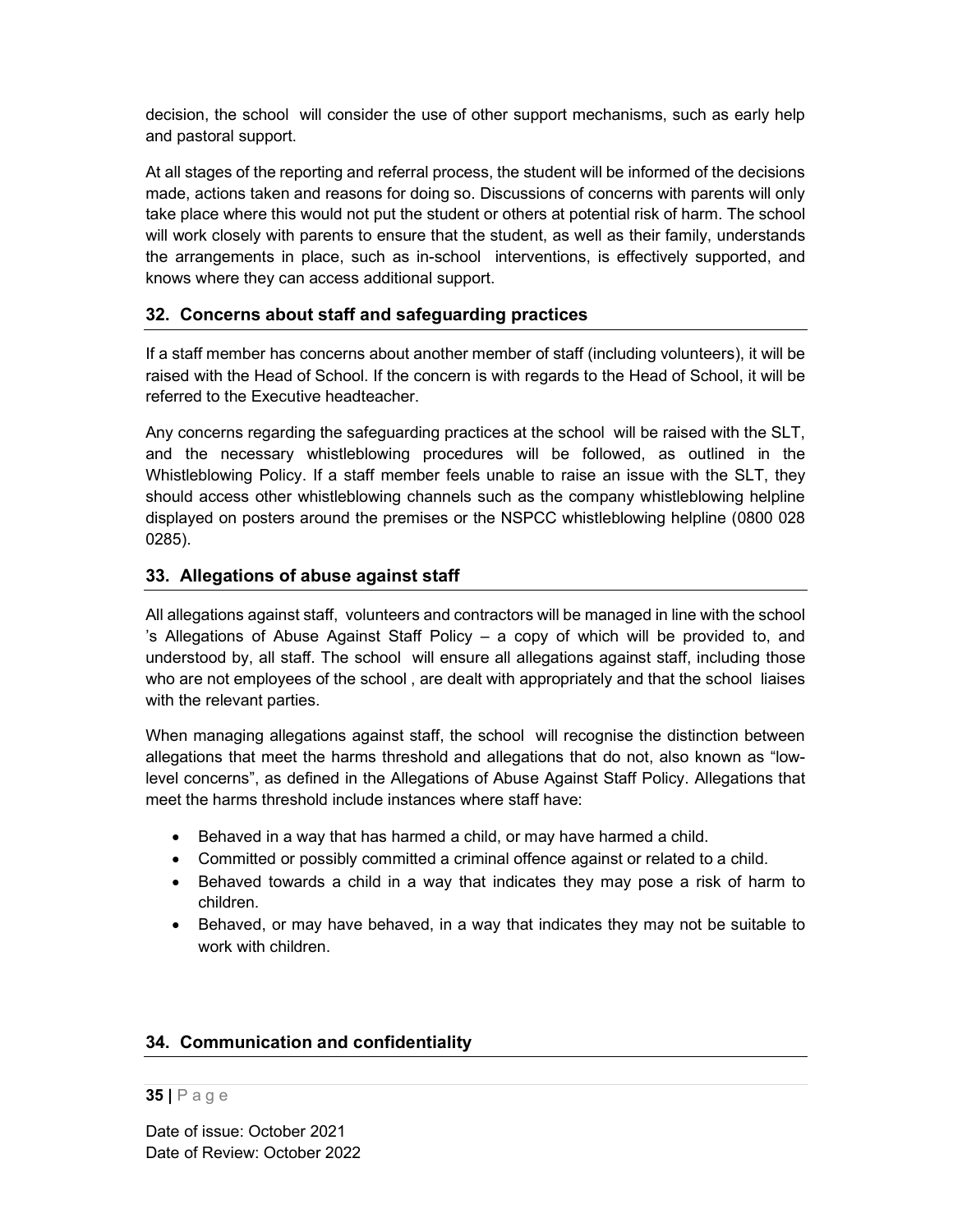All child protection and safeguarding concerns will be treated in the strictest of confidence in accordance with school data protection policies.

Where there is an allegation or incident of sexual abuse or sexual violence, the victim is entitled to anonymity by law; therefore, the school will consult its policy and agree on what information will be disclosed to staff and others, in particular the alleged perpetrator and their parents. Where a report of sexual violence or sexual harassment is progressing through the criminal justice system, the school will do all it can to protect the anonymity of the students involved in the case.

Concerns will only be reported to those necessary for its progression and reports will only be shared amongst staff members and with external agencies on a need-to-know basis. During the disclosure of a concern by a student, staff members will not promise the student confidentiality and will ensure that they are aware of what information will be shared, with whom and why.

Where it is in the public interest, and protects students from harm, information can be lawfully shared without the victim's consent, e.g. if doing so would assist the prevention, detection or prosecution of a serious crime. Before doing so, the DSL will weigh the victim's wishes against their duty to protect the victim and others. Where a referral is made against the victim's wishes, it is done so carefully with the reasons for the referral explained to the victim and specialist support offered.

Depending on the nature of a concern, the DSL will discuss the concern with the parents and or/Registered manager of the students involved. Discussions with parents and or/Registered manager will not take place where they could potentially put a student at risk of harm. Discussion with the victim's parents and or/Registered manager will relate to the arrangements being put in place to safeguard the victim, with the aim of understanding their wishes in terms of support arrangements and the progression of the report. Discussion with the alleged perpetrator's parents and or/Registered manager will have regards to the arrangements that will impact their child, such as moving classes, with the reasons behind decisions being explained and the available support discussed. External agencies will be invited to these discussions where necessary.

Where confidentiality or anonymity has been breached, the school will implement the appropriate disciplinary procedures as necessary and will analyse how damage can be minimised and future breaches be prevented.

Where a student is leaving the school , the DSL will consider whether it is appropriate to share any information with the student's new provider, in addition to the child protection file, that will allow the new provider to support the student and arrange appropriate support for their arrival.

## 35. Safer recruitment

The school 's full policy and procedures for safer recruitment are outlined in the Safer Recruitment Policy.

#### 36 | P a g e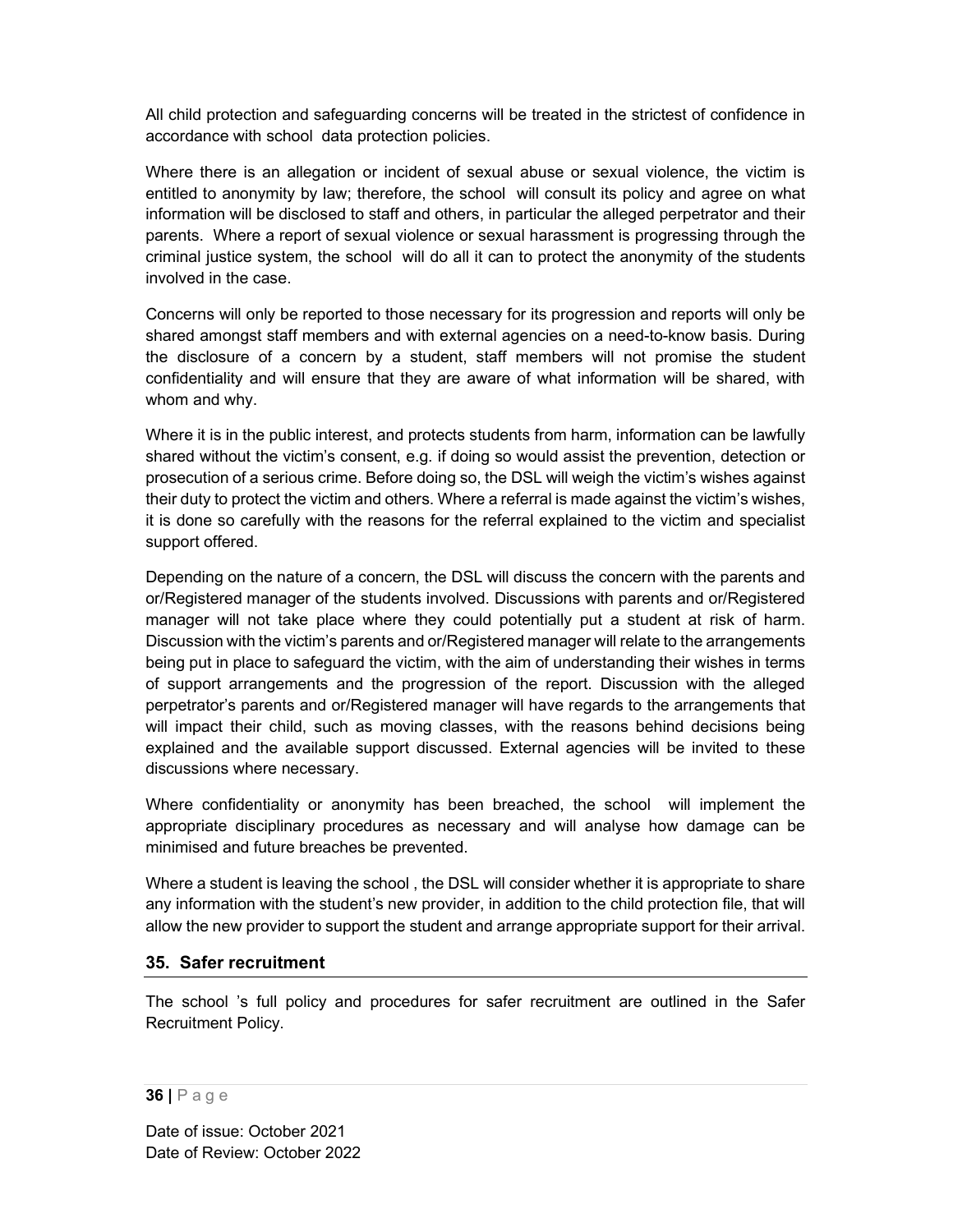An enhanced DBS check with barred list information will be undertaken for all staff members engaged in regulated activity. A person will be considered to be in 'regulated activity' if, as a result of their work, they:

- Are responsible on a daily basis for the care or supervision of children.
- Regularly work in the school and/or college at times when children are on the premises.
- Regularly come into contact with children under 18 years of age.

The DfE's DBS Workforce Guides will be consulted when determining whether a position fits the child workforce criteria.

The governance team will conduct the appropriate pre-employment checks for al prospective employees, including internal candidates and candidates who have lived or worked outside the UK.

The appropriate DBS and suitability checks will be carried out for all external governors, volunteers, and contractors.

## Staff suitability

All places providing care for students under the age of eight must ensure that staff and volunteers working in these settings are not disqualified from doing so under the Childcare (Disqualification) and Childcare (Early Years Provision Free of Charge) (Extended Entitlement) (Amendment) Regulations 2018. A person may be disqualified if they:

- Have certain orders or other restrictions placed upon them.
- Have committed certain offences.

All staff members are required to sign the declaration form provided in the appendices of this policy confirming that they are not disqualified from working in a school environment. A disqualified person will not be permitted to continue working at the school , unless they apply for and are granted a waiver from Ofsted. The school will provide support with this process.

## Ongoing suitability

Following appointment, consideration will be given to staff and volunteers' ongoing suitability – to prevent the opportunity for harm to children or placing children at risk.

## Referral to the DBS

The school will refer to the DBS anyone who has harmed a child or poses a risk of harm to a child, or if there is reason to believe the member of staff has committed an offence and has been removed from working in regulated activity. The duty will also apply in circumstances where an individual is deployed to another area of work that is not in regulated activity or they are suspended.

## 36. Single central record (SCR)

The school keeps an SCR which records all staff, including agency and third-party staff, and teacher trainees on salaried routes, who work at the school .

37 | P a g e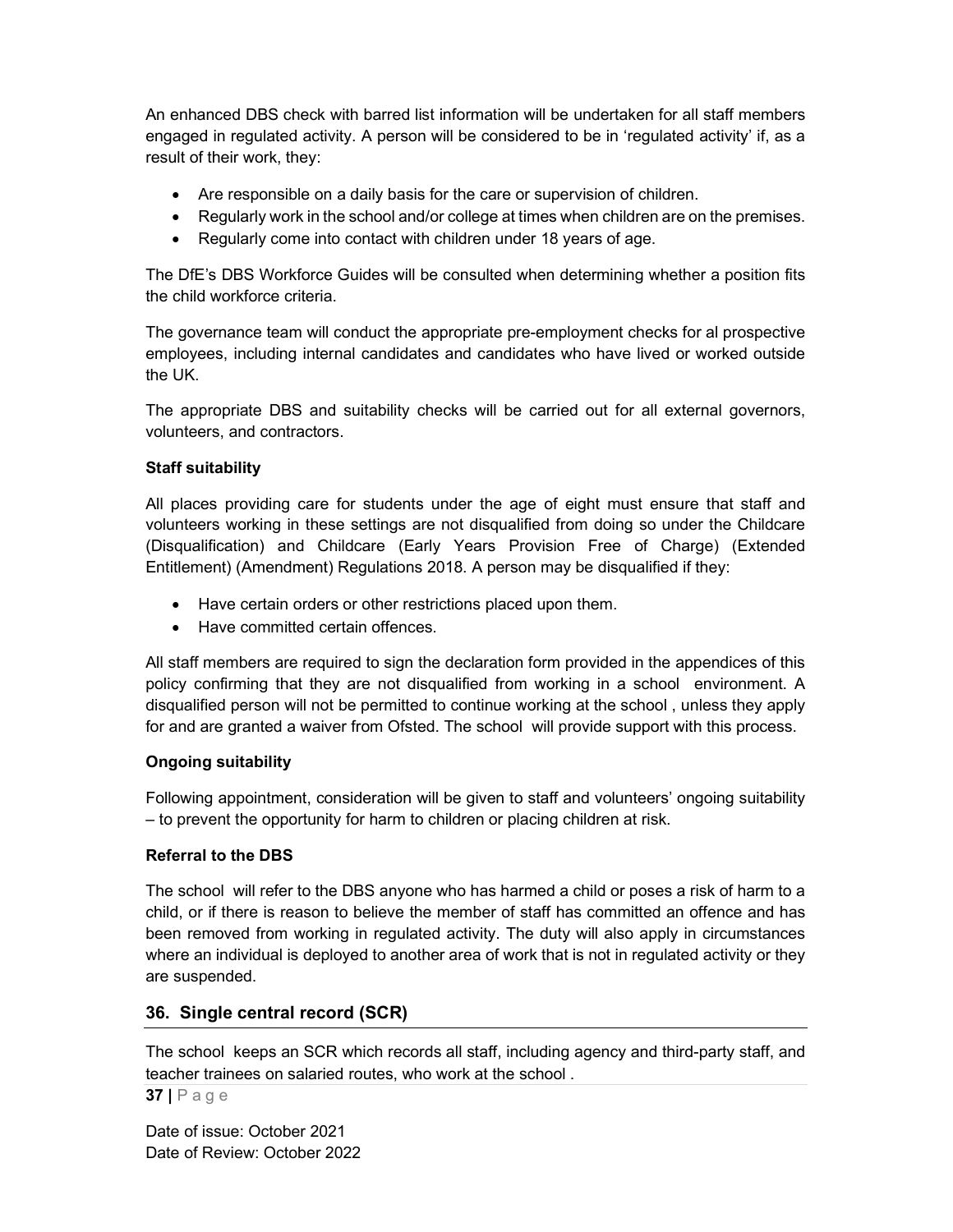All members of the proprietor body are also recorded on the SCR.

The following information is recorded on the SCR:

- An identity check
- A barred list check
- An enhanced DBS check
- A prohibition from teaching check
- A check of professional qualifications, where required
- A check to determine the individual's right to work in the UK
- Additional checks for those who have lived or worked outside of the UK
- Whether the employee's position involves relevant activity, i.e. regularly caring for, training, supervising or being solely in charge of persons aged under 18
- A section 128 check for those in management positions

For agency and third-party staff, the school will also record whether written confirmation from the employment business supplying the member of staff has been received which indicates that all the necessary checks have been conducted and the date that confirmation was received.

If any checks have been conducted for volunteers, this will also be recorded on the SCR. If risk assessments are conducted to assess whether a volunteer should be subject to an enhanced DBS check, the risk assessment will be recorded.

Written confirmation that supply agencies have completed all relevant checks will also be included.

The school are free to record any other information it deems relevant.

The details of an individual will be removed from the SCR once they no longer work at the school .

## 37. Training

Staff members will undergo safeguarding and child protection training at induction, which will be updated on an annual basis and/or whenever there is a change in legislation.

The induction training will cover:

- The Child Protection and Safeguarding Policy.
- The Peer-on-Peer Abuse Policy and procedures.
- The Staff Code of Conduct.
- Part one of 'Keeping children safe in education' (KCSIE) (or Annex A, if appropriate).
- The Behavioural Policy.
- The Children Missing Education Policy, including the safeguarding response to children who go missing from education.
- Appropriate child protection and safeguarding training, including online safety training.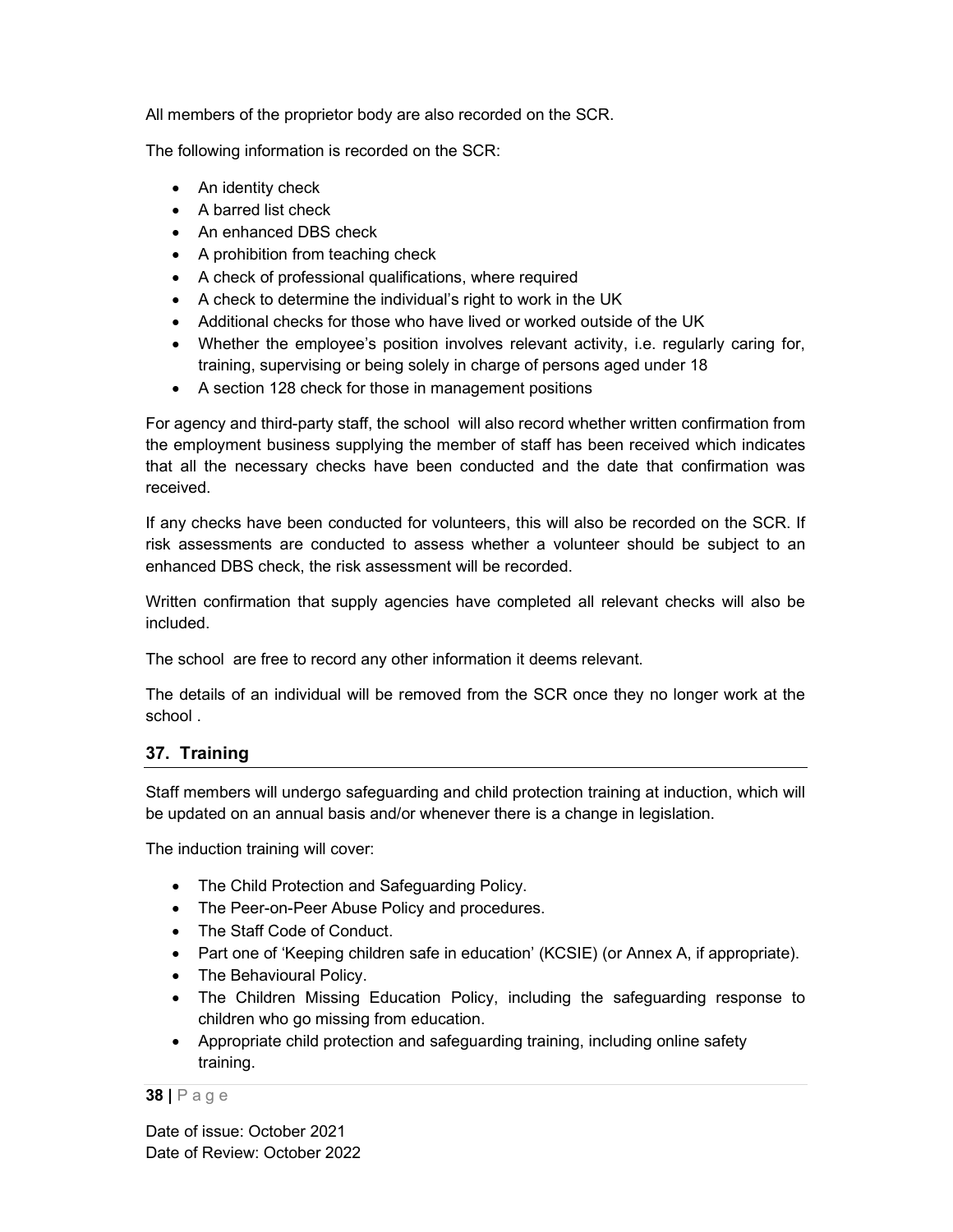• Information about the role and identity of the DSL and company DSL.

All staff members will also receive regular safeguarding and child protection updates as required, but at least annually. Training will cover, at a minimum:

- The issues surrounding sexual violence and sexual harassment.
- Contextual safeguarding.
- How to keep LAC and PLAC safe.
- CCE and the need to refer cases to the National Referral Mechanism.
- Updated online safety training.

Staff will receive opportunities to contribute towards and inform the safeguarding arrangements in the school .

The DSL and company DSL will undergo child protection and safeguarding training, and update this training at least every two years. The DSL and company DSL will also obtain access to resources and attend any relevant or refresher training courses, ensuring they keep up-to-date with any developments relevant to their role. This will include training to understand:

- The assessment process for providing early help and statutory intervention, including local criteria for action and CSCS referral arrangements.
- How LAs conduct child protection case conferences and a child protection review conferences, to enable the DSL to attend and contribute to these effectively when required.
- The importance of providing information and support to CSCS.
- The lasting impact that adversity and trauma can have.
- How to be alert to the specific needs of children in need, students with SEND and/or relevant health conditions, and young carers.
- The importance of internal and external information sharing.
- The Prevent duty.
- The risks associated with online safety, including the additional risks faced online by students with SEND.

## 38. Monitoring and review

This policy is reviewed at least annually by the DSL and the Head of School. This policy will be updated as needed to ensure it is up-to-date with safeguarding issues as they emerge and evolve, including any lessons learnt.

Any changes made to this policy will be communicated to all members of staff. All members of staff are required to familiarise themselves with all processes and procedures outlined in this policy as part of their induction programme. The next scheduled review date for this policy is October 2022.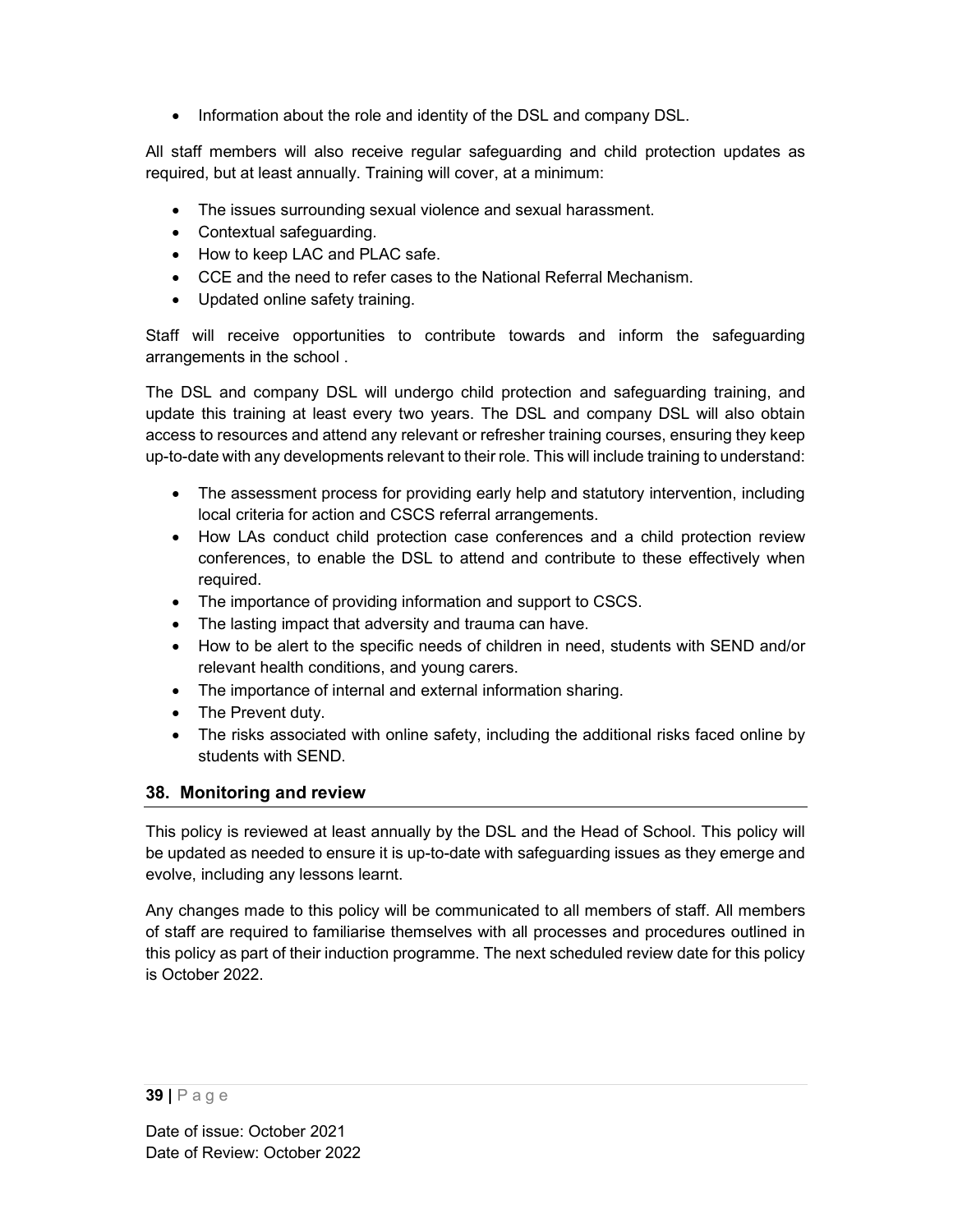# Staff Disqualification Declaration



| Date:                                                                                                            |                                                                        |                                                                                 |                   |                                                                                                                 |  |  |
|------------------------------------------------------------------------------------------------------------------|------------------------------------------------------------------------|---------------------------------------------------------------------------------|-------------------|-----------------------------------------------------------------------------------------------------------------|--|--|
| Name of staff member:                                                                                            |                                                                        |                                                                                 | Position:         |                                                                                                                 |  |  |
|                                                                                                                  | <b>Orders and other restrictions</b>                                   |                                                                                 |                   | Yes/No                                                                                                          |  |  |
|                                                                                                                  | Have any orders or other determinations related to childcare been made |                                                                                 |                   |                                                                                                                 |  |  |
|                                                                                                                  | in respect of you?                                                     |                                                                                 |                   |                                                                                                                 |  |  |
|                                                                                                                  |                                                                        | Have any orders or other determinations related to childcare been made          |                   |                                                                                                                 |  |  |
|                                                                                                                  | in respect of a child in your care?                                    |                                                                                 |                   |                                                                                                                 |  |  |
|                                                                                                                  |                                                                        | Have any orders or other determinations been made which prevent you             |                   |                                                                                                                 |  |  |
|                                                                                                                  |                                                                        | from being registered in relation to childcare, children's homes or             |                   |                                                                                                                 |  |  |
| fostering?                                                                                                       |                                                                        |                                                                                 |                   |                                                                                                                 |  |  |
|                                                                                                                  |                                                                        | Are there any other relevant orders, restrictions or prohibitions in respect    |                   |                                                                                                                 |  |  |
|                                                                                                                  |                                                                        | of you as set out in Schedule 1 of the Childcare (Disqualification) and         |                   |                                                                                                                 |  |  |
|                                                                                                                  |                                                                        | Childcare (Early Years Provision Free of                                        | Charge) (Extended |                                                                                                                 |  |  |
|                                                                                                                  |                                                                        | Entitlement) (Amendment) Regulations 2018?                                      |                   |                                                                                                                 |  |  |
|                                                                                                                  |                                                                        | Are you barred from working with children by the DBS?                           |                   |                                                                                                                 |  |  |
|                                                                                                                  | Are you prohibited from teaching?                                      |                                                                                 |                   |                                                                                                                 |  |  |
|                                                                                                                  | <b>Specified and statutory offences</b>                                |                                                                                 |                   |                                                                                                                 |  |  |
|                                                                                                                  |                                                                        | Have you ever been cautioned, reprimanded, given a warning for or convicted of: |                   |                                                                                                                 |  |  |
| $\bullet$                                                                                                        |                                                                        | Any offence against or involving a child?                                       |                   |                                                                                                                 |  |  |
| $\bullet$                                                                                                        |                                                                        | Any violent or sexual offence against an adult?                                 |                   |                                                                                                                 |  |  |
| $\bullet$                                                                                                        |                                                                        | Any offence under The Sexual Offences Act 2003?                                 |                   |                                                                                                                 |  |  |
| $\bullet$                                                                                                        | Any other relevant offence?                                            |                                                                                 |                   |                                                                                                                 |  |  |
|                                                                                                                  |                                                                        | Have you ever been cautioned, reprimanded for or convicted of a similar         |                   |                                                                                                                 |  |  |
|                                                                                                                  | offence in another country?                                            |                                                                                 |                   |                                                                                                                 |  |  |
| <b>Provision of information</b>                                                                                  |                                                                        |                                                                                 |                   |                                                                                                                 |  |  |
|                                                                                                                  |                                                                        |                                                                                 |                   | If you have answered yes to any of the questions above, provide details below. You may provide this information |  |  |
|                                                                                                                  |                                                                        | separately, but you must do so without delay.                                   |                   |                                                                                                                 |  |  |
|                                                                                                                  |                                                                        | Details of the order restriction, conviction or caution:                        |                   |                                                                                                                 |  |  |
|                                                                                                                  |                                                                        |                                                                                 |                   |                                                                                                                 |  |  |
| The date(s) of the above:                                                                                        |                                                                        |                                                                                 |                   |                                                                                                                 |  |  |
|                                                                                                                  | The relevant court(s) or                                               |                                                                                 |                   |                                                                                                                 |  |  |
| body/bodies):                                                                                                    |                                                                        |                                                                                 |                   |                                                                                                                 |  |  |
|                                                                                                                  |                                                                        |                                                                                 |                   | You should also provide a copy of the relevant order, caution, conviction, etc. In relation to cautions         |  |  |
|                                                                                                                  |                                                                        | and/or convictions, a DBS certificate may be provided.                          |                   |                                                                                                                 |  |  |
| <b>Declaration</b>                                                                                               |                                                                        |                                                                                 |                   |                                                                                                                 |  |  |
|                                                                                                                  |                                                                        |                                                                                 |                   | In signing this form, I confirm that the information provided is true to the best of my knowledge and that:     |  |  |
| I understand my responsibilities to safeguard children.                                                          |                                                                        |                                                                                 |                   |                                                                                                                 |  |  |
| I understand that I must notify the headteacher immediately of anything that affects my suitability to work<br>٠ |                                                                        |                                                                                 |                   |                                                                                                                 |  |  |
| within the school. This includes any cautions, warnings, convictions, orders or other determinations made        |                                                                        |                                                                                 |                   |                                                                                                                 |  |  |
| in respect of me that would render me disqualified from working with children.                                   |                                                                        |                                                                                 |                   |                                                                                                                 |  |  |
| Signed:                                                                                                          |                                                                        |                                                                                 |                   |                                                                                                                 |  |  |
| Print name:                                                                                                      |                                                                        |                                                                                 |                   |                                                                                                                 |  |  |
| Date:                                                                                                            |                                                                        |                                                                                 |                   |                                                                                                                 |  |  |
|                                                                                                                  | ADIDROQ                                                                |                                                                                 |                   |                                                                                                                 |  |  |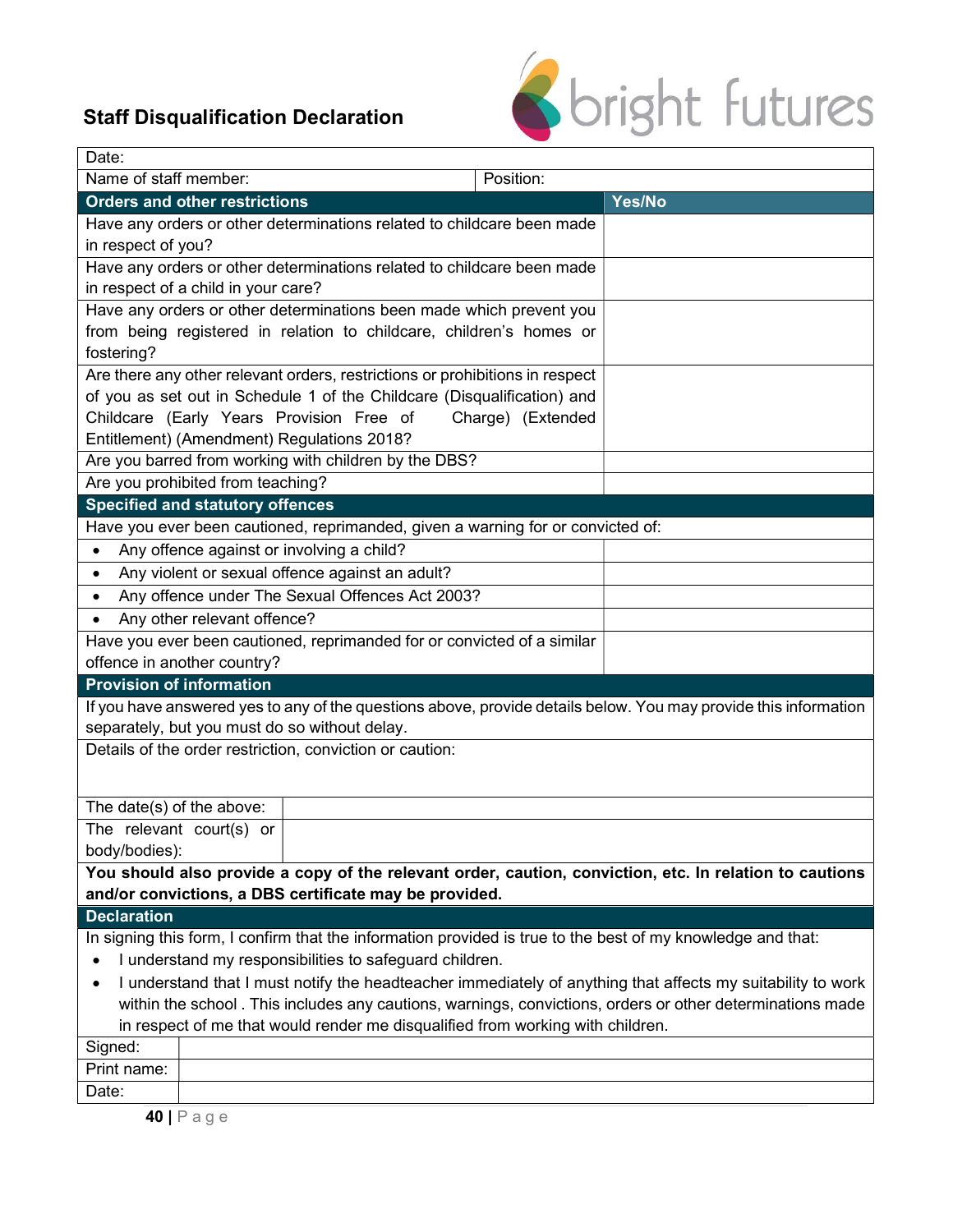

The process outlined within the first section should be followed where a staff member has a safeguarding concern about a child. Where a referral has been made, the process outlined in the 'After a referral is made' section should be followed.

The actions taken by the school are outlined in yellow, whereas actions taken by another agency are outlined in blue.

## Before a referral is made